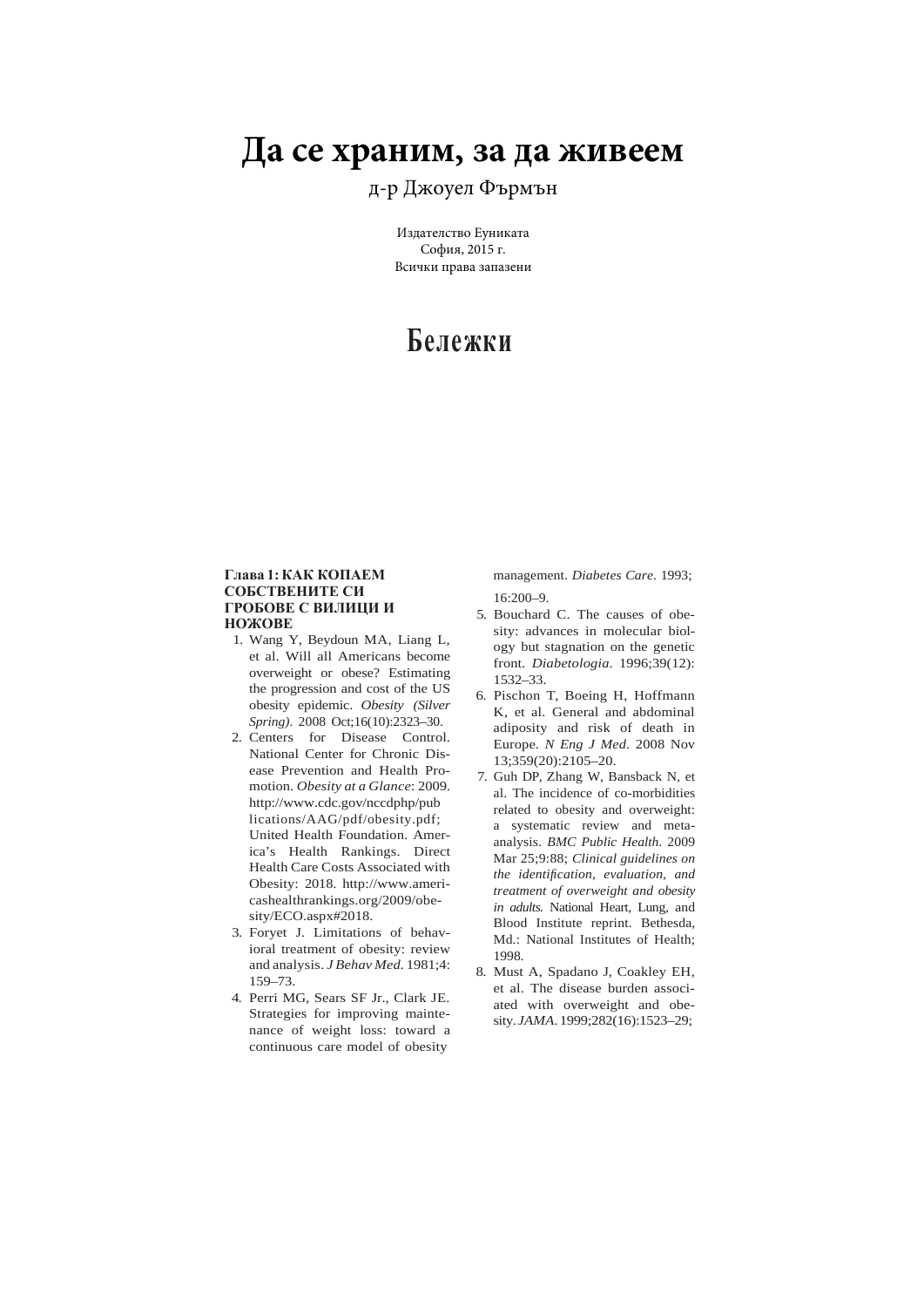Allison DB, Fontaine KR, Manson JE, et al. Annual deaths attributable to obesity in the United States. *JAMA*. 1999;282(16):1530–38.

- 9. Melissa J, Christodoulakis M, Spyridakis M, et al. Disorders associated with clinically severe obesity: significant improvement after surgical weight reduction. *South Med J*. 1998;91(12):1143–48.
- 10. Lindsey ML, Patterson WL, Gesten FC, et al. Bariatric surgery for obesity: surgical approach and variation in in-hospital complications in New York State. *Obes Surg*. 2009 Jun;19(6):688–700; Choi Y, Frizzi J, Foley A, Harkabus M. Patient satisfaction and results of vertical banded gastroplasty and gastric bypass. *Obes Surg*. 1999;9(1):33–35; *Guidance for treatment of adult obesity.*  2nd ed. Bethesda, Md.: Shape Up America! and the American Obesity Association; 1998.
- 11. Clinical guidelines on the identification, evaluation, and treatment of overweight and obesity in adults. National Heart, Lung, and Blood Institute reprint. Bethesda, Md.: National Institutes of Health; 1998.
- 12. Samaras K, Kelly PJ, Chiano MN, et al. Genetic and environmental influences on total-body and central abdominal fat: the effect of physical activity in female twins. *Ann Intern Med.* 1999;130(11): 873–82.
- 13. Maynard M, Gunnell D, Emmett P, et al. Fruit, vegetables, and antioxidants in childhood and risk of adult cancer: the Boyd Orr cohort. *J Epidemiol Community Health*. 2003 Mar;57(3):218–25. Erratum in: *J Epidemiol Community Health*. 2007 Mar;61(3):271; Fuemmeler BF, Pendzich MK, Tercyak KP.

Weight, dietary behavior, and physical activity in childhood and adolescence: implications for adult cancer risk. *Obes Facts*. 2009;2(3): 179–186; Dieckmann KP, Hartmann JT, Classen J, et al. Tallness is associated with risk of testicular cancer: evidence for the nutrition hypothesis. *Br J Cancer*. 2008 Nov; 4;99(9):1517–21; van der Pols JC, Bain C, Gunnell D, et al. Childhood dairy intake and adult cancer risk: 65-y follow-up of the Boyd Orr cohort. *Am J Clin Nutr*. 2007 Dec;86(6):1722–29; Michels KB, Rosner BA, Chumlea WC, et al. Preschool diet and adult risk of breast cancer. *Int J Cancer*. 2006 Feb 1;118(3):749–54; Stoll BA. Western diet, early puberty and breast cancer risk. *Breast Cancer Res Treat.* 1998; 49(3):187–93.

- 14. Horinger P, Imoberdorf R. Junk food revolution or the cola colonization. *Ther Umsch.* 2000; 57(3): 134–37.
- 15. Hughes P, Murdock DK, Olson K, et al. School children have leading risk factors for cardiovascular disease and diabetes: the Wausau SCHOOL project. *WMJ*. 2006 Jul;105(5):32–39.
- 16. Berenson GS, Wattigney WA, Tracey RE, et al. Atherosclerosis of the aorta and coronary arteries and cardiovascular risk factors in persons aged 6 to 30 years and studied at necropsy (the Bogalusa heart study). *Am J Cardiol.* 1992;70: 851–58.
- 17. Berenson GS, Srinivasan SR, Bao W, et al. Association between multiple cardiovascular risk factors and atherosclerosis in children and young adults. *N Eng J Med.* 1998;338:1650–56.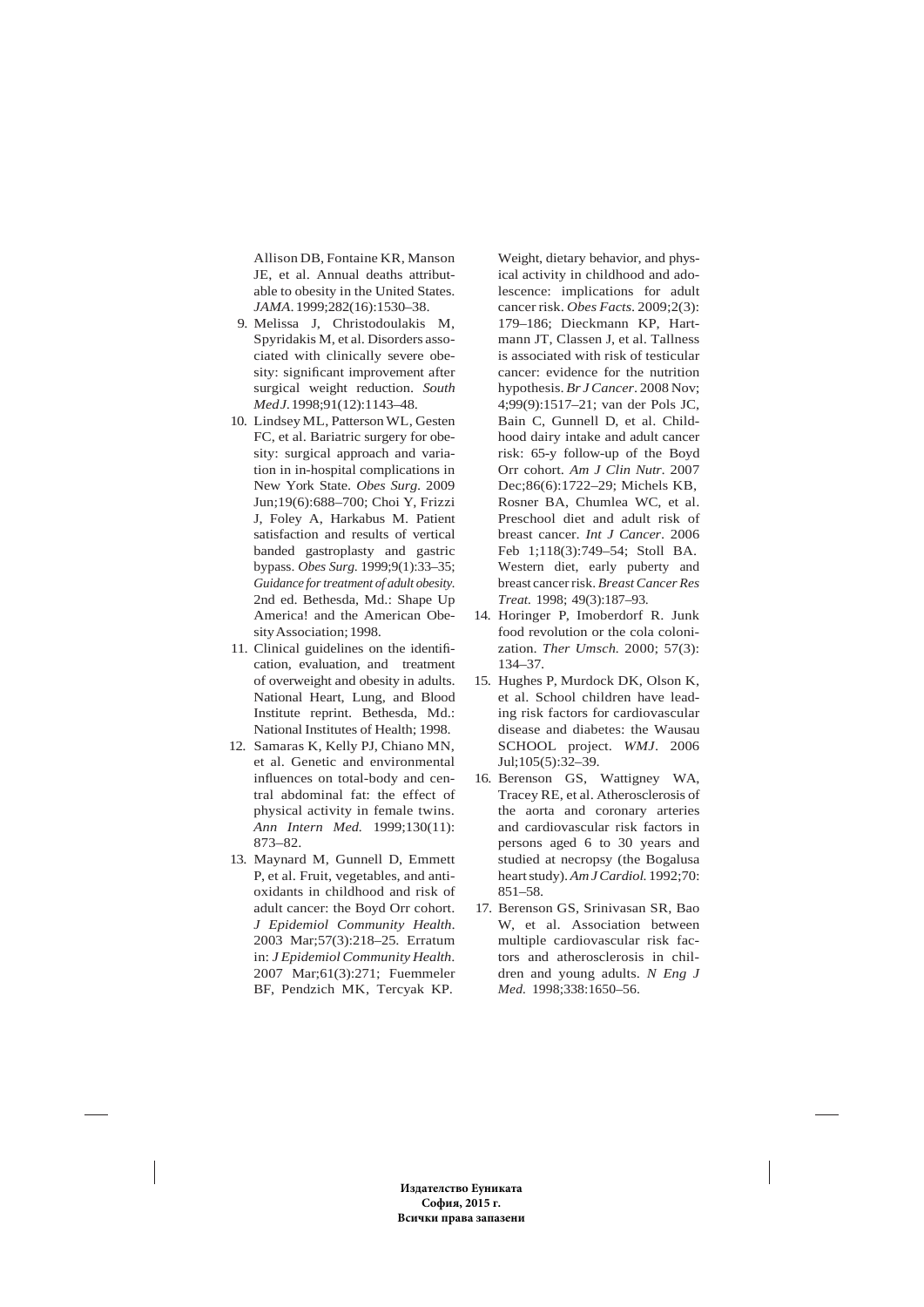- 18. Viikari JS, Niinikoski H, Juonala M, et al. Risk factors for coronary heart disease in children and young adults. *Acta Paediatr Suppl*. 2004 Dec;93(446):34–42; Berenson GS. Childhood risk factors predict adult risk associated with subclinical cardiovascular disease. The Bogalusa Heart Study. *Am J Cardiol*. 2002 Nov 21;90(10C): 3L–7L.
- 19. Maynard M, Gunnell D, Emmett P, et al. Fruit, vegetables, and antioxidants in childhood and risk of adult cancer: the Boyd Orr cohort. *J Epidemiol Community Health*. 2003 Mar;57(3):218–25. Erratum in: *J Epidemiol Community Health*. 2007 Mar;61(3):271; Fuemmeler BF, Pendzich MK, Tercyak KP. Weight, dietary behavior, and physical activity in childhood and adolescence: implications for adult cancer risk. *Obes Facts.* 2009;2(3):179–86; Dieckmann KP, Hartmann JT, Classen J, et al. Tallness is associated with risk of testicular cancer: evidence for the nutrition hypothesis. *Br J Cancer*. 2008 Nov 4;99(9): 1517–21; van der Pols JC, Bain C, Gunnell D, et al. Childhood dairy intake and adult cancer risk: 65-y follow-up of the Boyd Orr cohort. *Am J Clin Nutr.* 2007 Dec;86(6): 1722–29; Michels KB, Rosner BA, Chumlea WC, et al. Preschool diet and adult risk of breast cancer. *Int J Cancer*. 2006 Feb 1;118(3):749–54; Stoll BA. Western diet, early puberty and breast cancer risk. *Breast Cancer Res Treat.* 1998; 49(3):187–93.
- 20. Ogden CL, Carroll MD, Curtin LR, et al. Prevalence of high body mass index in US children and adolescents, 2007–2008. *JAMA*. 2010;303(3): 235–41.
- 21. Van Itallie TB. Health implica-

tions of overweight and obesity in the United States. *Ann Int Med.* 1985;103:983–88.

- 22. Manson JE, Willett WC, Stampfer MJ, et al. Body weight and mortality among women. *N Eng J Med.* 1995;333:677–85.
- 23. Lee I, Manson JE, Hennekens CH, Paffenbarger RS. Body weight and mortality: a 27-year follow-up of middle-aged men. *JAMA*. 1993; 270(23):2823–28.
- 24. Manson JE, Stampfer MJ, Hennekens CH, et al. Body weight and longevity: a reassessment. *JAMA.* 1987;257:353–58.
- 25. Flegol KM, Carroll MD, Ogden CL, Curtin LR. Prevalence and trends in obesity among U.S. adults, 1999– 2008. *JAMA.* 2010; 303(3):235–41.
- 26. Folsom AR, Kaye SA, Sellers TA, et al. Body fat distribution and 5 year risk of death in older women. *JAMA.* 1993;269(4):483–87.
- 27. Lane MA, Baer DJ, Rumpler WV, et al. Calorie restriction lowers body temperature in rhesus monkeys, consistent with a postulated anti-aging mechanism in rodents. *Proc Natl Acad Sci USA.* 1996;Apr30;93(9)4159–64.
- 28. Hansen BC, Bodkin NL, Ortmeyer HK. Calorie restriction in nonhuman primates: mechanism of reduced morbidity and mortality. *Toxicol Sci.* 1999;52(suppl 2):S56– 60; Weindruch R. The retardation of aging by caloric restriction: studies in rodents and primates. *Toxicol Pathol*. 1996;24(6):742–45; Roth GS, Ingram DK, Lane MA. Caloric restriction in primates: will it work and how will we know? *J Am Geriatric Soc*. 1999;47(7):896–903; McCarter RJ. Role of caloric restriction in the prolongation of life. *Clin*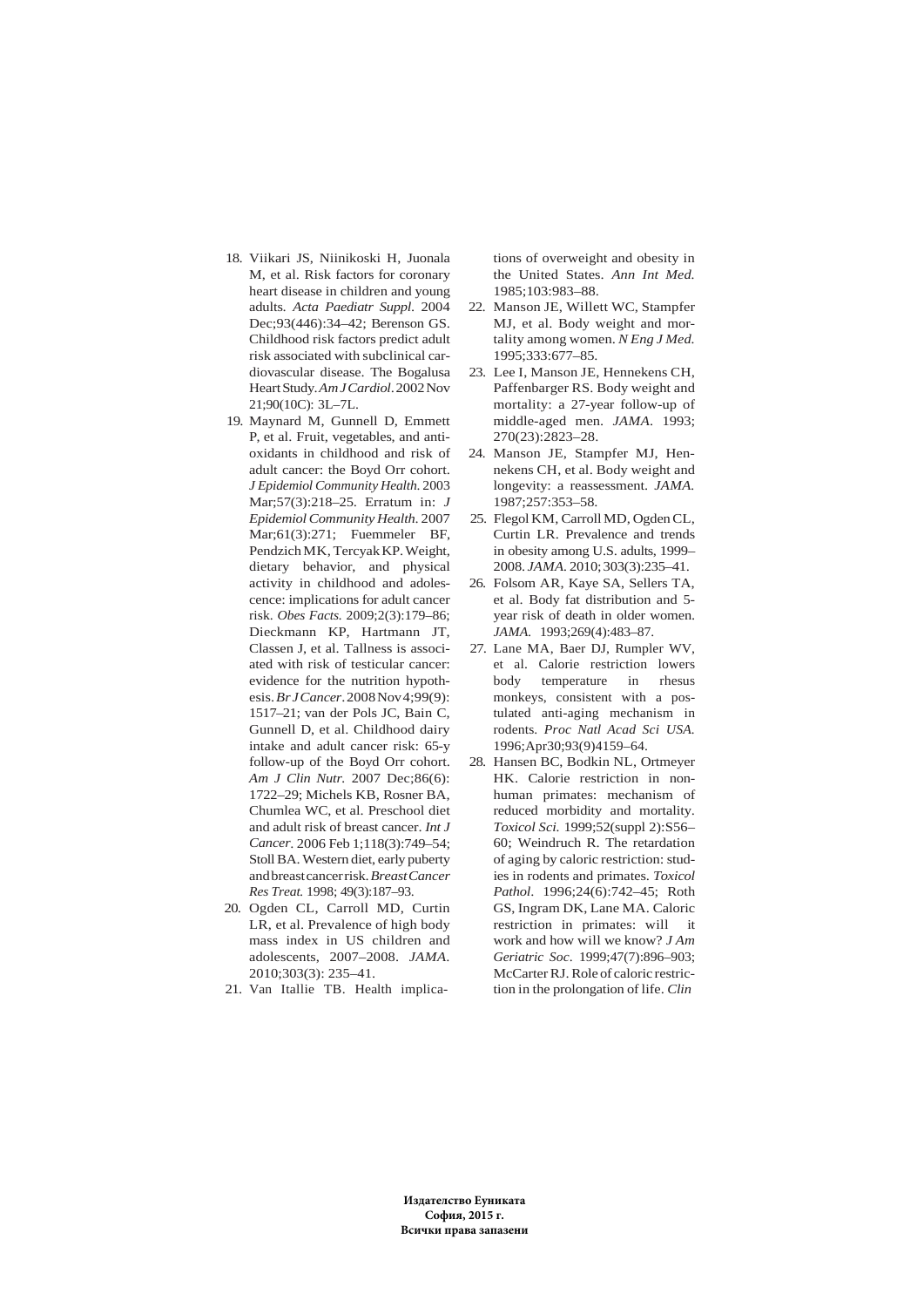*Geriatr Med*. 1995; 11(4):553–65. Weindruch R, Lane MA, Ingram DK, et al. Dietary restriction in rhesus monkeys: lymphopenia and reduced nitrogen-induced proliferation in peripheral blood mononuclearcells. *Aging.*1997;9(44):304–8; Frame LT, Hart RW, Leakey JE. Caloric restriction as a mechanism mediating resistance to environmental disease. *Environ Health Perspect.* 1998;106(suppl 1):S313–24; Masoro, EJ. Influence of caloric intake on aging and on the response to stressors. *J Toxicol Environ Health B Crit Rev.* 1998;1(3):243–57; Lane MA, Ingram DK, Roth GS. Calorie restriction in nonhuman primates: effects on diabetes and cardiovascular disease risk. *Toxicol Sci.* 1999; 52(suppl 2):S41–48.

- 29. Carroll KK. Experimental evidence of dietary factors and hormonedependent cancers. *Cancer Res.* 1975;35:3374–83.
- 30. Fontana L, Weiss EP, Villareal DT, et al. Long-term effects of calorie or protein restriction on serum IGF-1 and IGFBP-3 concentration in humans. *Aging Cell*. 2008 Oct;7 (5):681–87.
- 31. Castro AM, Guerra-Júnior G. [GH/IGF-1 and cancer: what's new in this association]. *Arq Bras Endocrinol Metabol.* 2005 Oct; 49 (5):833–42; Papatsoris AG, Karamouzis MV, Papavassiliou AG. Novel insights into the implication of the IGF-1 network in prostate cancer. *Trends Mol Med.* 2005 Feb;11(2):52–55; Kaaks R. Nutrition, insulin, IGF-1 metabolism and cancer risk: a summary of epidemiological evidence. *Novartis Found Symp*. 2004;262: 247–60; discussion 260–68; Lønning PE,

Helle SI. IGF-1 and breast cancer. *Novartis Found Symp*. 2004;262: 205–12; discussion 212–14, 265– 68; Roberts CT Jr. IGF-1 and prostate cancer. *Novartis Found Symp*. 2004;262:193–99; discussion 199–204, 265–68.

- 32. Fontana L. The scientific basis of caloric restriction leading to longer life. *Curr Opin Gastroenterol*. 2009 Mar;25(2):144–50; Fontana L, Klein S. Aging, adiposity, and calorie restriction. *JAMA*. 2007 Mar 7:297(9):986-94.
- 33. Butler RN, Fossel M, Pan CX, et al. Anti-aging medicine: efficacy and safety of hormones and antioxidants. *Geriatrics.* 2000; 55:48–58.
- 34. Lawton CL, Burley VJ, Wales JK, Blundell JE. Dietary fat and appetite control in obese subjects: weak effects on satiation and satiety. *Int J Obes Metab Disord.* 1993;17(7):409–16; Blundell JE, Halford JC. Regulation of nutrient supply: the brain and appetite control. *Proc Nutr Soc.* 1994;53(2): 407–18; Stamler J, Dolecek TA. Relation of food and nutrient intakes to body mass in the special intervention and usual care groups on the Multiple Risk Factor Intervention Trial. *Am J Clin Nutr.* 1997;65(suppl 1):S366–73.
- 35. Mattes R. Dietary compensation by humans for supplemental energy provided as ethanol or carbohydrates in fluids. *Physiology Behav.* 1996;59:179–87.
- 36. Dennison BA, Rockwell HL, Baker SL. Excess fruit juice consumption by preschool-aged children is associated with short stature and obesity. *Pediatrics.* 1997;99(1):15– 22; Dennison BA. Fruit juice consumption by infants and children: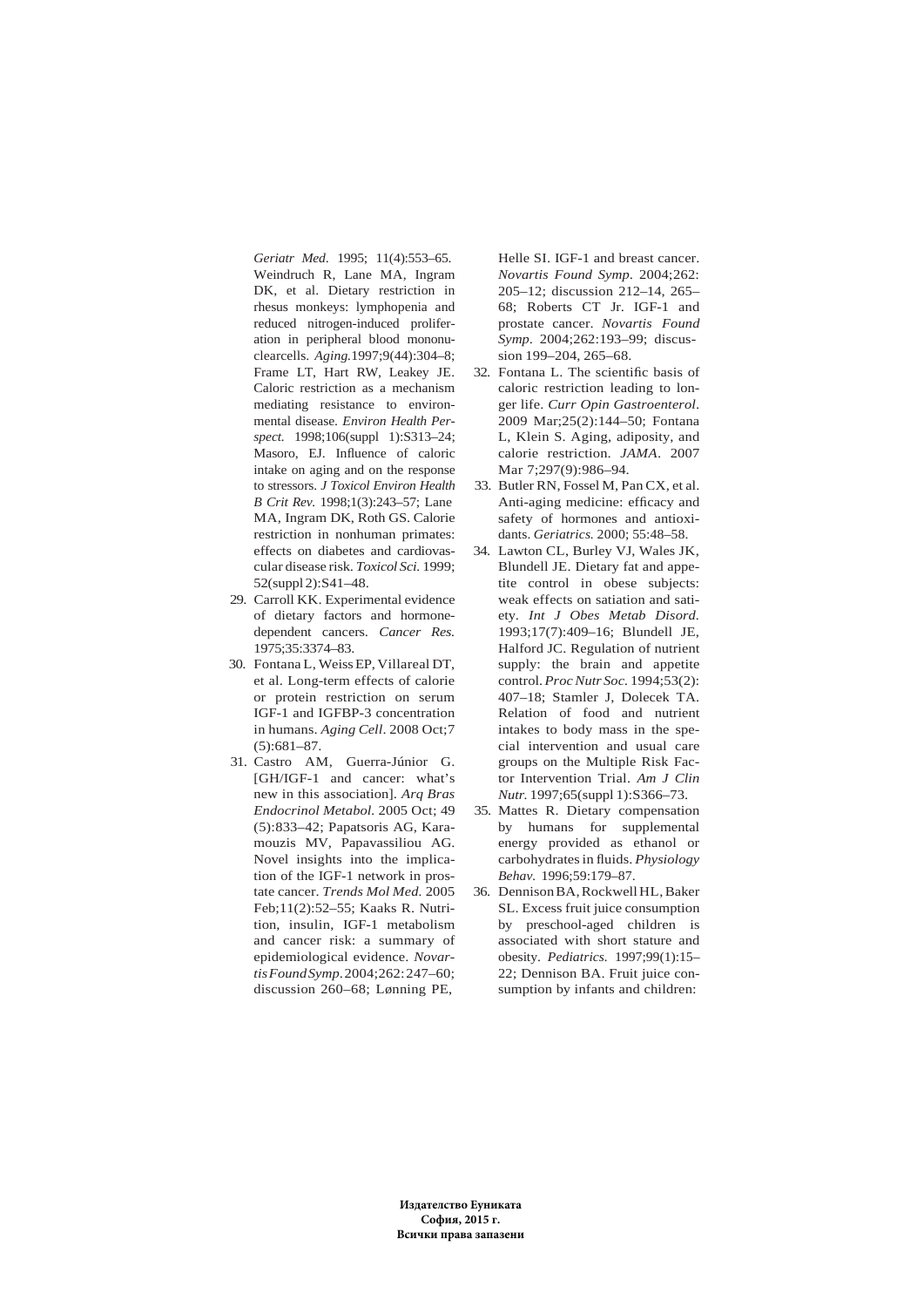a review. *J Am Coll Nutr.* 1996;15 (suppl 5):S4–11.

- 37. Plymouth Colony. 2000. World Book Millennium.
- 38. Weinsier RL, Nagy TR, Hunter GR, et al. Do adaptive changes in metabolic rate favor weight regain in weight-reduced individuals? An examination of the set-point theory. *Am J Clin Nutr.* 2000;72: 1088–94.

# **Глава 2: ПРЕЯЛИ, НО НЕДОХРАНЕНИ**

1. Jedrychowski W, Maugeri U, Popiela T, et al. Case-control study on beneficial effect of regular consumption of apples on colorectal cancer risk in a population with relatively low intake of fruits and vegetables. *Eur J Cancer Prev*. 2010 Jan;19(1):42–47; Foschi R, Pelucchi C, Dal Maso L, et al. Citrus fruit and cancer risk in a network of case-control studies. *Cancer Causes Control.* 2009 Oct 24. [Epub ahead of print]; van Duijnhoven FJ, Bueno-de-Mesquita HB, Ferrari P, et al. Fruit, vegetables, and colorectal cancer risk: the European Prospective Investigation into Cancer and Nutrition. *Am J Clin Nutr*. 2009 May; 89(5):1441– 52; Maynard M, Gunnell D, Emmett P, et al. Fruit, vegetables and antioxidants in childhood and risk of cancer: the Boyd Orr cohort. *J Epidimiol Community Health.* 2003 Mar;57(3):219–25; Hebert JR, Landon J, Miller DR. Consumption of meat and fruit in relation to oral and esophageal cancer: a cross-national study. *Nutr Cancer.* 1993; 19(2):169–79; Fraser GE. Association between diet and cancer, ischemic heart

disease, and all-cause mortality in non-Hispanic white California Seventh-Day Adventists. *Am J Clin Nutr.* 1999; 70(3)(suppl):532–38; Block G, Patterson B, Subar A. Fruit, vegetable, and cancer prevention: a review of the epidemiological evidence. *Nutr Cancer.* 1992; 18(1):1–29.

- 2. Joseph JA, Shukitt-Hale B, Willis LM. Grape juice, berries, and walnuts affect brain aging and behavior. *J Nutr.* 2009 Sep;139(9) (suppl):S1813–17.
- 3. Cao G, Shukitt-Hale B, Bickford PC, et al. Hyperoxia-induced changes in antioxidant capacity and the effect of dietary antioxidants. *J Appl Physiol.* 1999;86(6):1817–22.
- 4. Hertog MG, Bueno-de-Mesquita HB, Fehily AM. Fruit and vegetable consumption and cancer mortality in Caerphilly Study. *Cancer Epidemiol Biomarkers Prevent.* 1996; 5(9):673–77.
- 5. Dietary Assessment of Major Trends in U.S. Food Consumption, 1970–2005. http://www.ers .usda.gov/Publications/EIB33/ EIB33\_Reportsummary.pdf.
- 6. Salmeron J, Manson JE, Stampfer MJ, et al. Dietary fiber, glycemic load, and risk of non-insulindependent diabetes mellitus in women. *JAMA.* 1997;277(6):472– 77.
- 7. Salmeron J, Ascherio A, Rimm EB, et al. Dietary fiber, glycemic load, and risk of NIDDM in men. *Diabetes Care.* 1997;20(4):545–50.
- 8. Centers for Disease Control. National Diabetes Fact Sheet, 2007. http://www.cdc.gov/diabetes/ pubs/pdf/ndfs\_2007.pdf.
- 9. Sahyoun NR, Jacques PF, Zhang XL, et al. Whole-grain intake is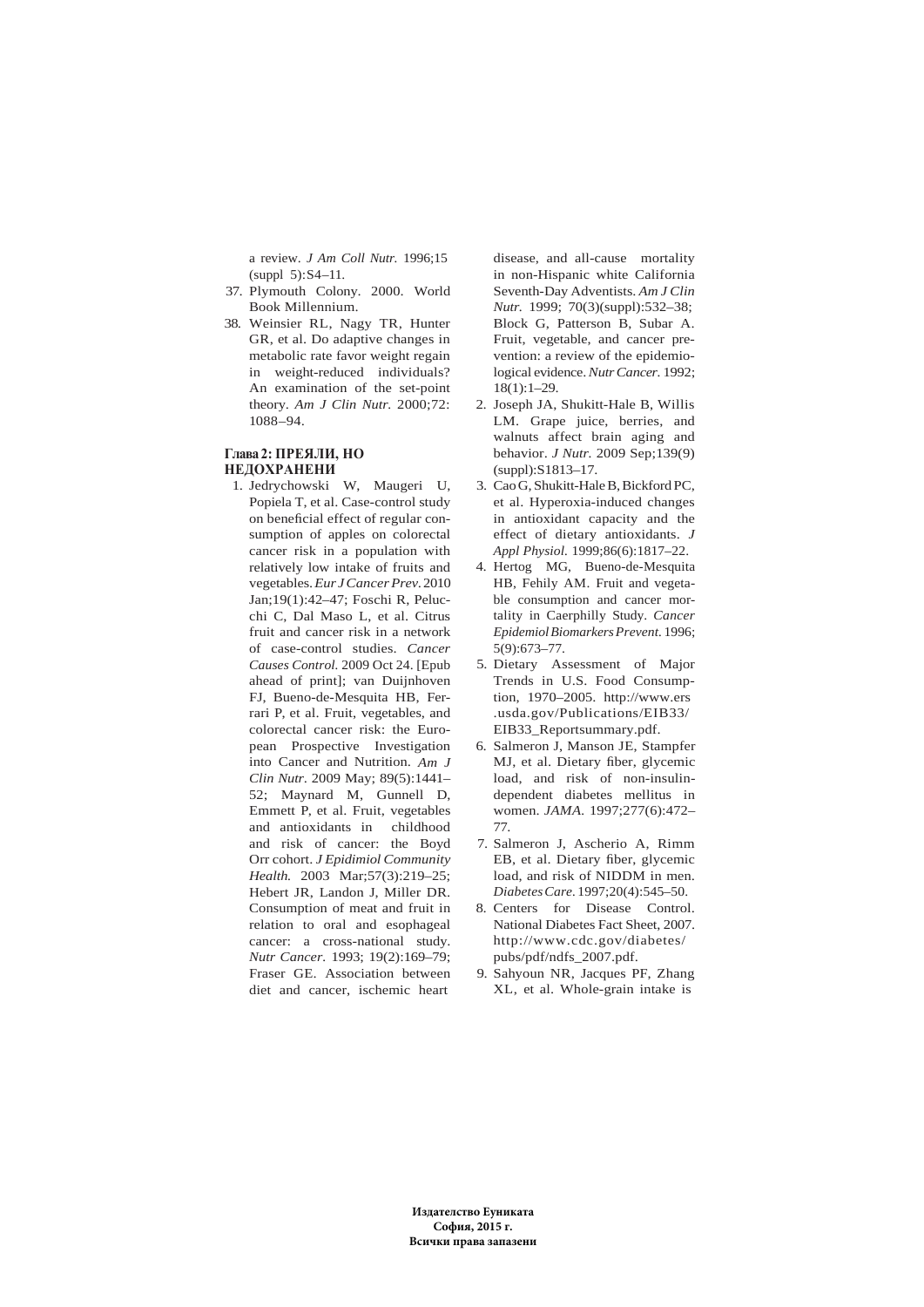inversely associated with the metabolic syndrome and mortality in older adults. *Am J Clin Nutr*. 2006 Jan;83(1):124–31.

- 10. Harland JI, Garton LE. Wholegrain intake as a marker of healthy body weight and adiposity. *Public Health Nutr*. 2008 Jun;11(6):554– 63; van de Vijver LP, van den Bosch LM, van den Brandt PA, Goldbohm RA. Whole-grain consumption, dietary fibre intake and body mass index in the Netherlands cohort study. *Eur J Clin Nutr*. 2009 Jan;63(1):31–38; Jacobs DR, Marquart L, Slavin J, Kushi LH. Whole-grain intake and cancer: an expanded review and metaanalysis. *Nutr. Cancer.* 1998; 30(2): 85–96; Chatenoud L, Tavani A, La Vecchia C, et al. Whole-grain food intake and cancer risk. *Int J Cancer.* 1998;77(1):24–28.
- 11. Jacobs DR Jr., Meyer KA, Kushi LH, et al. Whole-grain intake may reduce the risk of ischemic heart disease death in postmenopausal women: the Iowa Women's Health Study. *Am J Clin Nutr*. 1998;68: 248–57.
- 12. Prentice RL. Future possibilities in the prevention of breast cancer: fat and fiber and breast cancer research. *Breast Cancer Res*. 2000; 2(4):268–76; Park Y, Brinton LA, Subar AF, et al. Dietary fiber intake and risk of breast cancer in postmenopausal women: the National Institutes of Health–AARP Diet and Health Study. *Am J Clin Nutr.* 2009 Sep;90(3):664–71; Suzuki R, Rylander-Rudqvist T, Ye W, et al. Dietary fiber intake and risk of postmenopausal breast cancer defined by estrogen and progesterone receptor status — a

prospective cohort study among Swedish women. *Int J Cancer*. 2008 Jan 15;122(2):403–12; Mc-Eligot AJ, Largent J, Ziogas A, et al. Dietary fat, fiber, vegetable, and micronutrients are associated with overall survival in postmenopausal women diagnosed with breast cancer. *Nutr Cancer* 2006;55(2):132–40.

13. La Vecchia C. Mediterranean diet and cancer. *Public Health Nutr.* 2004 Oct;7(7):965–68; Scharlau D, Borowicki A, Habermann N, et al. Mechanisms of primary cancer prevention by butyrate and other products formed during gut flora-mediated fermentation of dietary fibre. *Mutat Res.* 2009 Jul–Aug;682(1):39–53; Bordonaro M, Lazarova DL, Sartorelli AC. Butyrate and Wnt signaling: a possible solution to the puzzle of dietary fiber and colon cancer risk? *Cell Cycle* 2008 May 1;7(9): 1178–83; Pisani P. Hyper-insulinaemia and cancer, meta-analyses of epidemiological studies. *Arch Physiol Biochem.* 2008 Feb;114(1): 63–70; Larsson SC, Bergkvist L, Wolk A. Glycemic load, glycemic index and breast cancer risk in a prospective cohort of Swedish women. *Int J Cancer*. 2009 Jul 1;125(1):153–57; Wen W, Shu XO, Li H, et al. Dietary carbohydrates, fiber, and breast cancer risk in Chinese women. *Am J Clin Nutr*. 2009 Jan;89 (1):283–89; Nettleton JA, Steffen LM, Loehr LR, et al. Incident heart failure is associated with lower whole-grain intake and greater high-fat dairy and egg intake in the Atherosclerosis Risk in Communities (ARIC) study. *J*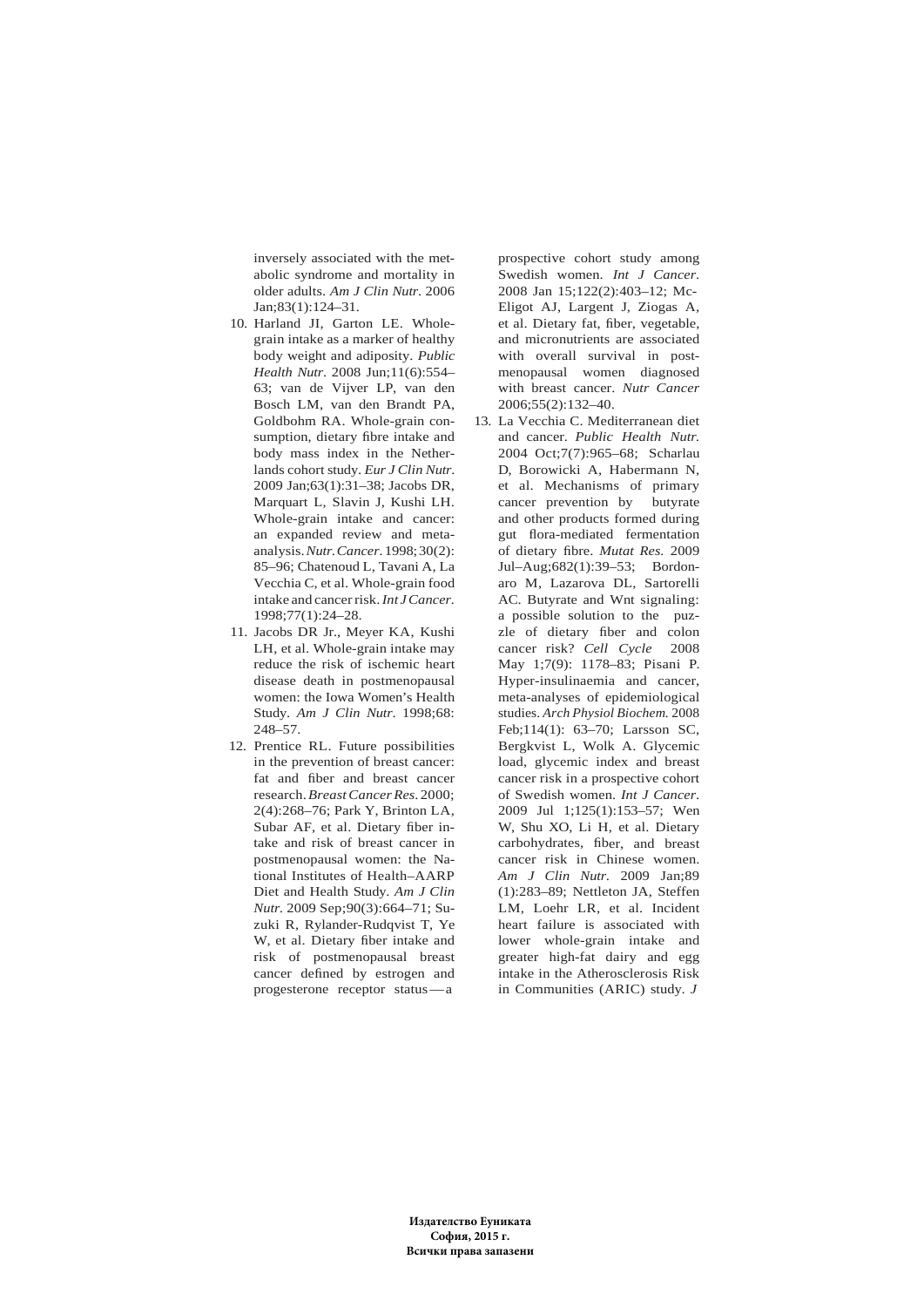*Am Diet Assoc*. 2008 Nov;108(11): 1881–87; de Munter JS, Hu FB, Spiegelman D, et al. Whole grain, bran, and germ intake and risk of type 2 diabetes: a prospective cohort study and systematic review. *PLoS Med*. 2007 Aug;4(8):e261; Mellen PB, Liese AD, Tooze JA, et al. Whole-grain intake and carotid artery atherosclerosis in a multiethnic cohort: the Insulin Resistance Atherosclerosis Study. *Am J Clin Nutr*. 2007 Jun;85 (6):1495–502; Mellen PB, Walsh TF, Herrington DM. Whole grain intake and cardiovascular disease: a meta-analysis. *Nutr Metab Cardiovasc Dis*. 2008 May;18(4): 283–90; Zhuo XG, Watanabe S. Factor analysis of digestive cancer mortality and food consumption in 65 Chinese counties. *J Epidemiol*. 1999; 4:275–84; Slattery ML, Benson J, Berry TD, et al. Dietary sugar and colon cancer. *Cancer Epidemiol Biomarkers Prevent*. 1997 Sep;6(9):677–85; Negri E, Bosetti C, La Vecchia C, et al. Risk factors for adenocarcinoma of the small intestine. *Int J Cancer.* 1999;82(2):171–74; Chatenoud L, La Vecchia C, Franceschi S, et al. Refined-cereal intake and risk of selected cancers in Italy. *Am J Clin Nutr*. 1999;70(6):1107–10.

- 14. Pennington JA Intakes of minerals from diets and foods: is there a need for concern? *J Nutr*. 1996; 126(suppl 9):S2304–8.
- 15. Dargatz DA, Ross PF. Blood selenium concentration in cows and heifers on 253 cow-calf operations in 18 states. *J Anim Sci.* 1996;74(12):2891–95.
- 16. Linardakis M, Sarri K, Pateraki MS, et al. Sugar-added beverages

consumption among kindergarten children of Crete: effects on nutritional status and risk of obesity. *BMC Public Health*. 2008 Aug 6;8:279; Faith MS, Dennison BA, Edmunds LS, Stratton HH. Fruit juice intake predicts increased adiposity gain in children from low-income families: weight status–by–environment interaction. *Pediatrics.* 2006 Nov;118(5): 2066–75.

- 17. Dennison BA. Fruit juice consumption by infants and children: a review. *J Am Coll Nutr.* 1995;15 (5)(suppl):S4–11.
- 18. Ames BN. DNA damage from micronutrient deficiencies is likely to be a major cause of cancer. *Mutat Res*. 2001 Apr 18;475(1–2):7–20; Lonsdale D, Shamberger RJ. Red cell transketolase as an indicator of nutritional deficiency. *Am J Clin Nutr.* 1980;33:205–11; Lane BC. Myopia prevention and reversal: new data confirms the interaction of accommodative stress and deficit inducing nutrition. *J Int Acad Prev Med.* 1982;7(3):28.
- 19. Dietary Assessment of Major Trends in U.S. Food Consumption, 1970–2005. http://www.ers .usda.gov/Publications/EIB33/ EIB33\_Reportsummary.pdf.
- 20. Romanski SA, Nelson RM, Jensen MD. Meal fatty acid uptake in adipose tissue: gender effects in nonobese humans. *Am J Physiol Endocrinol Metab*. 2000;279(2): E445–62.
- 21. Popp-Snijders C, Blonk MC. Omega-3 fatty acids in adipose tissue of obese patients with non-insulin dependent diabetes mellitus reflect long-term dietary intake of eicosapentaenoic and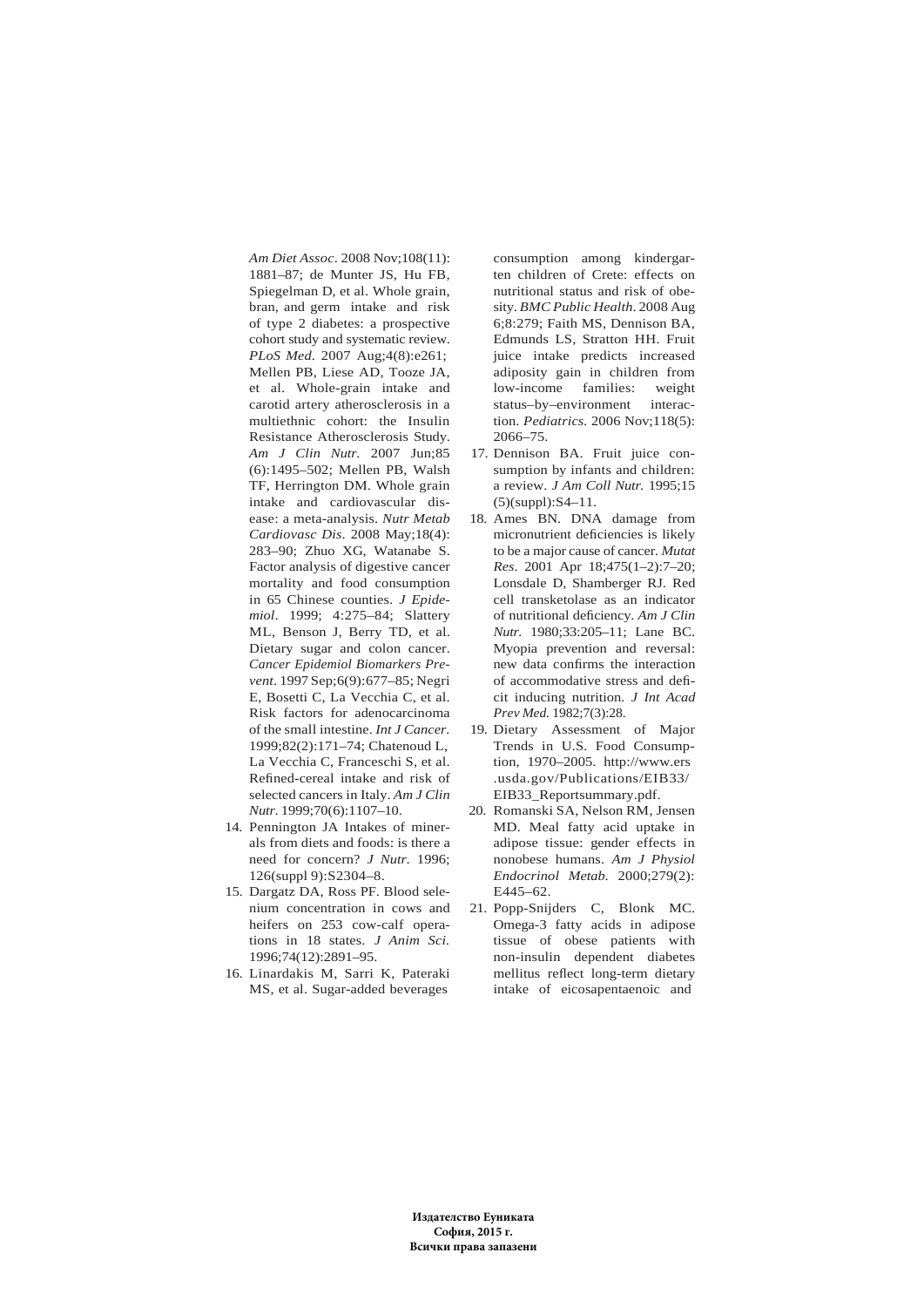docosahexaenoic acid. *Am J Clin Nutr*. 1995;61(2):360–65.

- 22. Karalis IK, Alegakis AK, Kafatos AG, et al. Risk factors for ischaemic heart disease in a Cretan rural population: a twelve year followup study. *BMC Public Health*. 2007 Dec 18;7:351; Kafatos A, Diacatou A, Voukik G, et al. Heart disease risk factor status and dietary changes in the Cretan population over the past 30 years: the Seven Countries Study. *Am J Clin Nutr*. 1997;65(6):1882–86.
- 23. Katan MB, Grundy SM, Willett WC. Should a low-fat, highcarbohydrate diet be recommended for everyone? Beyond low-fat diets. *N Eng J Med*. 1997;337(8):563–67.
- 24. Han JH, Yang YX, Feng MY. Contents of phytosterols in vegetables and fruits commonly consumed in China. *Biomed Environ Sci*. 2008 Dec;21(6):449–53; Chen CY, Blumberg JB. Phytochemical composition of nuts. *Asia Pac J Clin Nutr*. 2008;17 (suppl 1):S329–32; Ryan E, Galvin K, O'Connor TP, et al. Phytosterol, squalene, tocopherol content and fatty acid profile of selected seeds, grains, and legumes. *Plant Foods Hum Nutr*. 2007 Sep;62(3):85–91; Segura R, Javierre C, Lizarraga MA, Ros E. Other relevant components of nuts: phytosterols, folate and minerals. *Br J Nutr.* 2006 Nov;96 (suppl 2):S36–44.
- 25. Micheli A, Gatta G, Sant M, et al. Breast cancer prevalence measured by the Lombardy Cancer Registry. *Tumori.* 1997;83(6):875–79.
- 26. Link LB, Potter JD. Raw versus cooked vegetables and cancer risk. *Cancer Epidemiol Biomarkers Prevent*. 2004 Sep;13(9):1422–35; Runga-

pamestry V, Duncan AJ, Fuller Z, Ratcliffe B. Effect of cooking brassica vegetables on the subsequent hydrolysis and metabolic fate of glucosinolates. *Proc Nutr Soc*. 2007 Feb;66(1):69–81; Tang L, Zirpoli GR, Guru K, et al. Consumption of raw cruciferous vegetables is inversely associated with bladder cancer risk. *Cancer Epidemiol Biomarkers Prevent*. 2008 Apr;17(4): 938–44; Steinmetz KA, Potter JD. Vegetables, fruit and prevention: a review. *J Am Diet Assoc.* 1996; 96(10):1027–39; Hertog MG, Bueno-de-Mesquita HB, Fehily AM, et al. Fruit and vegetable in the Caerphilly Study. *Cancer Epidemiol Biomarkers Prevent.* 1996;5 (9):673–77; Block G, Patterson B, Subar A. Fruit, vegetables, and cancer: a review of the epidemiological evidence. *Nutr Cancer.* 1992;18(10):1–29; Steinmetz KA, Potter JD. Food-group consumption and colon cancer in the Adelaide Case-Control Study. I. Vegetables and fruit. *Int J Cancer.* 1993;53(5):711–19; Steinmetz KA, Potter JD. Vegetables, fruit and cancer. I. Epidemiology. *Cancer Causes Control.* 1991;2(5):325–57; Franceschi S, Parpinel M, La Vecchia C, et al. Role of different types of vegetables and fruit in the prevention of cancer of the colon, rectum, and breast. *Epidemiology.* 1998;9(3):338–41.

- 27. Linking plants to people: a visit to the laboratory of Dr. Paul Talalay. *American Institute for Cancer Research Newsletter*. 1995;46:10–11.
- 28. Douglass JM, Rasgon IM, Fleiss PM, et al. Effects of raw food diet on hypertension and obesity. *South Med J.* 1995;78(7):841–44.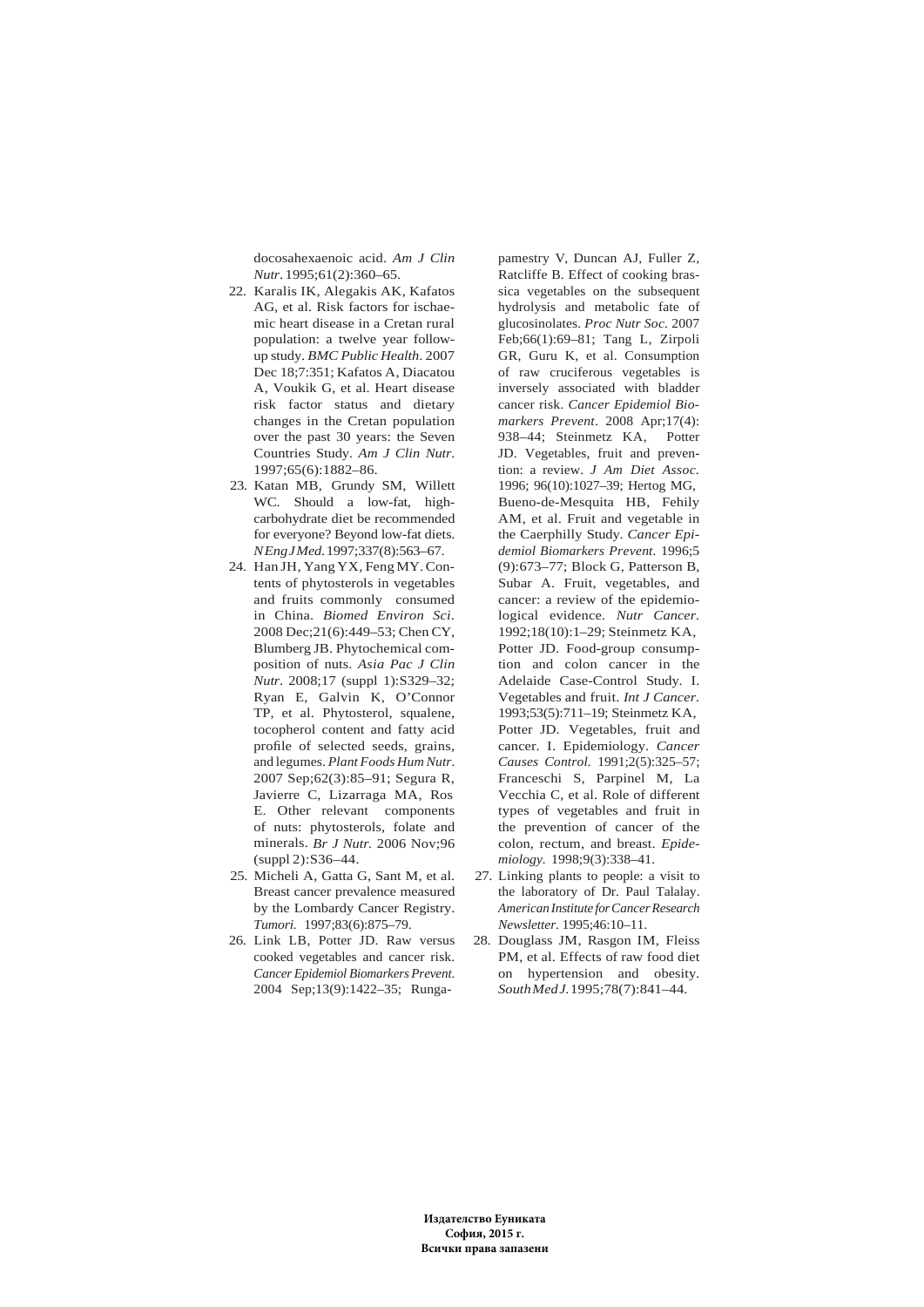- 29. Prochaska LJ, Piekutowski WV. On the synergistic effects of enzymes in food with enzymes in the human body. A literature survey and analytical report. *Med Hypotheses.* 1994;42(6):355– 62.
- 30. Rumm-Kreuter D, Demmel I. Comparison of vitamin losses in vegetables due to various cooking methods. *J Nutr Sci Vitaminol.* 1990;36(suppl):S7–15.
- 31. Kimura M, Itokawa Y. Cooking losses of minerals in foods and its nutritional significance. *J Nutr Sci Vitaminol.* 1990;36(suppl 1): 25–32.
- 32. Franceschi S. Nutrients and food groups and large bowel cancer in Europe. *Eur J Cancer Prev.* 1999;9 (suppl 1):S49–52.
- 33. Bazzano LA. Effects of soluble dietary fiber on low-density lipoprotein cholesterol and coronary heart disease risk. *Curr Atheroscler Rep*. 2008 Dec;10(6):473–77.
- 34. Schatzkin A, Lanza E, Corle D. Lack of effect of a low-fat, high-fiber diet on the recurrence of colorectal adenomas. *New Eng J Med.* 2000;342:1149–55; Alberts DS, Martinez ME, Roe DJ, et al. Lack of effect of a highfiber cereal supplement on the recurrence of colorectal adenomas. *New Eng J Med.* 2000;342: 1156–62.
- 35. Byers T. Diet, colorectal adenomas, and colorectal cancer (editorial). *New Eng J Med.* 2000; 342(16):1206–7.
- 36. Ludwig DS, Pereira MA, Kroenke CH, et al. Dietary fiber, weight gain and cardiovascular disease risk factors in young adults. *JAMA.* 1999; 282(16):1539–46.

## **Глава 3: ФИТОХИМИКАЛИТЕ**

- 1. USDA Economic Research Service. Loss-Adjusted Food Availability. http://www.ers.usda.gov/ Data/FoodConsumption/Food-GuideIndex.htm.
- 2. Williams CD, Satia JA, Adair LS, et al. Dietary patterns, food groups, and rectal cancer risk in whites and African-Americans. *Cancer Epidemiol Biomarkers Prevent*. 2009 May;18(5):1552–61; Flood A, Rastogi T, Wirfält E, et al. Dietary patterns as identified by factor analysis and colorectal cancer among middle-aged Americans. *Am J Clin Nutr.* 2008 Jul;88(1): 176–84.
- 3. USDA Economic Research Service. Dietary Assessment of Major Trends in U.S. Food Consumption, 1970–2005. http://www.ers .usda.gov/publications/ EIB33 ; USDA Economic Research Service. Loss-Adjusted Food Availability. http://www.ers.usda.gov/  $Data/FoodConsum$  ption/ FoodGuideIndex.htm#calories.
- 4. USDA Food Availability (per capita) Data System. http://www.ers.usda. gov/amberwaves/February 05/ findings/cheese consumption.htm.
- 5. Agudo A, Cabrera L, Amiano P, et al. Fruit and vegetable intakes, dietary antioxidant nutrients, and total mortality in Spanish adults: findings from the Spanish cohort of the European Prospective Investigation into Cancer and Nutrition (EPIC-Spain). *Am J Clin Nutr*. 2007 Jun;85(6):1634–42; Nagura J, Iso H, Watanabe Y, et al. Fruit, vegetable and bean intake and mortality from cardiovascular disease among Japanese men and women: the JACC Study. *Br J Nutr.*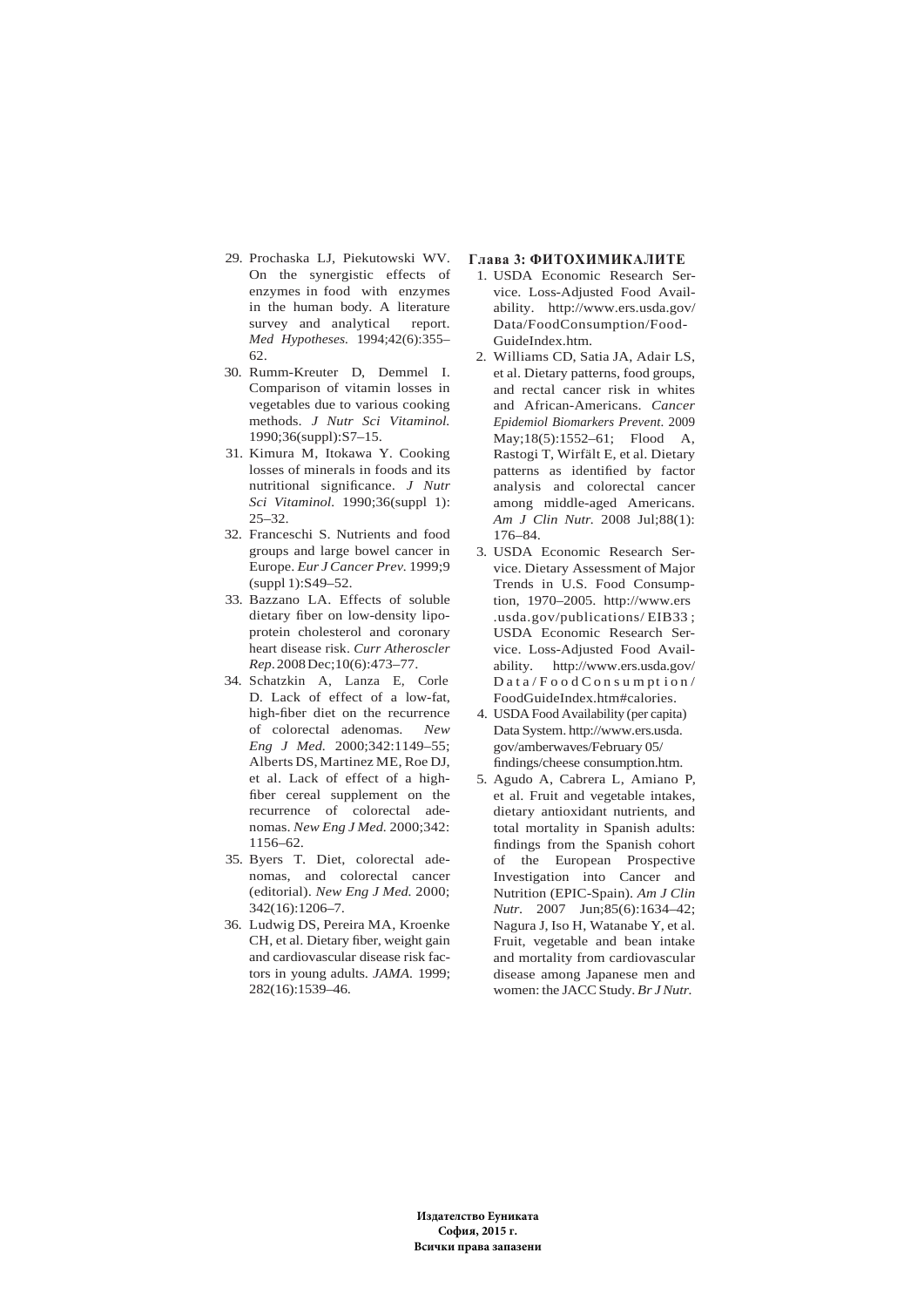2009 Jul;102(2):285-92; Tobias M, Turley M, Stefanogiannis N, et al. Vegetable and fruit intake and mortality from chronic disease in New Zealand. *Aust N Z J Public Health*. 2006 Feb;30(1): 26–31.

- 6. Heron M, Tejada-Vera B. Deaths: Leading Causes for 2005. *National Vital Statistics Reports*. 2009;58(8). Available online at http://www .cdc.gov/nchs/data/nvsr/nvsr58/ nvsr58\_08.pdf.
- 7. USDA Economic Research Service. Loss-Adjusted Food Availability. http://www.ers.usda.gov/Data/ FoodConsumption/FoodGuideIndex.htm.
- 8. Original chart: data compiled from 1960s mortality data from the World Health Organization and National Institutes of Health (no longer available online), food balance sheets from the Food and Agriculture Organization of the United Nations (http://faostat .fao.org/site/368/default.aspx# ancor), and communication with health authorities in several of the countries listed.
- 9. Radhika G, Sudha V, Mohan Sathya R, et al. Association of fruit and vegetable intake with cardiovascular risk factors in urban south Indians. *Br J Nutr*. 2008 Feb;99(2):398–405; Nöthlings U, Schulze MB, Weikert C, et al. Intake of vegetables, legumes, and fruit, and risk for all-cause, cardiovascular, and cancer mortality in a European diabetic population. *J Nutr.* 2008 Apr;138(4): 775–81.
- 10. Zhang CX, Ho SC, Chen YM, et al. Greater vegetable and fruit intake is associated with a lower risk of breast cancer among Chinese

women. *Int J Cancer*. 2009 Jul 1;125(1):181–188; Sandoval M, Font R, Mañós M, et al. The role of vegetable and fruit consumption and other habits on survival following the diagnosis of oral cancer: a prospective study in Spain. *Int J Oral Maxillofac Surg*. 2009 Jan;38(1):31–139; Nomura AM, Wilkens LR, Murphy SP, et al. Association of vegetable, fruit, and grain intakes with colorectal cancer: the Multiethnic Cohort Study. *Am J Clin Nutr.* 2008 Sep;88(3): 730–137; Kirsh VA, Peters U, Mayne ST, et al. Prostate, Lung, Colorectal and Ovarian Cancer Screening Trial. Prospective study of fruit and vegetable intake and risk of prostate cancer. *J Natl Cancer Inst*. 2007 Aug 1;99(15):1200– 9; Satia-Abouta J, Galanko JA, Martin CF, et al. Food groups and colon cancer risk in African-Americans and Caucasians. *Int J Cancer.* 2004 May 1;109(5):728– 136; Franceschi S, Parpinel M, La Vecchia C, et al. Role of different types of vegetables and fruit in the prevention of cancer of the colon, rectum and breast. *Epidemiology*. 1998;9(3):338–41; Van Den Brandt PA. Nutrition and cancer: causative, protective, and therapeutic aspects. *Ned Tijdschr Geneeskd.* 1999;143(27):1414–20; Fraser GE. Association between diet and cancer, ischemic heart disease, and all-cause mortality in non-Hispanic white California Seventh-Day Adventists. *Am J Clin Nutr*. 1999;70(Suppl 3):S532-38.

11. Bjelakovic G, Nikolova D, Gluud LL, et al. Mortality in randomized trials of antioxidant supplements for primary and secondary pre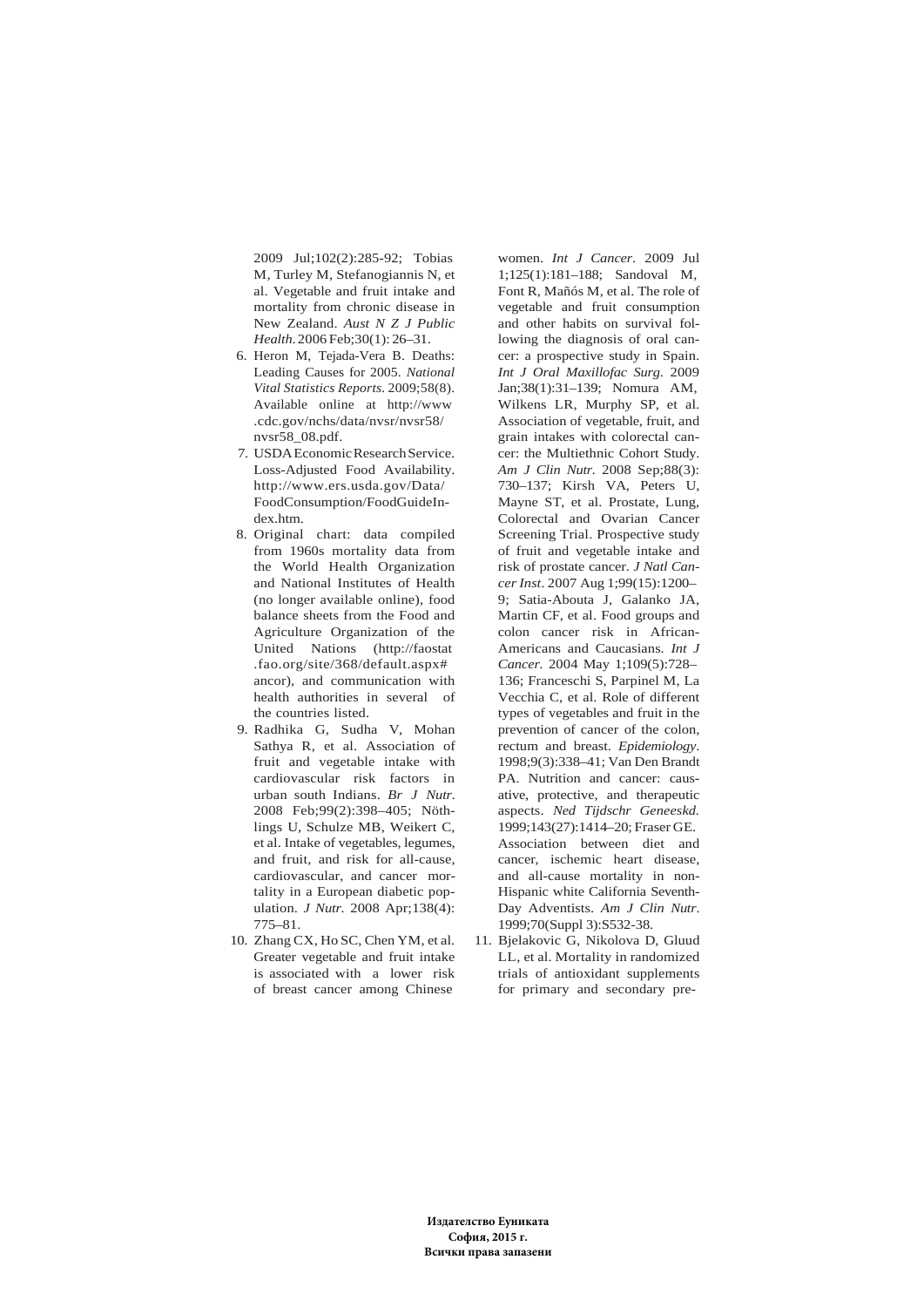vention: systematic review and meta-analysis. *JAMA*. 2007 Feb 28;297(8):842–57.

- 12. Goodman GE. Prevention of lung cancer. *Curr Opini Oncol.* 1998;  $10(2):122-26.$
- 13. Omenn GS, Goodman GE, Thornquist MD, et al. Effects of a combination of beta carotene and vitamin A on lung cancer and cardiovascular disease. *N Eng J Med.* 1996;334(18):1150–55; Hennekens CH, Buring JE, Manson JE, et al. Lack of effect of longterm supplementation with betacarotene on the incidence of malignant neoplasms and cardiovascular disease. *N Eng J Med.* 1996;334(18):1145–49.
- 14. Albanes D, Heinonen OP, Taylor PR, et al. Alpha-tocopherol and beta-carotene supplements lung cancer incidence in the alphatocopherol, beta-carotene prevention study: effects of baseline characteristics and study compliance. *J Natl Cancer Inst.* 1996; 8(21):1560–70; Rapola JM, Virtamo J, Ripatti S, et al. Randomized trial of alpha-tocopherol and beta-carotene supplements on incidence of major coronary events in men with previous myocardial infarction. *Lancet*. 1997; 349(9067):1715–20.
- 15. Bjelakovic G, Nikolova D, Gluud LL, et al. Mortality in randomized trials of antioxidant supplements for primary and secondary prevention: systematic review and meta-analysis. *JAMA*. 2007 Feb 28;297(8):842–57.
- 16. Nelson NJ. Is chemoprevention research overrated or underfunded? *Primary Care and Cancer.* 1996;16(8):29.
- 17. Cohen JH, Kristal AR, Stanford JL. Fruit and vegetable intakes and prostate cancer risk. *J Natl Cancer Inst.* 2000;92(1):61–68.
- 18. Forte A, De Sanctis R, Leonetti G, et al. Dietary chemoprevention of colorectal cancer. *Ann Ital Chir.* 2008 Jul–Aug;79(4):261–67; Harikumar KB, Aggarwal BB. Resveratrol: a multitargeted agent for age-associated chronic diseases. *Cell Cycle.* 2008 Apr 15;7(8):1020– 35; Juge N, Mithen RF, Traka M. Molecular basis for chemoprevention by sulforaphane: a comprehensive review. *Cell Mol Life Sci*. 2007 May;64(9):1105–27; Lee ER, Kang GH, Cho SG. Effect of flavonoids on human health: old subjects but new challenges. *Recent Pat Biotechnol*. 2007;1(2):139–50; Messina M, Kucuk O, Lampe JW. An overview of the health effects of isoflavones with an emphasis on prostate cancer risk and prostatespecific antigen levels. *J AOAC Int*. 2006 Jul–Aug;89(4):1121–34.
- 19. Roa I, Araya JC, Villaseca M, et al. Preneoplastic lesions and gallbladder cancer: an estimate of the period required for progression *Gastroenterology*. 1996;111(1):232– 36; Kashayap V, Das BC. DNA aneuploidy and infection of human papillomavirus type 16 in preneoplastic lesions of the uterine cervix: correlation with progression to malignancy. *Cancer Lett.* 1998;123(1):47–52.
- 20. Higdon JV, Delage B, Williams DE, Dashwood RH. Cruciferous vegetables and human cancer risk: epidemiologic evidence and mechanistic basis. *Pharmacol Res.* 2007 Mar; 55(3):224–36; Srivastava SK, Xiao D, Lew KL, et al. Allyl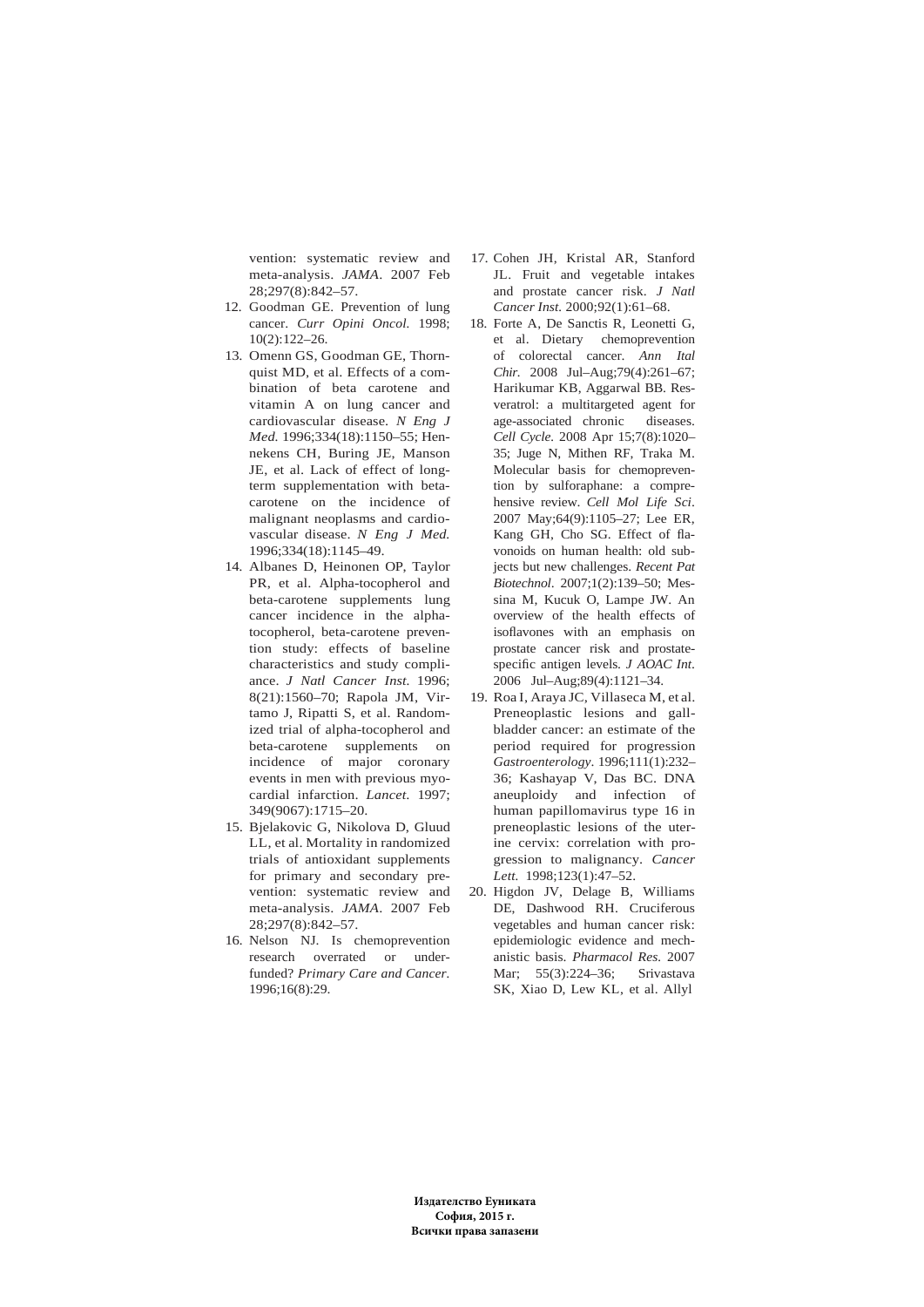isothiocyanate, a constituent of cruciferous vegetables, inhibits growth of PC-3 human prostate cancer xenografts in vivo. *Carcinogenesis.* 2003 Oct;24(10):1665–70; Rose P, Huang Q, Ong CN, Whiteman M. Broccoli and watercress suppress matrix metalloproteinase-9 activity and invasiveness of human MDA-MB-231 breast cancer cells. *Toxicol Appl Pharmacol.* 2005 Dec 1;209(2):105–13; Ray A. Cancer preventive role of selected dietary factors. *Indian J Cancer.* 2005 Jan–Mar;42(1):15–24; Keck AS, Finley JW. Cruciferous vegetables: cancer protective mechanisms of glucosinolate hydrolysis products and selenium. *Integr Cancer Ther*. 2004 Mar;3(1):5–12; Seow A, Yuan JM, Sun CL, et al. Dietary isothiocyanates, glutathione S-transferase polymorphisms and colorectal cancer risk in the Singapore Chinese Health Study. *Carcinogenesis.* 2002 Dec;23 (12):2055–61; Johnston N. Sulforaphane halts breast cancer cell growth. *Drug Discov Today.* 2004 Nov 1;9(21):908.

- 21. Based on USDA standard reference data for broiled porterhouse steak and chopped frozen broccoli.
- 22. Nutritionist Pro Nutrition Analysis Software, Versions 2.5, 3.1, Axxya Systems, Stafford TX, 2006. Based on USDA standard reference data for cooked frozen broccoli, broiled porterhouse steak, chopped romaine lettuce, and boiled kale.
- 23. Kahn HA, Phillips RL, Snowdon DA, Choi W. Association between reported diet and all-cause mortality: twenty-one-year follow-up

on 27,530 adult Seventh Day Adventists. *Am J Epid.* 1984; 119(5):775–87.

- 24. Steinmetz KA, Potter JD. Vegetables, fruit and cancer prevention: a review. *J Am Diet Assoc.* 1996;96: 1027–39.
- 25. A pyramid topples at the USDA. *Consumer Reports.* 1991 Oct: 663– 66.
- 26. Harris W. *The scientific basis of vegetarianism.* Honolulu: Hawaii Health Publishers, 1995. pp. 101–6.
- 27. Hausman, P. *Jack Sprat's legacy: the science and politics of fat and cholesterol.* New York: Center for Science in the Public Interest; 1981.
- 28. USDA Fiscal Year 2007 Budget of the U.S. Government: Mid-Session Review. http://www.fsa .usda.gov/Internet/FSA\_File/07 midsessionrev.pdf.
- 29. Hebert JR, Hurley TG, Olendzki BC, et al. Nutritional and socioeconomic factors in relation to prostate cancer mortality: a cross national study. *J Nati Cancer Inst.* 1998;90(21):1637–47.

### **Глава 4: ТЪМНАТАСТРАНА НАПРОТЕИНИТЕ ОТ ЖИВОТИНСКИ ПРОИЗХОД**

- 1. Brody J. Huge study of diet indicts fat and meat. *New York Times*. 1990 May 8: Science Times:1.
- 2. Chen J, Campbell TC, Li J, Peto R. *Diet, life-style and mortality in China: a study of the characteristics of 65 Chinese counties.* Oxford: Oxford University Press; 1990. p. 894.
- 3. Campbell TC, Parpia B, Chen J. Diet, lifestyle, and the etiology of coronary artery disease: the Cornell China Study. *Am J Cardiol.* 1998;82(10B):18–21T.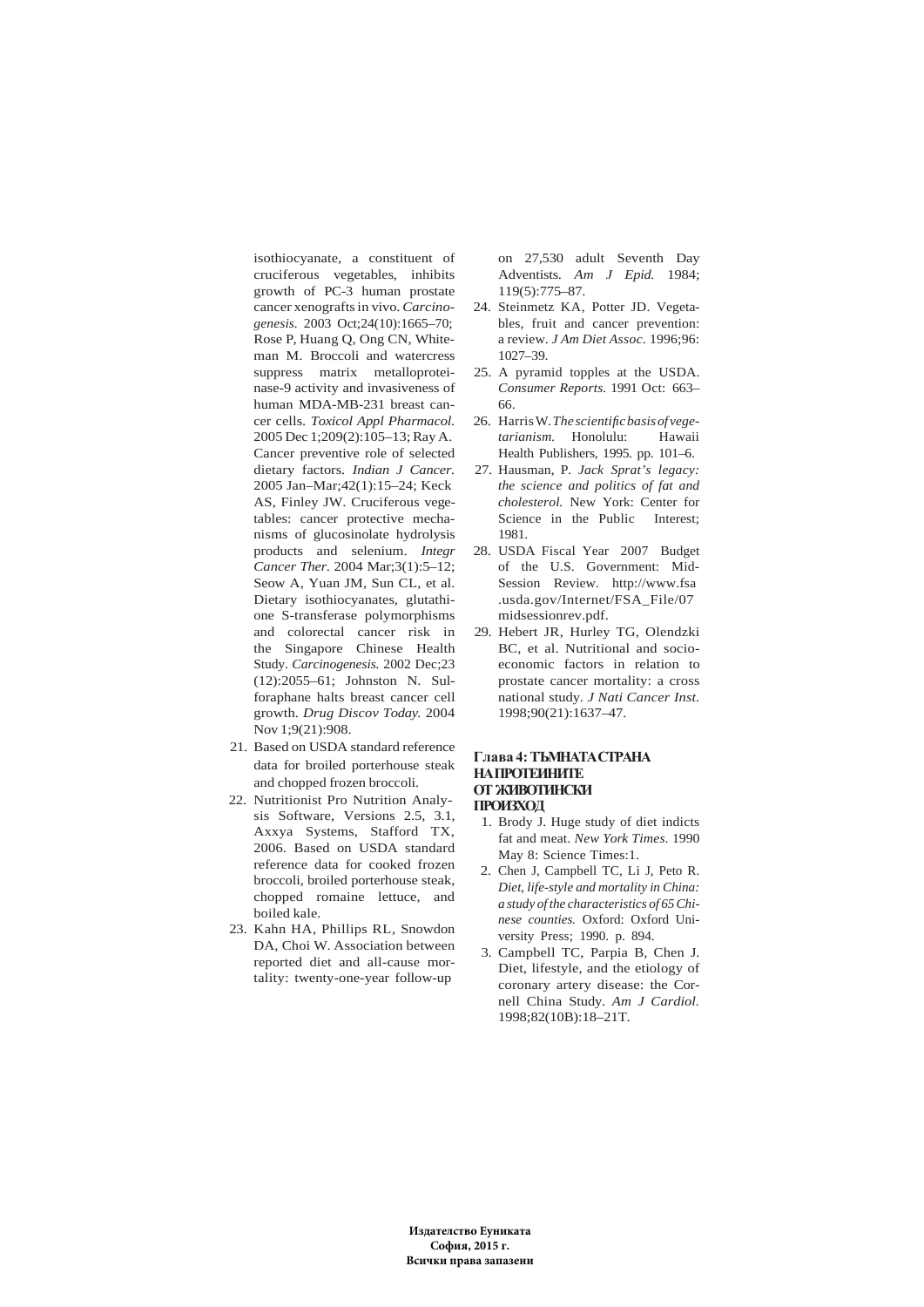- 4. Thiébaut AC, Jiao L, Silverman DT, et al. Dietary fatty acids and pancreatic cancer in the NIH-AARP diet and health study. *J Natl Cancer Inst*. 2009 Jul 15;101 (14):1001–11; Brock KE, Gridley G, Chiu BC, et al. Dietary fat and risk of renal cell carcinoma in the USA: a case-control study. *Br J Nutr.* 2009 Apr;101(8):1228– 38; Sieri S, Krogh V, Ferrari P, et al. Dietary fat and breast cancer risk in the European Prospective Investigation into Cancer and Nutrition. *Am J Clin Nutr.* 2008 Nov;88(5):1304–12; Jakobsen MU, O'Reilly EJ, Heitmann BL, et al. Major types of dietary fat and risk of coronary heart disease: a pooled analysis of 11 cohort studies. *Am J Clin Nutr.* 2009 May;89 (5):1425–32; Wiviott SD, Cannon CP. Update on lipid-lowering therapy and LDL-cholesterol targets. *Nat Clin Pract Cardiovasc Med.* 2006 Aug;3(8):424–36; Simopoulos AP. The omega-6/omega-3 fatty acid ratio, genetic variation, and cardiovascular disease. *Asia Pac J Clin Nutr.* 2008;17 (suppl 1): 131–134; Simopoulos AP. Evolutionary aspects of diet, the omega-6/omega-3 ratio and genetic variation: nutritional implications for chronic diseases. *Biomed Pharmacother*. 2006 Nov;60(9):502–7.
- 5. Castro AM, Guerra-Júnior G. [GH/IGF-1 and cancer: what's new in this association]. *Arq Bras Endocrinol Metabol*. 2005 Oct;49 (5):833–42; Papatsoris AG, Karamouzis MV, Papavassiliou AG. Novel insights into the implication of the IGF-1 network in prostate cancer. *Trends Mol Med*. 2005

Feb;11(2):52–55; Kaaks R. Nutrition, insulin, IGF-1 metabolism and cancer risk: a summary of epidemiological evidence. *Novartis Found Symp.* 2004;262:247–60; discussion 260–68; Lønning PE, Helle SI. IGF-1 and breast cancer. *Novartis Found Symp*. 2004;262: 205–12; discussion 212–14, 265– 68; Roberts CT Jr. IGF-1 and prostate cancer. *Novartis Found Symp.* 2004;262:193–99; discussion 199–204, 265–68.

- 6. Campbell, TC, Parpia B, Chen J. A plant-enriched diet and long-term health, particularly in reference to China. *Hort Science*. 1990; 25(12):1512–14.
- 7. Andrikoula M, McDowell IF. The contribution of ApoB and ApoA1 measurements to cardiovascular risk assessment. *Diabetes Obes Metab.* 2008 Apr;10(4):271–78; Kampoli AM, Tousoulis D, Antoniades C, Siasos G, Stefanadis C. Biomarkers of premature atherosclerosis. *Trends Mol Med*. 2009 Jul;15(7): 323–32.
- 8. Van Ee JH. Soy constituents: modes of action in low-density lipoprotein management. *Nutr Rev.* 2009 Apr;67(4):222–34; Kris-Etherton PM, Hu FB, Ros E, Sabaté J. The role of tree nuts and peanuts in the prevention of coronary heart disease: multiple potential mechanisms. *J Nutr.* 2008 Sep;138(9) (suppl):S1746–51; Harland JI, Haffner TA. Systematic review, meta-analysis and regression of randomised controlled trials reporting an association between an intake of circa 25 g soya protein per day and blood cholesterol. *Atherosclerosis*. 2008 Sep;200(1):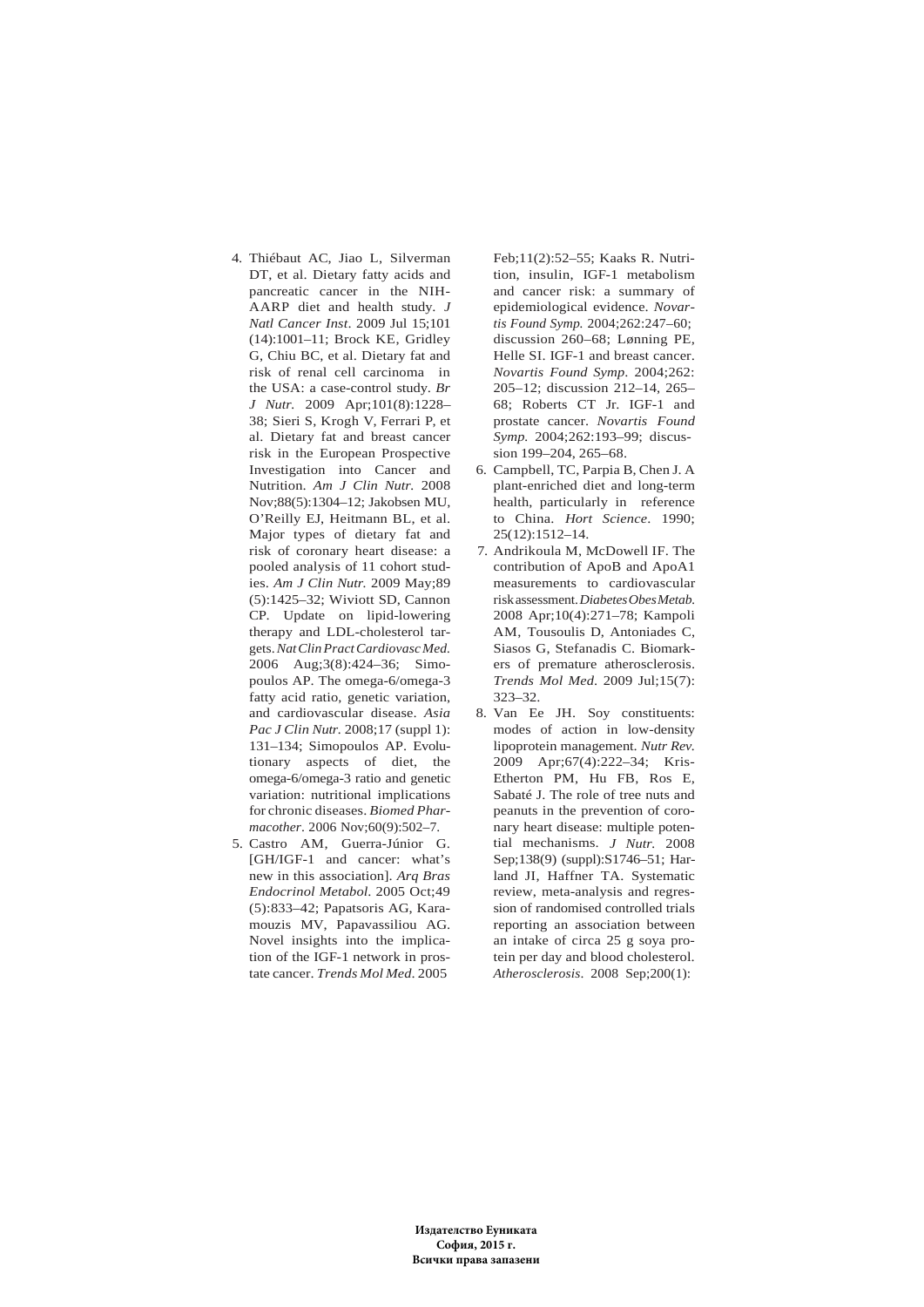13–27; Plant-based proteins lower LDL and overall cholesterol. Plantbased proteins are higher in fiber, with far less fat and cholesterol than animal protein. *Duke Medicine Health News*. 2009 Sep; 15(9):3.

- 9. Singh PN, Fraser GE. Dietary risk factors for colon cancer in a lowrisk population. *Am J Epidemiol.* 1998;148:761–74.
- 10. U.S. Department of Agriculture. Agricultural Research Service. USDA National Nutrient Database for Standard Reference, release 13. 1999. Nutrient Data Laboratory home page, http://www.nal .usda.gov/fnic/foodcomp.
- 11. Sinha R, Rothman N, Brown ED, et al. High concentrations of the carcinogen 2-amino-1-methyl-6 phenylimidazo-[4,5-b] pyridine (PhIP) occur in chicken but are dependent on the cooking method. *Cancer Res.* 1995;55(20):4516–19.
- 12. Thomson B. Heterocyclic amine levels in cooked meat and the implication for New Zealanders. *Eur J Cancer Prev.* 1999; 8(3):  $201 - 6$ .
- 13. Davidson MH, Hunninghake D, Maki KC, et al. Comparison of the effects of lean red meat vs. lean white meat on serum lipid levels among free-living persons with hypercholesterolemia: a longterm, randomized clinical trial. *Arch Intern Med*. 1999;159(12): 1331–38.
- 14. Campbell TC. Why China holds the key to your health. *Nutrition Advocate*. 1995;1(1):7–8.
- 15. World Health Statistics Annual, 1999. Available online at http:// www.who.int/whosis.
- 16. Singh PN, Sabaté J, Fraser GE. Does

low meat consumption increase life expectancy in humans? *Am J Clin Nutr.* 2003 Sep;78(suppl 3): S526–32; Fraser, GE, Lindsted KD, Beeson WL. Effect of risk factor values on lifetime risk of and age at first coronary event: the Adventist Health Study. *Am J Epidemiol*. 1995;142(7):746–58; Fraser, GE. Associations between diet and cancer, ischemic heart disease, and all-cause mortality in non-Hispanic white California Seventh-Day Adventists. *Am J Clin Nutr*. 1999;70 (suppl 3): S532–38.

- 17. Willett, WC, Hunter DJ, Stampfer MJ, et al. Dietary fat and fiber in relation to risk of breast cancer: an eight-year follow-up. *JAMA*. 1992;268:2037–44.
- 18. Campbell TC, Junshi C. Diet and chronic degenerative diseases: perspective from China. *Am J Clin Nutr.* 1994;59(suppl 5):- S1153–61.
- 19. Key TJ, Thorogood AM, Appleby PN, Burr ML. Dietary habits and mortality in 11,000 vegetarians and health conscious people: results of a 17-year follow up. *BMJ*. 1996;313:775–79.
- 20. Nelson NJ. Is chemo prevention research overrated or underfunded? *Primary Care and Cancer* 168: 29–30.
- 21. Shu XO, Zheng Y, Cai H, et al. Soy food intake and breast cancer survival. *JAMA.* 2009 Dec 9;302(22): 2437–43; Hwang YW, Kim SY, Jee SH, et al. Soy food consumption and risk of prostate cancer: a meta-analysis of observational studies. *Nutr Cancer*. 2009;61(5): 598–606; Aune D, De Stefani E, Ronco A, et al. Legume intake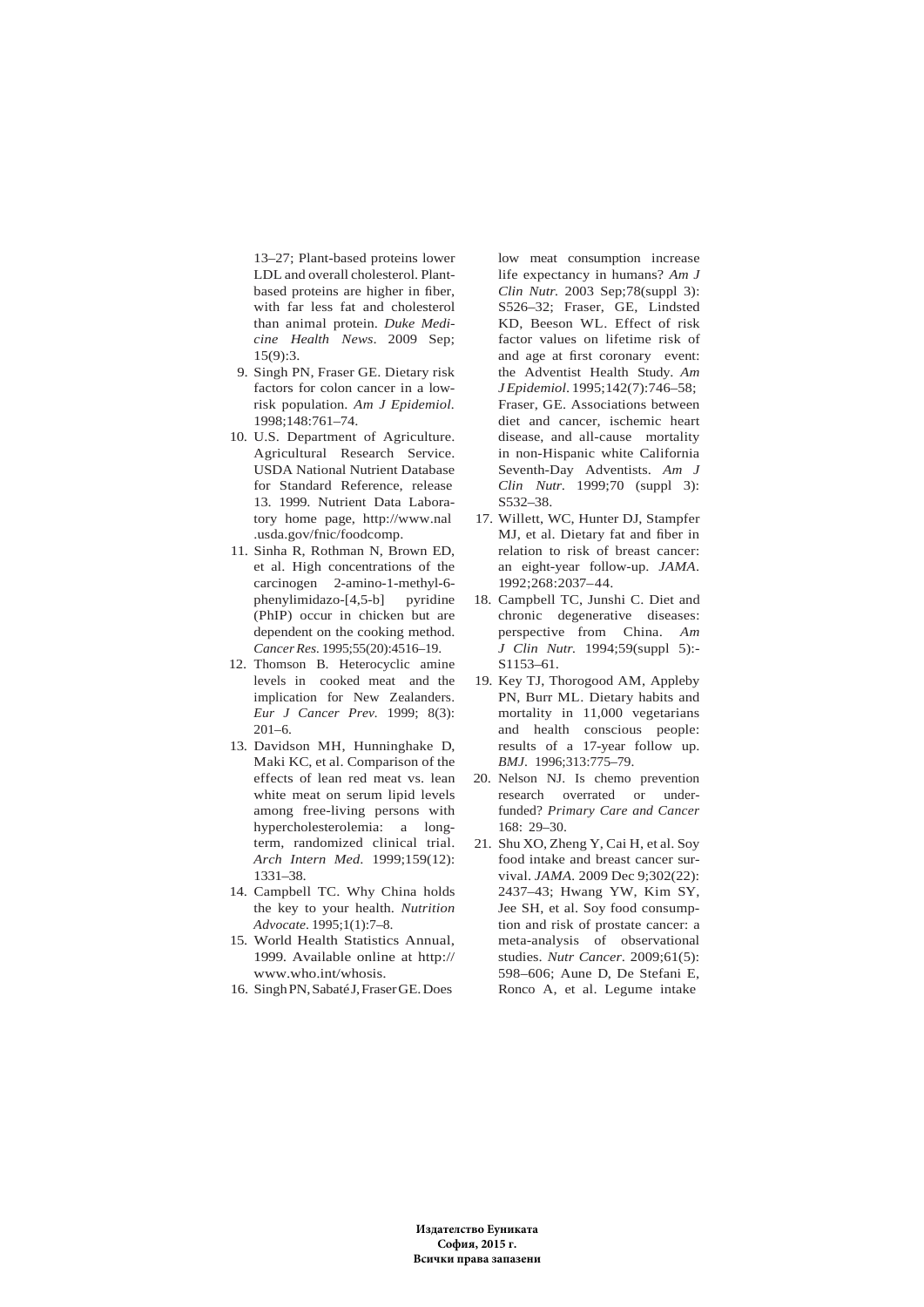and the risk of cancer: a multisite case-control study in Uruguay. *Cancer Causes Control*. 2009 Nov; 20(9):1605–15; Korde LA, Wu AH, Fears T, et al. Childhood soy intake and breast cancer risk in Asian American women. *Cancer Epidemiol Biomarkers Prevent*. 2009 Apr;18(4):1050–59; Park SY, Murphy SP, Wilkens LR, et al. Multiethnic Cohort Study. Legume and isoflavone intake and prostate cancer risk: the Multiethnic Cohort Study. *Int J Cancer*. 2008 Aug 15;123(4):927–32; Nöthlings U, Schulze MB, Weikert C, et al. Intake of vegetables, legumes, and fruit, and risk for all-cause, cardiovascular, and cancer mortality in a European diabetic population. *J Nutr.* 2008 Apr;138 (4):775–81.

- 22. Chang-Claude J, Frentzel-Beyme R. Dietary and lifestyle determinants of mortality among German vegetarians. *Int J Epidemiol.* 1993;22(2):228–36; Kahn HA, Phillips RI, Snowdon DA, Choi W. Association between reported diet and all-cause mortality: twentyone-year follow-up on 27,530 adult Seventh-Day Adventists. *Am J Epidemiol.* 1984;119(5):775–87; Nestle M. Animal v. plant foods in human diets and health: is the historical record unequivocal? *Proc Nutr Soc.* 1999;58(2): 211–28.
- 23. Barnard ND, Nicholson A, Howard JL. The medical costs attributed to meat consumption. *Prev Med.* 1995;24:646–55; Segasothy M, Phillips PA. Vegetarian diet: panacea for modern lifestyle disease? *QJM*. 1999;92(9):531–44.
- 24. Rucker C, Hoffman J. *The Seventh-*

*Day Diet*. New York: Random House; 1991.

- 25. Kahn HA, Phillips RI, Snowdon DA, Choi W. Association between reported diet and all-cause mortality: twenty-one-year follow-up on 27,530 adult Seventh-Day Adventists. *Am J Epidemiol.* 1984; 119(5):775–87.
- 26. Rodriguez C, Calle EE, Tatheam LM, Wingo PA, et al. Family history of breast cancer as a predictor for fatal prostate cancer. *Epidemiology*. 1998;9(5):525–29.
- 27. Russo J, Russo IH. Differentiation and breast cancer. *Medicina*. 1997; 57(suppl 2):81–91.
- 28. Lautenbach A, Budde A, Wrann CD, et al. Obesity and the associated mediators leptin, estrogen and IGF-I enhance the cell proliferation and early tumorigenesis of breast cancer cells. *Nutr Cancer*. 2009;61(4):484–91; Pike MC, Spicer DV, Dahmoush L, Press MF. Estrogens, progestogens, normal breast cell proliferation, and breast cancer risk. *Epidemiol Rev*. 1993;15(1):17–35.
- 29. Vandeloo MJ, Bruckers LM, Janssens JP. Effects of lifestyle on the onset of puberty as determinant for breast cancer. *Eur J Cancer Prev.* 2007 Feb;16(1):17–25; Hamilton AS, Mack TM. Puberty and genetic susceptibility to breast cancer in a case-control study in twins. *N Engl J Med.* 2003 Jun 5;348(23):2313–22; Leung AW, Mak J, Cheung PS, Epstein, RJ. Evidence for a programming effect of early menarche on the rise of breast cancer incidence in Hong Kong. *Cancer Detect Prev*. 2008;32(2):156–61.
- 30. Anderson AS, Caswell S. Obesity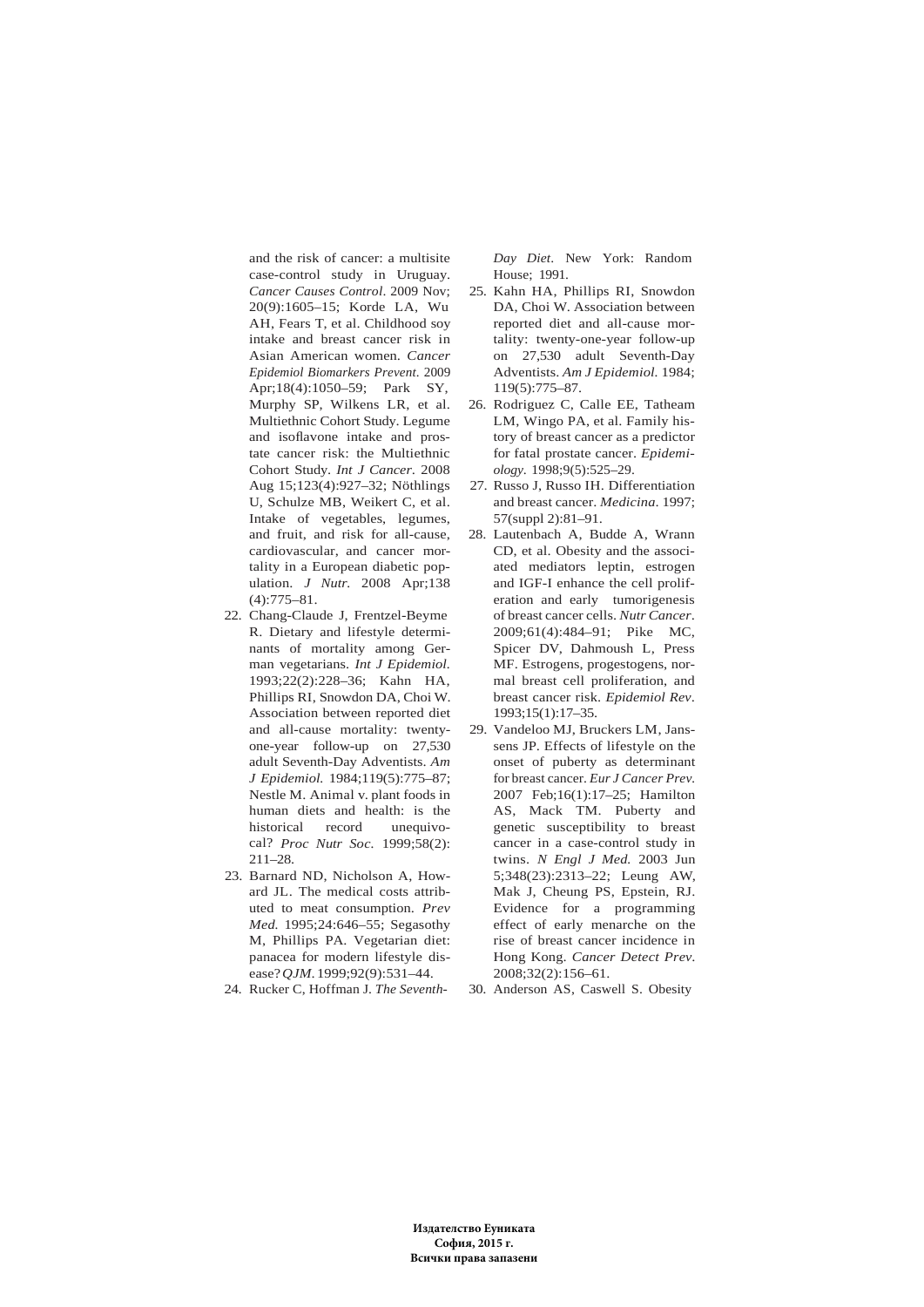management — an opportunity for cancer prevention. *Surgeon.* 2009 Oct;7(5):282–85; Brown KA, Simpson ER. Obesity and breast cancer: progress to understanding the relationship. *Cancer Res*. 2010 Jan 1;70(1):4–7.

- 31. Diamandis EP, Yu H. Does prostate cancer start at puberty? *J Clin Lab Anal*. 1996;10(6):468–69; Weir HK, Kreiger N, Marrett LD. Age at puberty and risk of testicular germ cell cancer. *Cancer Causes Control*. 1998;9(3):253–58; United Kingdom Testicular Cancer Study Group. Aetiology of testicular cancer: association with congenital abnormalities, age at puberty, infertility, and exercise. *BMJ*. 1994;308(6941):1393–99.
- 32. Ross MH, Lustbader ED, Bras G. Dietary practices of early life and spontaneous tumors of the rat. *Nutr Cancer*. 1982;3(3):150–67.
- 33. Tanner JM. Trend toward earlier menarche in London, Oslo, Copenhagen, the Netherlands and Hungary. *Nature*. 1973;243: 75–76.
- 34. Beaton G. *Practical population indicators of health and nutrition.* World Health Organization monograph 1976;62:500.
- 35. Register, UD, Sonneberg, JA. The vegetarian diet. *J Am Diet Assoc*. 1973;45:537; Hardinge MG, Sanchez A, Waters D, et al. Possible factors associated with the prevalence of acne vulgaris. *Fed Proc*. 1971;30:300.
- 36. Cheek DB. Body composition, hormones, nutrition, and adolescent growth. In: Grumbach, MM, Brace, GD, Mayers, FE, editors. *Control of the onset of puberty.* New York: John Wiley and Sons; 1973. p. 424.
- 37. Apter D, Reinila M, Vihko R.

Some endocrine characteristics of early menarche, a risk factor for breast cancer, are preserved into adulthood. *Int J Cancer*. 1989; 44(5):783–87.

- 38. Chiaffarino F, Parazzini F, LaVecchia C, et al. Diet and uterine myomas. *Obstet Gynecol*. 1999; 94(3):395–98.
- 39. Kralj-Cercek L. The influence of food, body build, and social origin on the age of menarche. *Hum Bio.* 1956;28:393; Sanchez A, Kissinger DG, Phillips RI. A hypothesis on the etiological role of diet on age of menarche. *Med Hypothese*. 1981; 7:1339–45.
- 40. Burell RJW, Healy MJR, Tanner JM. Age at menarche in South African Bantu schoolgirls living in the Transkei reserve. *Hum Bio.* 1961;33: 250.
- 41. Guo WD, Chow WH, Zheng W, et al. Diet, serum markers and breast cancer mortality in China. *Japan J Cancer Res.* 1994;85:572–77.
- 42. Hill P, Garbeczewski L, Kasumi F. Plasma testosterone and breast cancer. *Eur J Cancer Clin Oncol*. 1985;21:1265–66.
- 43. USDA Food Availability (Per Capita) Data System. http://www.ers .usda.gov/amberwaves/february 05/findings/CheeseConsumption.htm.
- 44. De Waard F, Trichopoulos D. A unifying concept of the aetiology of breast cancer. *Int J Cancer*. 1998;41:666–69.
- 45. Decarli A, Favero A, La Vecchia C, et al. Macronutrients, energy intake, and breast cancer risk: implications from different models. *Epidemiology*. 1997;8:425–28.
- 46. Nicholson A. Diet and the prevention and treatment of breast can-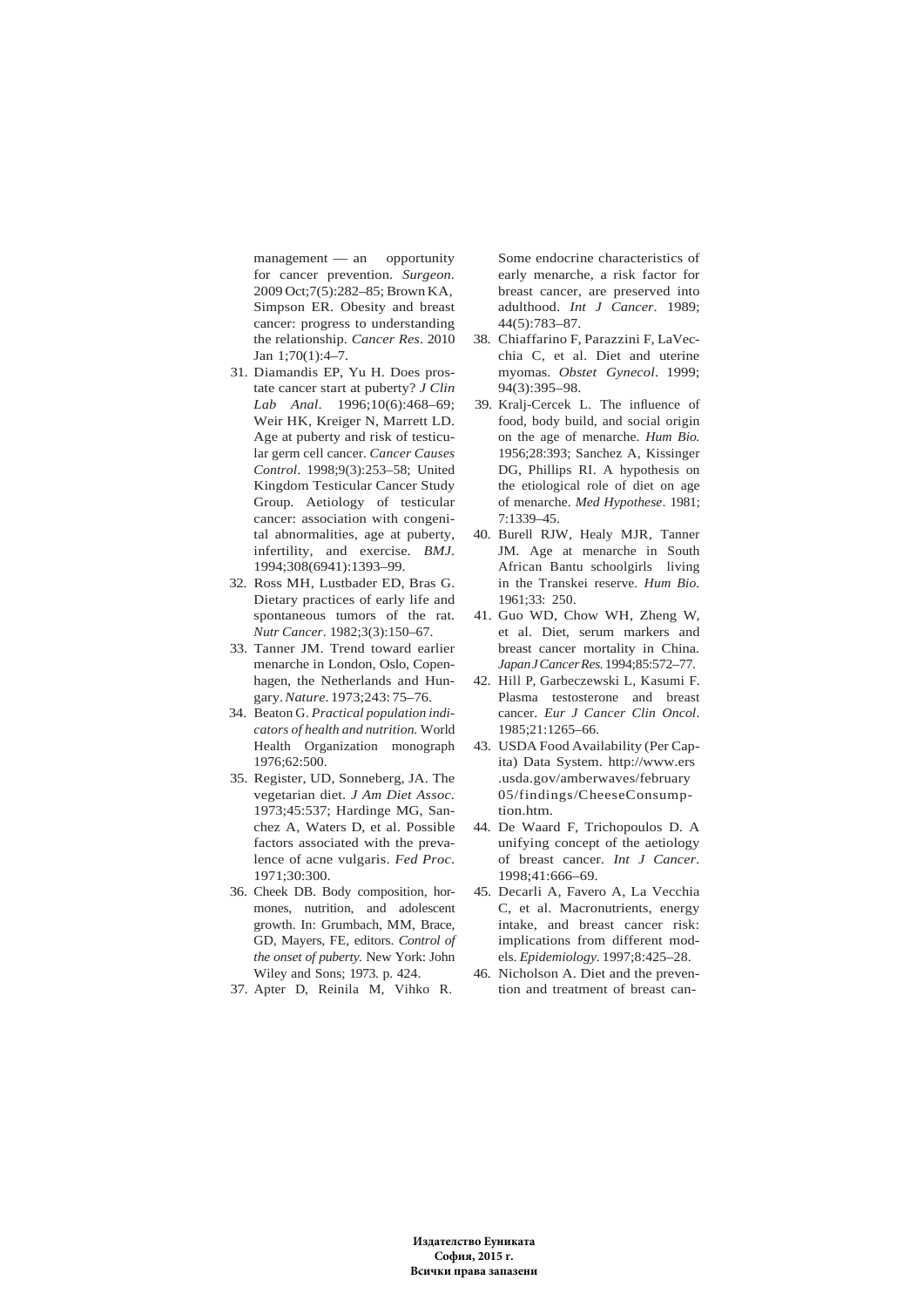cer, *Altern Ther Health Med.* 1996; 2(6):32–38.

- 47. Wynder EL, Cohen LA, Muscat JE, et al. Breast cancer: weighing the evidence for a promoting role of dietary fat. *J Natl Cancer Inst*. 1997;89:766–75.
- 48. Ross MH, Lustbader E, Bras G. Dietary practices and growth responses as predictors of longevity. *Nature*. 1976;262(5569):548– 53.
- 49. Comments in: Gunnell DJ, Smith GD, Holly JM, Frankel S. Leg length and risk of cancer in the Boyd Orr cohort. *BMJ*. 1998; 317(7169):1950–51.
- 50. Cheng Z, Hu J, King J, Campbell TC. Inhibition of hepatocellular carcinoma development in hepatitis B virus transfected mice by low dietary casein. *Hepatology*. 1997;26(5):1351–54; Torosian MH Effect of protein intake on tumor growth and cell cycle kinetics. *J Surg Res.* 1995;59(2):225–28; Youngman LD, Park JY, Ames BN. Protein oxidation associated with aging is reduced by dietary restriction of protein calories. *Proc Nat Acad Sci.* 1992;89(19):9112–16.
- 51. Hebert JR, Hurley TG, Olendzki BC, et al. Nutritional and socioeconomic factors in relation to prostate cancer mortality: a crossnational study. *J Natl Cancer Inst*. 1998;90(21):1637–47.
- 52. Frentzel-Beyme R, Chang-Claude J. Vegetarian diets and colon cancer: the German experience. *Am J Clin Nutr.* 1994; 59(suppl.): S1143–52.
- 53. Berkel J, deWaard F. Mortality pattern and life expectancy of Seventh-Day Adventists in the Netherlands. *Int J Epidemiol*. 1983;

12:455–59; Phillips RL, Snowdon DA. Dietary relationships with fatal colorectal cancer among Seventh-Day Adventists. *J Natl Cancer Inst*. 1985;74:307–17.

- 54. Corliss J. Pesticide metabolites linked to breast cancer. *J Natl Cancer Inst.* 1993;85:602.
- 55. Dietary carcinogens linked to breast cancer. *Medical World News*. 1993 May:13.
- 56. Fraser GE. Association between diet and cancer, ischemic heart disease, and all-cause mortality in non-Hispanic white California Seventh-Day Adventists. *Am J Clin Nutr.* 1999;70(suppl 3):S532– 38; Sarasua S, Savitz DA. Cured and broiled meat consumption in relation to childhood cancer. *Cancer Causes Control*. 1994;5(2): 141–48; Favero A, Parpinel M, Franceschi S. Diet and risk of breast cancer: major findings from an Italian case-control study. *Biomed Pharmacother*. 1998;52(3): 109–15; Levi F, Pasche C, La Vecchia C, Lucchini F, Franceschi S. Food groups and colorectal cancer risk. *Br J Cancer*. 1999;79(7– 8):1283–87; Steinmetz KA, Potter JD. Food-group consumption and colon cancer in the Adelaide Case-Control Study: meat, poultry, seafood, dairy foods and eggs. *Int J Cancer*. 1993;53(5):720–27; Levi F, Franceschi S, Negri E, La Vecchia C. Dietary factors and the risk of endometrial cancer. *Cancer*. 1993;71(11):3575–81; Negri E, Bosetti C, La Vecchia C, et al. Risk factors for adenocarcinoma of the small intestine. *Int J Cancer*. 1999;82(2):171–74; Chow WH, Gridley G, McLoughlin JK, et al. Protein intake and risk of renal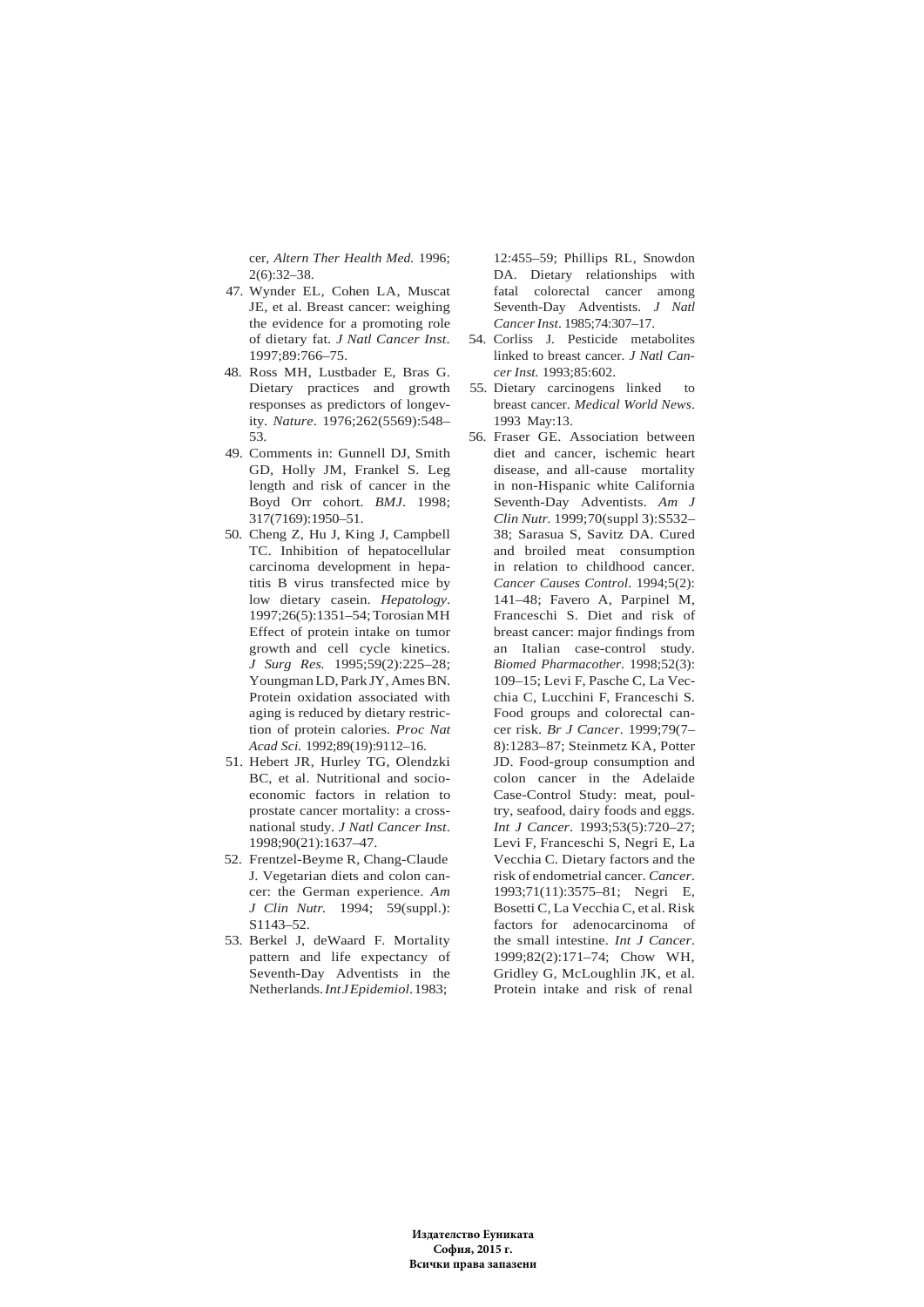cell cancer. *J Natl Cancer Inst.* 1994;86:1131–39; Kwiatkowski A. Dietary and other environmental risk factors in acute leukemias: a case-control study of 119 patients. *Eur J Cancer Prev*. 1993;2(2):139–46; National Institutes of Health. National Cancer Institute. *Cancer rates and risks: cancer death rates among 50 countries (age adjusted to the world standard).* 4th ed. U.S. Department of Health and Human Services; 1996. Lung cancer, p. 39. Source: World Health Organization data as adapted by the American Cancer Society; Deneo-Pelligrini H, De Stefani E, Ronco A, et al. Meat consumption and risk of lung cancer; a casecontrol study from Uruguay. *Lung Cancer*. 1996;14(2–3):195–205; Zhang S, Hunter DJ, Rosner BA, et al. Greater intake of meats and fats associated with higher risk of non-Hodgkins lymphoma. *J Natl Cancer Inst.* 1999;91(20):1751–58; Cunningham AS. Lymphomas and animal-protein consumption. *Lancet*. 1976;27:1184–86; Franceschi S, Favero A, Conti E, et al. Food groups, oils and butter, and cancer of the oral cavity and pharynx. *Br J Cancer*. 1999;80(3–4): 614–20; Tominaga S, Aoki K, Fujimoto I, et al. *Cancer mortality and morbidity statistics. Japan and the world— 1994.*  Boca Raton, Fla.: CRC Press; 1994. p. 196; Soler M, Chatenoud L, La Vecchia C, et al. Diet, alcohol, coffee and pancreatic cancer: final results from an Italian study. *Eur J Cancer Prev.* 1998;7(6):455–60; Sung JF, Lin RS, Pu YS, et al. Risk factors for prostate carcinoma in Taiwan: a case-control study in a Chinese population. *Cancer*. 1999;

86(3):484–91; Black HS, Herd JA, Goldberg LH, et al. Effect of a lowfat diet on the incidence of actinic keratosis. *New Eng J Med.* 1994;330: 1272–75.

- 57. Peer PG, van Dijck JA, Hendriks JH, et al. Age dependent growth rate of primary breast cancer. *Cancer*. 1993;71(11):3547–51.
- 58. Esserman L, Shieh Y, Thompson I. Rethinking screening for breast cancer and prostate cancer: *JAMA*. 2009 Oct 21;302(15):1685–92; Wright CJ, Mueller CB. Screening mammography and public health policy: the need for perspective. *Lancet*. 1995;346(8966):29–32; Neugut AI, Jacobson JS. The limitations of breast cancer screening for first-degree relatives of breast cancer patients. *Am J Public Health* 1995;85(6):832–34; Olsen O, Gotzzsche PC. Cochrane review on screening for breast cancer with mammography. *Lancet*. 2001; 358:1340–42.
- 59. Le Marchand L, Hankin JH, Bach F, et al. An ecological study of diet and lung cancer in the South Pacific. *Int J Cancer*. 1995; 63(1): 18–23.
- 60. Gao CM, Tajima K, Kuroishi T, et al. Protective effects of raw vegetables and fruit against lung cancer among smokers and ex-smokers: a case-control study in the Tokai area of Japan. *Japan J Cancer Res.* 1993; 84(6):594–600.
- 61. Verreault R, Brisson J, Deschenes L, et al. Dietary fat in relation to prognostic indicators in breast cancer. *J Natl Cancer Inst.* 1988;89: 819–25.
- 62. Gregorio DI, Emrich LJ, Graham S, et al. Dietary fat consumption and survival among women with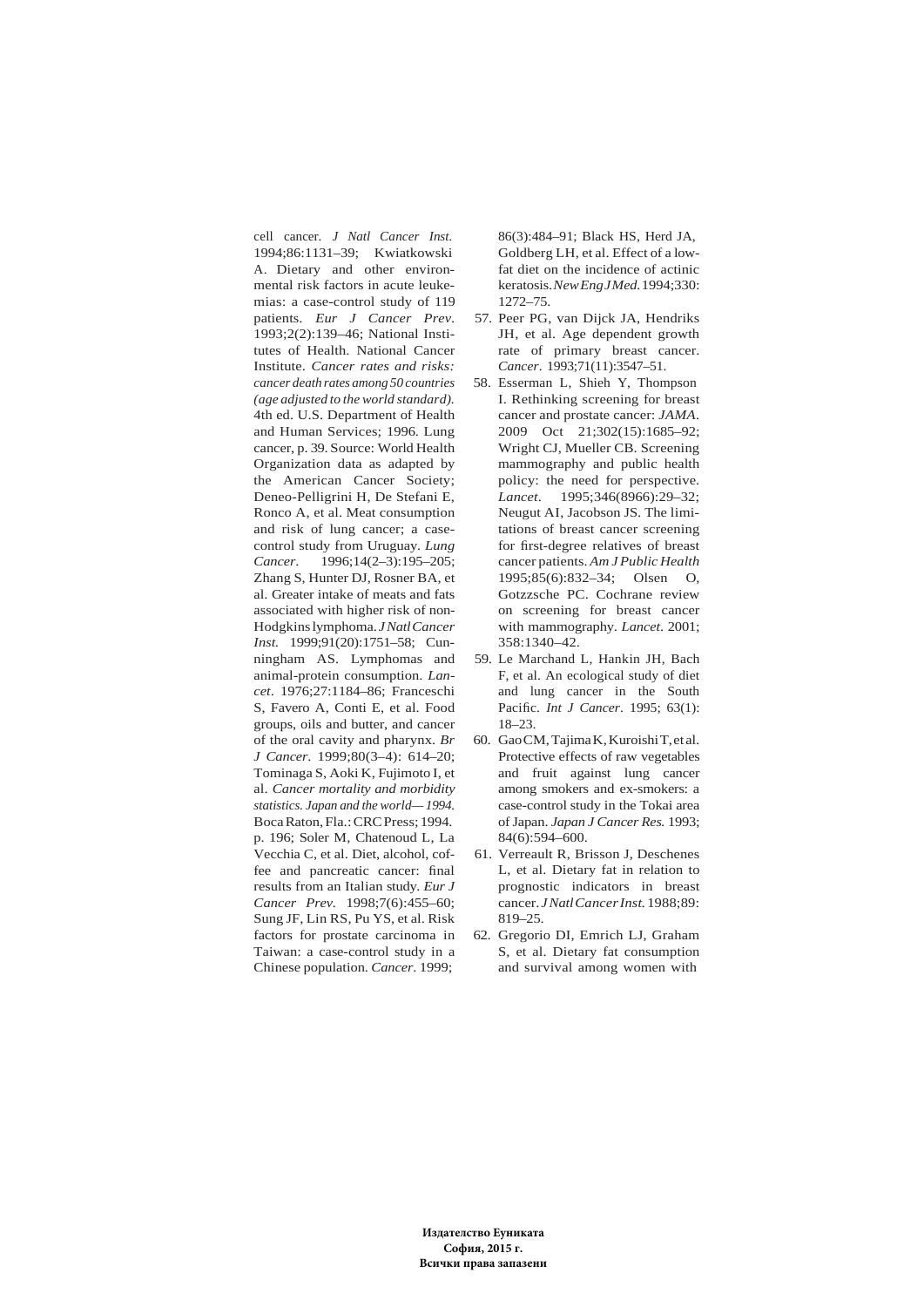breast cancer. *J Natl Cancer Inst.* 1985;75:37–41.

- 63. Kwan ML, Weltzien E, Kushi LH, et al. Dietary patterns and breast cancer recurrence and survival among women with early-stage breast cancer. *J Clin Oncol*. 2009 Feb 20;27(6):919–26; Dal Maso L, Zucchetto A, Talamini R, et al. Effect of obesity and other lifestyle factors on mortality in women with breast cancer. *Int J Cancer*. 2008 Nov 1;123(9):2188– 94; Kellen E, Vansant G, Christiaens MR, et al. Lifestyle changes and breast cancer prognosis: a review. *Breast Cancer Res Treat*. 2009 Mar;114(1):13–22.
- 64. Berkow SE, Barnard ND, Saxe GA, Ankerberg-Nobis T. Diet and survival after prostate cancer diagnosis. *Nutr Rev*. 2007 Sep; 65(9):391–403.
- 65. Giem P, Beeson WL, Fraser GE. The incidence of dementia and intake of animal products: preliminary findings from the Adventist Health Study. *Neuroepidemiology*. 1993;12:28–36.
- 66. Wynn E, Krieg MA, Lanham-New SA, et al. Postgraduate symposium: positive influence of nutritional alkalinity on bone health. *Proc Nutr Soc*. 2010 Feb; 69(1):166–73; Siener R. Impact of dietary habits on stone incidence. *Urol Res*. 2006 Apr; 34(2):131–33; Motokawa M, Fukuda M, Muramatsu W, et al. Regional differences in end-stage renal disease and amount of protein intake in Japan. *J Ren Nutr*. 2007 Mar; 17(2):118–25; Frank H, Graf J, Amann-Gassner U, et al. Effect of short-term high-protein compared with normal-protein diets

on renal hemodynamics and associated variables in healthy young men. *Am J Clin Nutr*. 2009 Dec; 90(6):1509–16; Blumenthal JA, Babyak MA, Hinderliter A, et al. Effects of the DASH diet alone and in combination with exercise and weight loss on blood pressure and cardiovascular biomarkers in men and women with high blood pressure: the ENCORE study. *Arch Intern Med.* 2010 Jan 25;170(2): 126–35; Todd AS, Macginley RJ, Schollum JB, et al. Dietary salt loading impairs arterial vascular reactivity. *Am J Clin Nutr*. 2010 Mar;91(3):557–64; Sluijs I, Beulens JW, van der A DL, et al. Dietary intake of total, animal, and vegetable protein and risk of type 2 diabetes in the European Prospective Investigation into Cancer and Nutrition (EPIC)-NL Study. *Diabetes Care*. Jan 2010; 33(1):43–48; Bogardus ST Jr. What do we know about diverticular disease? A brief overview. *J Clin Gastroenterol.* 2006 Aug;40 (suppl 3):S108–11; Chiaffarino F, Parazzini F, La Vecchia C, et al. Diet and uterine myomas. *Obstet Gynecol*. 1999 Sep;94(3):395–98; Nordoy A, Goodnight SH. Dietary lipids and thrombosis: relationship to atherosclerosis. *Arteriosclerosis*. 1990;10(2):149–63.

- 67. Maggi S, Kelsey JL, Litvak J, Hayes SP. Incidence of hip fractures in the elderly: a crossnational analysis. *Osteoporosis* Int.  $1991 \cdot 1.232 - 41$
- 68. Feskanich D, Willett WC, Stampfer MJ, Colditz GA. Milk, dietary calcium, and bone fractures in women: a 12-year prospective study. *Am J Public Health*. 1997;87:992–97.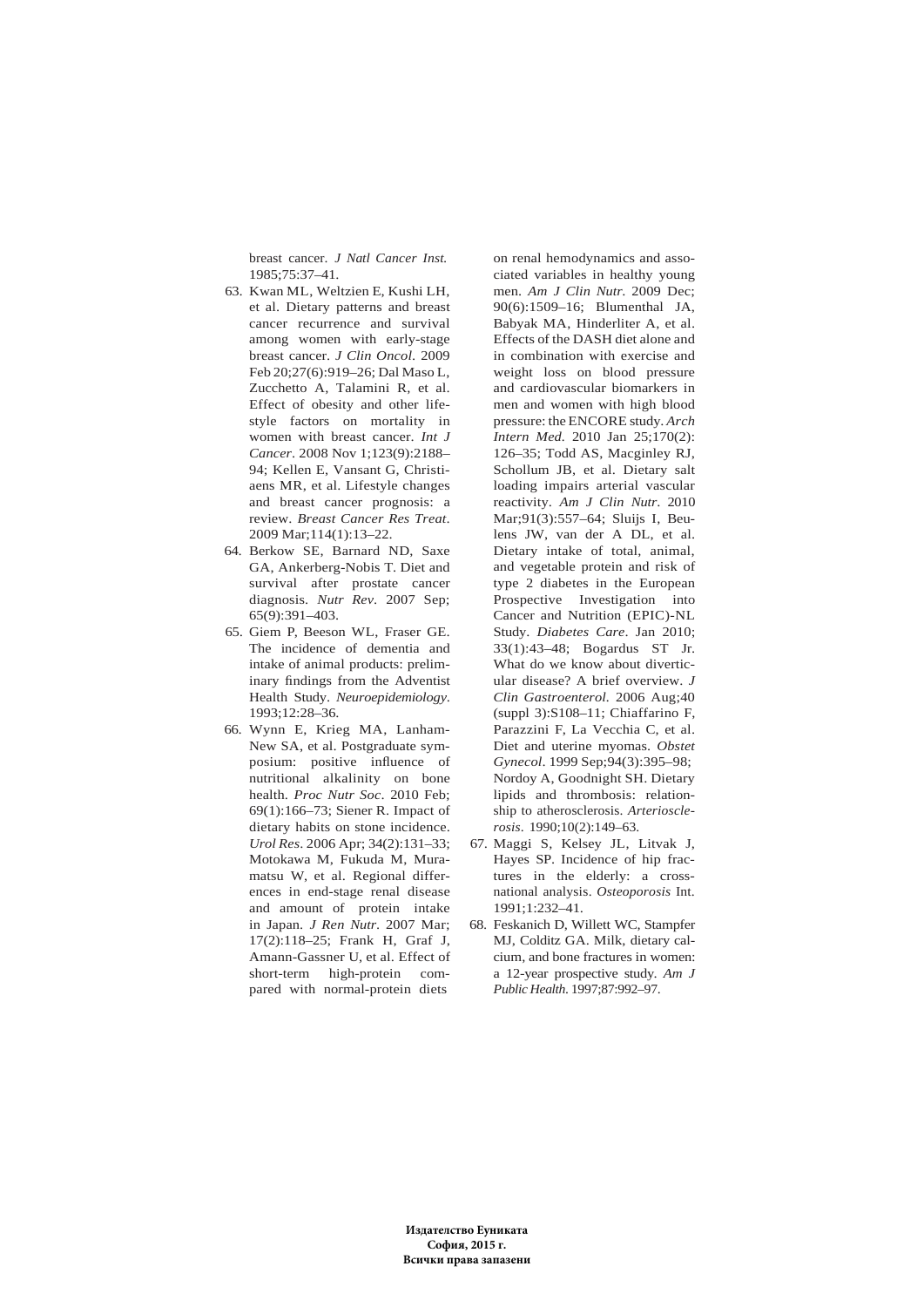- 69. Chen YM, Ho SC, Woo JL. Greater fruit and vegetable intake is associated with increased bone mass among postmenopausal Chinese women. *Br J Nutr*. 2006 Oct; 96(4):745–51; Prynne CJ, Mishra GD, O'Connell MA, et al. Fruit and vegetable intakes and bone mineral status: a cross sectional study in 5 age and sex cohorts. *Am J Clin Nutr*. 2006 Jun;83(6): 1420–28; McGartland CP, Robson PJ, Murray LJ, et al. Fruit and vegetable consumption and bone mineral density: the Northern Ireland Young Hearts Project. *Am J Clin Nutr*. 2004 Oct;80(4):1019– 23; Tylavsky FA, Holliday K, Danish R, et al. Fruit and vegetable intakes are an independent predictor of bone size in early pubertal children. *Am J Clin Nutr*. 2004 Feb;79(2):311–17; Tucker KL, Hannan MT, Chen H, et al. Potassium, magnesium, and fruit and vegetable intakes are associated with greater bone mineral density in elderly men and women. *Am J Clin Nutr.* 1999;68(4):727–36.
- 70. Kerstetter JE, Wall DE, O'Brien KO, et al. Meat and soy protein affect calcium homeostasis in healthy women. *J Nutr*. 2006 Jul;136(7):1890–5; Massey LK. Dietary animal and plant protein and human bone health: a whole foods approach. *J Nutr.* 2003  $Mar: 133 (3) (supp1): S862 - 65$ : Nowson CA, Patchett A, Wattanapenpaiboon N. The effects of a low-sodium base-producing diet including red meat compared with a high-carbohydrate, low-fat diet on bone turnover markers in women aged 45–75 years. *Br J Nutr*. 2009 Oct;102(8):1161–70;

Teucher B, Dainty JR, Spinks CA. Sodium and bone health: impact of moderately high and low salt intakes on calcium metabolism in postmenopausal women. *J Bone Miner Res*. 2008 Sep;23(9):1477– 85; Siener R, Schade N, Nicolay C, et al. The efficacy of dietary intervention on urinary risk factors for stone formation in recurrent calcium oxalate stone patients. *J Urol*. 2005 May;173(5):1601–5; Yildirim ZK, Büyükavci M, Eren S, et al. Late side effects of highdose steroid therapy on skeletal system in children with idiopathic thrombocytopenic purpura. *J Pediatr Hematol Oncol*. 2008 Oct;30(10): 749–53; Karner I, Hrgović Z, Sijanović S, et al. Bone mineral density changes and bone turnover in thyroid carcinoma patients treated with supraphysiologic doses of thyroxine. *Eur J Med Res*. 2005 Nov 16;10(11):480–88; Lim LS, Harnack LJ, Lazovich D, Folsom AR. Vitamin A intake and the risk of hip fracture in postmenopausal women: the Iowa Women's Health Study. *Osteoporos Int.* 2004 Jul;15(7): 552–59; Caire-Juvera G, Ritenbaugh C, Wactawski-Wende J, et al. Vitamin A and retinol intakes and the risk of fractures among participants of the Women's Health Initiative Observational Study. *Am J Clin Nutr*. 2009 Jan;89(1):323–30; Massey LK, Whiting SJ. Caffeine, urinary calcium, calcium metabolism and bone. *J Nutr.* 1993 Sep;123(9):1611–14; Harris SS, Dawson-Hughes B. Caffeine and bone loss in healthy postmenopausal women. *Am J Clin Nutr.* 1994;60(4):573–78; Nguyen NU,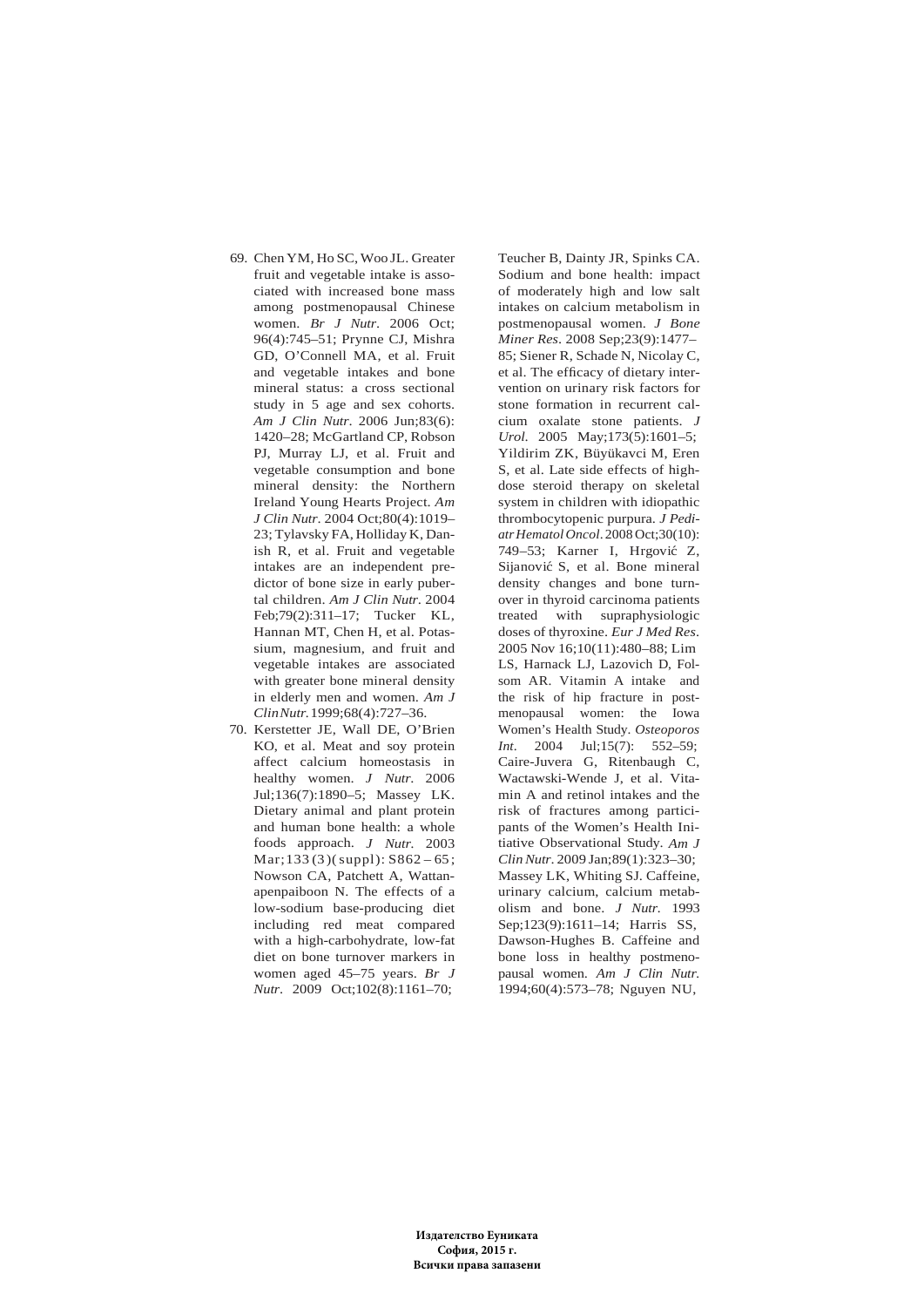Dumoulin G, Wolf JP, Berthelay S. Urinary calcium and oxalate excretion during oral fructose or glucose load in man. *Horm Metab Res.* 1989;21(2):96–99; Sampson HW. Alcohol, osteoporosis, and bone regulating hormones. *Alcohol Clin Exp Res.* 1997;21(3):400– 3; Wolinsky-Friedland M. Druginduced metabolic bone disease. *Endocrinol Metab Clin North Am.* 1995;24(2):395–420; Melhus H, Michaelson K, Kindmark A, et al. Excessive dietary intake of vitamin A is associated with reduced bone mineral density and increased risk of hip fracture. *Ann Intern Med.* 1998;129(10):770–78.

- 71. Sellmeyer DE, Stone KL, Sebastian A, Cummings SR. A high ratio of dietary animal to vegetable protein increases the rate of bone loss and the risk of fracture in postmenopausal women: study of Osteoporotic Fractures Research Group. *Am J Clin Nutr.* 2001 Jan;73(1):118–22.
- 72. Jajoo R, Song L, Rasmussen H, et al. Dietary acid-base balance, bone resorption, and calcium excretion. *J Am Coll Nutr*. 2006 Jun; 25(3): 224–30; Nowson CA, Patchett A, Wattanapenpaiboon N. The effects of a low-sodium base-producing diet including red meat compared with a high-carbohydrate, low-fat diet on bone turnover markers in women aged 45–75 years. *Br J Nutr*. 2009 Oct;102(8):1161–70; Barzel US, Massey LK. Excess dietary protein can adversely affect bone. *J Nutr.* 1998;128(6): 1051–53; Remer T, Mantz F. Estimation of the renal net acid excretion by adults consuming diets containing variable amounts

of protein. *Am J Clin Nutr.* 1994;59: 1356–61.

- 73. Feskanich D, Willett WC, Stampfer MJ, Colditz GA. Milk, dietary calcium, and bone fractures in women: a 12-year prospective study. *Am J Public Health*. 1997;87: 992–97.
- 74. Abelow BJ, Holford TR, Insogna KL. Cross-cultural association between dietary animal protein and hip fracture: a hypothesis. *Calcif Tissue Int.* 1992;50(1):14–18.
- 75. Wynn E, Krieg MA, Lanham-New SA, et al. Postgraduate symposium: positive influence of nutritional alkalinity on bone health. *Proc Nutr Soc*. 2010 Feb; 69(1):166–73.
- 76. Dawson-Hughes B. Interaction of dietary calcium and protein in bone health in humans. *J Nutr*. 2003 Mar;133(3) (suppl):S852– 54; Dawson-Hughes B. Calcium and protein in bone health. *Proc Nutr Soc*. 2003 May;62(2):505–9.
- 77. Whiting SJ, Lemke B. Excess retinol intake may explain the high incidence of osteoporosis in northern Europe. *Nutr Rev.* 1999;57(6): 192–95.
- 78. Mazess RB, Mather W. Bone mineral content of North Alaskan Eskimos. *Am J Clin Nutr.* 1997; 27(9):916–25; Pawson IG. Radiographic determination of excessive bone loss in Alaskan Eskimos. *Hum Biol.* 1974;46(3):369–80.
- 79. Weaver CM. Choices for achieving adequate dietary calcium with a vegetarian diet. *Am J Clin Nutr.* 1999;70(suppl):S543–48.
- 80. Tucker KL. Osteoporosis prevention and nutrition. *Curr Osteoporos Rep*. 2009 Dec;7(4):111–17; Lanou AJ. Should dairy be recommended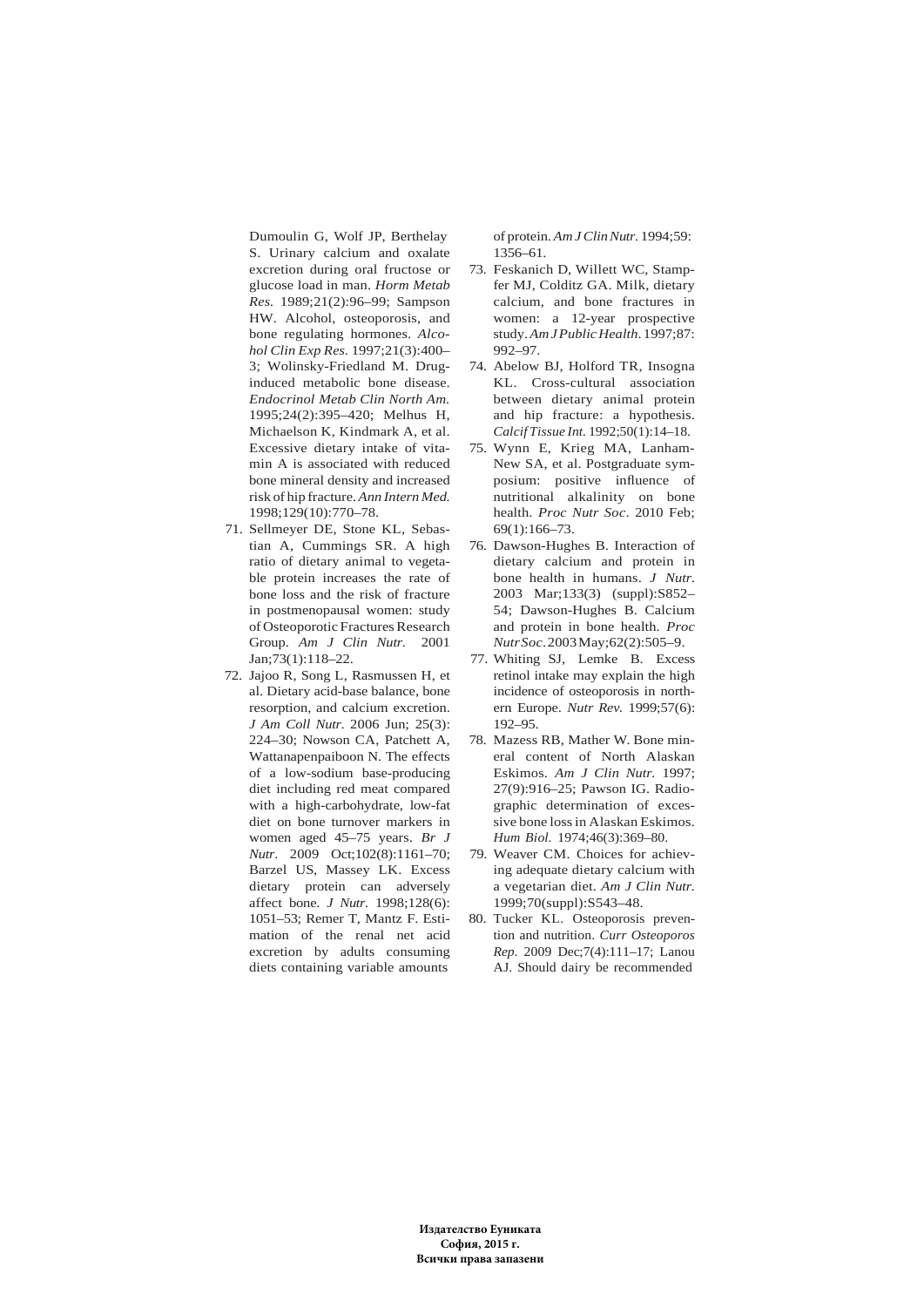as part of a healthy vegetarian diet? Counterpoint. *Am J Clin Nutr*. 2009 May;89(5)(suppl): S1638– 42; Yang Z, Zhang Z, Penniston KL, et al. Serum carotenoid concentrations in postmenopausal women from the United States with and without osteoporosis. *Int J Vitam Nutr Res*. 2008 May; 78(3): 105–11; Tucker KL, Hannan MT, Chen H, et al. Potassium, magnesium, and fruit and vegetable intakes are associated with greater mineral density in elderly men and women. *Am J Clin Nutr*. 1999;69(4):727–36; New SA, Robins SP, Campbell MK, et al. Dietary influences on bone mass and bone metabolism: further evidence of a positive link between fruit and vegetable consumption and bone health? *Am J Clin Nutr.* 2000;71(1):142–51.

- 81. Bügel S. Vitamin K and bone health in adult humans. *Vitam Horm*. 2008;78:393–416; Feskanich D, Weber P, Willett WC, et al. Vitamin K intake and hip fractures in women: a prospective study. *Am J Clin Nutr.* 1999; 69(1):74–79.
- 82. Bischoff-Ferrari H. Vitamin D: what is an adequate vitamin D level and how much supplementation is necessary? *Best Pract Res Clin Rheumatol*. 2009 Dec;23(6): 789–95.
- 83. Reginster J. The high prevalence of inadequate serum vitamin D levels and implications for bone health. *Curr Med Res Opin*. 2005; 21(4):579–85.
- 84. Bischoff-Ferrari HA, Willet WC, Wong JB, et al. Fracture prevention with vitamin D supplementation: a meta-analysis ofrandomized

controlled trials. *JAMA.* 2005;292  $(18) \cdot 2257 - 64$ 

- 85. Jain P, Jain P, Bhandari S, Siddhu A. A case-control study of risk factors for coronary heart disease in urban Indian middle-aged males. *Indian Heart J.* 2008 May– Jun;60(3):233–40; Grant WB. Milk and other dietary influences on coronary heart disease. *Altern Med Rev.* 1998;3:281–94; Segall JJ. Epidemiological evidence for the link between dietary lactose and atherosclerosis. In: Colaco, C., editor. *The glycation hypothesis of atherosclerosis.* Austin, Tex.: Landes Bioscience; 1997. pp. 185– 209; Artad-Wild SM, Connor SL, Sexton G, et al. Differences in coronary mortality can be explained by differences in cholesterol and saturated fat intakes in 40 countries but not in France and Finland: a paradox. *Circulation*. 1993; 88:2771–79.
- 86. Keszei AP, Schouten LJ, Goldbohm RA, et al. Dairy intake and the risk of bladder cancer in the Netherlands Cohort Study on Diet and Cancer. *Am J Epidemiol*. 2009 Dec 30; Kurahashi N, Inoue M, Iwasaki M, et al. Dairy product, saturated fatty acid, and calcium intake and prostate cancer in a prospective cohort of Japanese men. *Cancer Epidemiol Biomarkers Prevent.* 2008 Apr;17(4):930–37; van der Pols JC, Bain C, Gunnell D, et al. Childhood dairy intake and adult cancer risk: 65-y follow-up of the Boyd Orr cohort. *Am J Clin Nutr*. 2007 Dec;86(6): 1722–29; Park Y, Mitrou PN, Kipnis V, et al. Calcium, dairy foods, and risk of incident and fatal prostate cancer: the NIH-AARP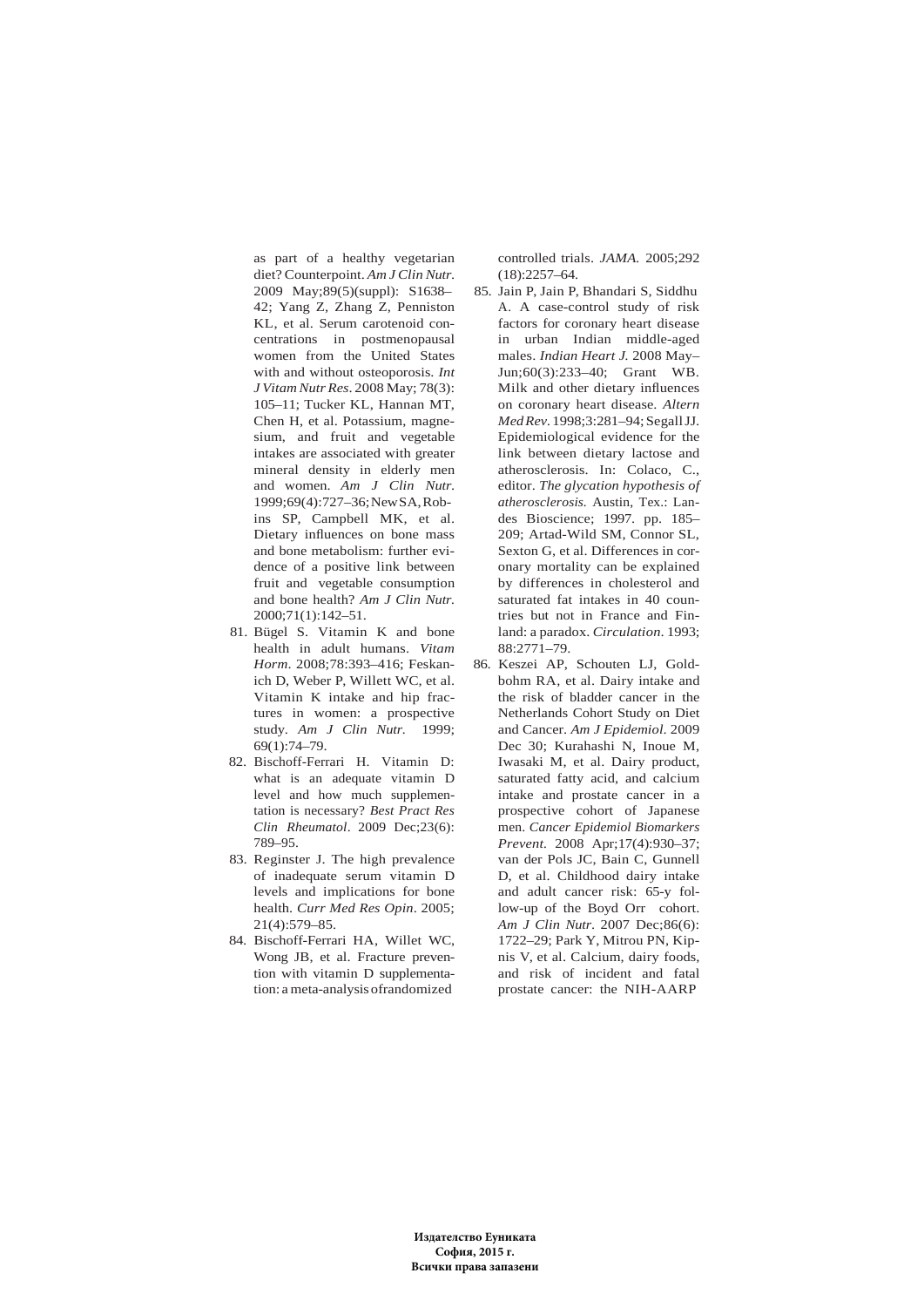Diet and Health Study. *Am J Epidemiol*. 2007 Dec 1;166(11):1270–79; Rohrmann S, Platz EA, Kavanaugh CJ, et al. Meat and dairy consumption and subsequent risk of prostate cancer in a US cohort study. *Cancer Causes Control*. 2007 Feb;18(1):41–50; Davies TW, Palmer CR, Ruja E, Lipscombe JM. Adolescent milk, dairy products and fruit consumption and testicular cancer. *Br J Cancer*. 1996; 74(4):657–60.

- 87. Charnley G, Doull J. Human exposure to dioxins from food, 1999–2002. *Food Chem Toxicol.* 2005 May;43(5):671–79.
- 88. U.S. Environmental Protection Agency. National Center for Environmental Assessment. Dioxin. http://cfpub.epa.gov/ncea/CFM/ nceaQFind.cfm?keyword=Dioxin; Skrzycki C, Warrick J. EPA report ratchets up dioxin peril. *Washington Post* 2000 May 17.
- 89. Welch AA, Mulligan A, Bingham SA, et al. Urine pH is an indicator of dietary acid-base load, fruit and vegetables and meat intakes: results from the European Prospective Investigation into Cancer and Nutrition (EPIC)–Norfolk population study. *Br J Nutr*. 2008 Jun;99(6):1335–43; Alexy U, Kersting M, Remer T. Potential renal acid load in the diet of children and adolescents: impact of food groups, age and time trends. *Public Health Nutr*. 2008 Mar; 11(3): 300–6.
- 90. Ma RW, Chapman K. A systematic review of the effect of diet in prostate cancer prevention and treatment. *J Hum Nutr Diet*. 2009 Jun;22(3):187–99; quiz 200–2; Kurahashi N, Inoue M, Iwasaki

M. Dairy product, saturated fatty acid, and calcium intake and prostate cancer in a prospective cohort of Japanese men. *Cancer Epidemiol Biomarkers Prevent*. 2008 Apr;17(4):930–37; Allen NE, Key TJ, Appleby PN, et al. Animal foods, protein, calcium and prostate cancer risk: the European Prospective Investigation into Cancer and Nutrition. *Br J Cancer*. 2008 May 6;98(9):1574–81; Ahn J, Albanes D, Peters U, et al. Dairy products, calcium intake, and risk of prostate cancer in the prostate, lung, colorectal, and ovarian cancer screening trial. *Cancer Epidemiol Biomarkers Prevent*. 2007 Dec;16(12):2623–30; Qin LQ, Xu JY, Wang PY, et al. Milk consumption is a risk factor for prostate cancer in Western countries: evidence from cohort studies. *Asia Pac J Clin Nutr*. 2007;16(3):467– 76; Ganmaa D, Sato A. The possible role of female sex hormones in milk from pregnant cows in the development of breast, ovarian and corpus uteri cancers. *Med Hypotheses*. 2005;65(6):1028–37; Genkinger JM, Hunter DJ, Spiegelman D, et al. Dairy products and ovarian cancer: a pooled analysis of 12 cohort studies. *Cancer Epidemiol Biomarkers Prevent*. 2006 Feb;15(2):364–72; Larsson SC, Orsini N, Wolk A. Milk, milk products and lactose intake and ovarian cancer risk: a metaanalysis of epidemiological studies. *Int J Cancer*. 2006 Jan 15; 118(2):431–41; Qin LQ, Xu JY, Wang PY, et al. Milk/dairy products consumption, galactose metabolism and ovarian cancer: meta-analysis of epidemiological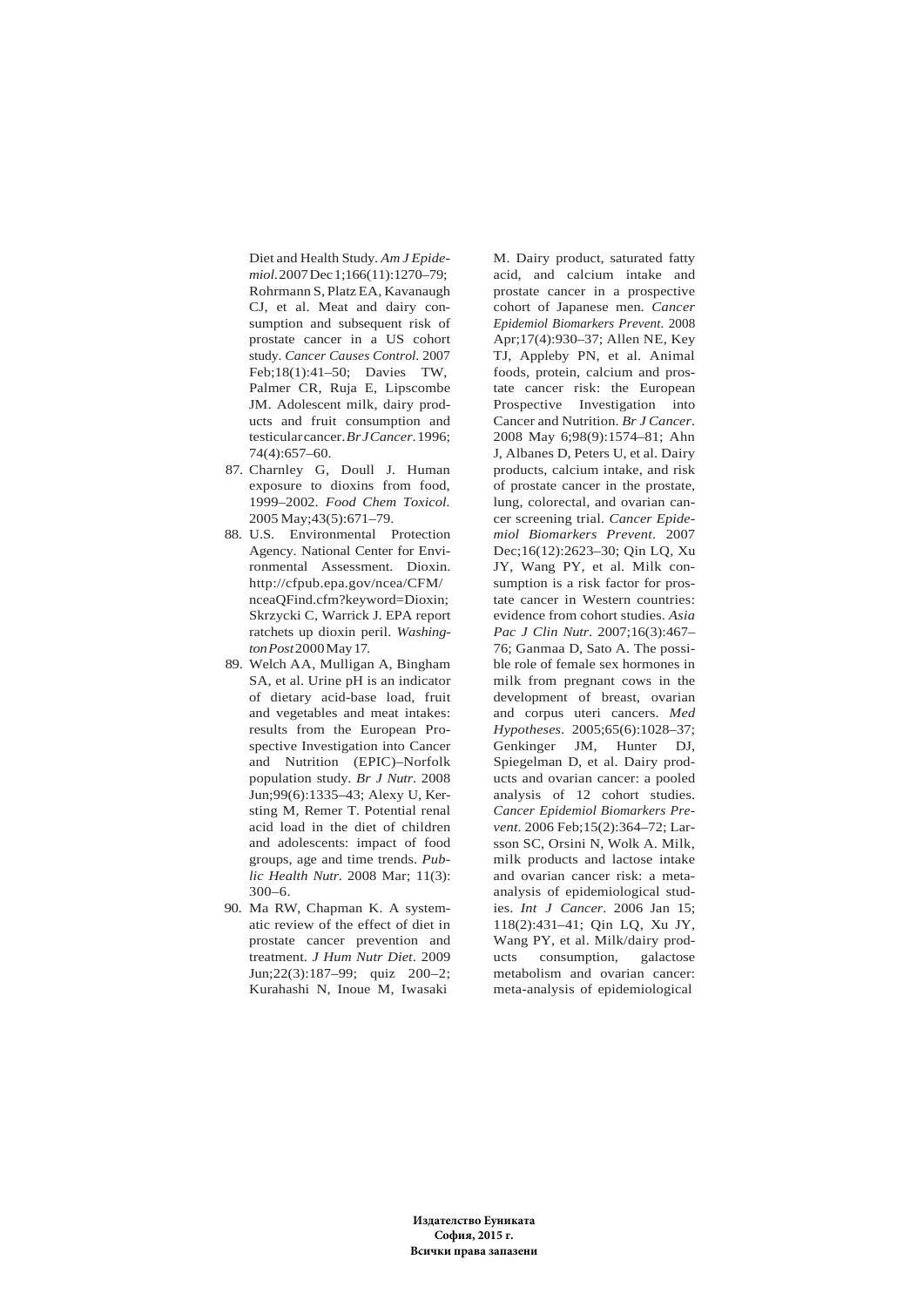studies. *Eur J Cancer Prev*. 2005 Feb;14(1):13–19; Larsson SC, Bergkvist L, Wolk A. Milk and lactose intakes and ovarian cancer risk in the Swedish Mammography Cohort. *Am J Clin Nutr*. 2004 Nov;80(5):1353–57; Fairfield KM, Hunter DJ, Colditz GA, et al. A prospective study of dietary lactose and ovarian cancer. *Int J Cancer*. 2004 Jun 10;110(2):271–77.

- 91. Chan JM, Stampfer MJ, Ma J, et al. Dairy products, calcium, and prostate cancer risk in the Physicians' Health Study. Presentation. American Association for Cancer Research, San Francisco, April 2000.
- 92. Bosetti C, Tzonou A, Lagiou P, et al. Fraction of prostate cancer attributed to diet in Athens, Greece. *Eur J Cancer Prev*. 2000; 9(2):119–23.
- 93. Tseng M, Breslow RA, Graubard BI, Ziegler RG. Dairy, calcium and vitamin D intakes and prostate cancer risk in the National Health and Nutrition Examination Epidemiologic Follow-up Study cohort. *Am J Clin Nutr.* 2005;(81)1147–54. Park S, Murphy S, Wilkens L, Stram D, et al. Calcium, vitamin D, and dairy product intake and prostate cancer risk: the Multiethnic Cohort Study. *Am J Epidemiol.* 2007;166(11) 1259–69.
- 94. Voskuil DW, Vrieling A, van't Veer LJ, Kampman E, Rookus MA. The insulin-like growth factor system in cancer prevention: potential of dietary intervention strategies. *Cancer Epidemiol Biomarkers Prevent*. 2005 Jan;14(1): 195–203.
- 95. Cohen P. Serum insulin-like

growth factor 1 levels and prostate cancer risk — interpreting the evidence. *J Natl Cancer Inst*. 1998(90):876–79.

- 96. Chan JM, Stampfer MJ, Giovannucci E, et al. Plasma insulin-like growth factor-I and prostate risk: a prospective study. *Science* 1998(279):563–65.
- 97. Fairfield K. Annual meeting of the Society for General Internal Medicine: Dairy products linked to ovarian cancer risk. *Family Practice News*. 2000 Jun 11: 8.

#### **Глава 5: ХРАНЕТЕ СЕ МЪДРО, ЗА ДА БЪДЕТЕ СЛАБИ**

- 1. Rolls BJ. The relationship between dietary energy density and energy intake. *Physiol Behav*. 2009 Jul 14;97(5):609–15; Duncan K. The effects of high- and low-energydensity diets of satiety, energy intake, and eating time of obese and non-obese subjects. *Am J Clin Nutr*. 1983;37:763
- 2. Mangels AR, Holden JM, Beecher GR, et al. Carotenoid content of fruits and vegetables: an evaluation of analytic data. *J Am Diet Assoc.* 1993;93(3):284–96.
- 3. Bernstein PS, Delori FC, Richer S, et al. The value of measurement of macular carotenoid pigment optical densities and distributions in age-related macular degeneration and other retinal disorders. *Vision Res*. 2010 Mar 31;50(7): 716–28; Carpentier S, Knaus M, Suh M. Associations between lutein, zeaxanthin, and age-related macular degeneration: an overview. *Crit Rev Food Sci Nutr.* 2009 Apr;49(4):313–26.
- 4. Dwyer JH, Paul-Labrador MJ, Fan J, et al. Progression of carotid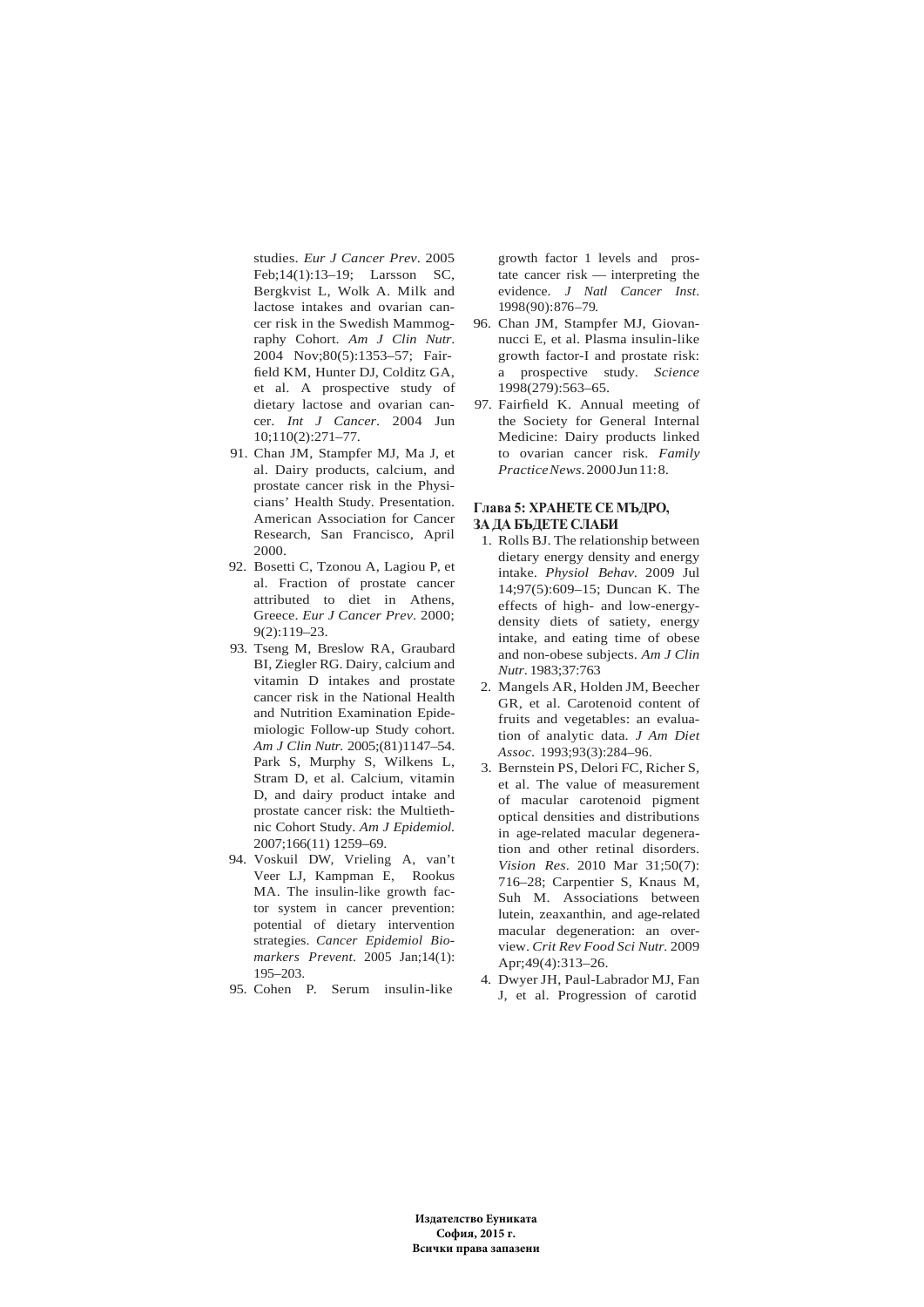intima-media thickness and plasma antioxidants: the Los Angeles Atherosclerosis Study. *Arterioscler Thromb Vasc Biol.* 2004 Feb;24(2): 313–19; Dwyer JH, Navab M, Dwyer KM, et al. Oxygenated carotenoid lutein and progression of early atherosclerosis: the Los Angeles Atherosclerosis Study. *Circulation*. 2001; 103(24):2922–27.

- 5. Harris W. Less grains, more greens. VigSource.com. Posted 2000 Jun 11. No longer available online.
- 6. Harris W. *The scientific basis of vegetarianism.* Honolulu: Hawaii Health Publishers; 2000. pp. 98–100.
- 7. Lee JH, O'Keefe JH, Lavie CJ, Harris WS. Omega-3 fatty acids: cardiovascular benefits, sources and sustainability. *Nat Rev Cardiol*. 2009 Dec;6(12):753–58; Lavie CJ, Milani RV, Mehra MR, Ventura HO. Omega-3 polyunsaturated fatty acids and cardiovascular diseases*. J Am Coll Cardiol*. 2009 Aug 11;54(7):585–94; Cole GM, Ma QL, Frautschy SA. Omega-3 fatty acids and dementia*. Prostaglandins Leukot Essent Fatty Acids.* 2009 Aug–Sep;81(2–3):213–21; Wendel M, Heller AR. Anticancer actions of omega-3 fatty acids — current state and future perspectives. *Anti Canc Agents Med Chem*. 2009 May; 9(4):457–70; Calder PC, Yaqoob P. Omega-3 polyunsaturated fatty acids and human health outcomes. *Biofactors*. 2009 May–Jun;35(3): 266–72; Yashodhara BM, Umakanth S, Pappachan JM, et al. Omega-3 fatty acids: a comprehensive review of their role in health and disease. *Postgrad Med J.* 2009 Feb;85(1000):84–90; Cakiner-Egilmez T. Omega 3 fatty acids and the eye. *Insight*. 2008

Oct–Dec;33(4):20–5; quiz 26–27; Das UN. Essential fatty acids a review. *Curr Pharm Biotechnol.* 2006 Dec;7(6):467–82; Smith WL. Nutritionally essential fatty acids and biologically indispensable cyclooxygenases. *Trends Biochem Sci*. 2008 Jan;33(1):27–37.

- 8. Simopoulos AP. The importance of the omega-6/omega-3 fatty acid ratio in cardiovascular disease and other chronic diseases. *Exp Biol Med (Maywood).* 2008 Jun;233(6):674–88; Miyake Y, Sasaki S, Tanaka K, et al. Relationship between dietary fat and fish intake and the prevalence of atopic eczema in pregnant Japanese females: baseline data from the Osaka Maternal and Child Health Study. *Asia Pac J Clin Nutr*. 2008;17(4):612–19; Koch C, Dölle S, Metzger M, et al. Docosahexaenoic acid (DHA) supplementation in atopic eczema: a randomized, double-blind, controlled trial*. Br J Dermatol*. 2008 Apr;158(4):786–92; Freeman MP. Omega-3 fatty acids in major depressive disorder. *J Clin Psychiatry*. 2009;70(suppl 5):S7–11; Thiébaut AC, Chajès V, Gerber M, et al. Dietary intakes of omega-6 and omega-3 polyunsaturated fatty acids and the risk of breast cancer. *Int J Cancer*. 2009 Feb 15;124(4):924–31; Berquin IM, Edwards IJ, Chen YQ. Multitargeted therapy of cancer by omega-3 fatty acids. *Cancer Lett.* 2008 Oct 8;269(2):363–77.
- 9. Simopoulos AP. The importance of the omega-6/omega-3 fatty acid ratio in cardiovascular disease and other chronic diseases. *Exp Biol Med (Maywood)*. 2008 Jun;233(6):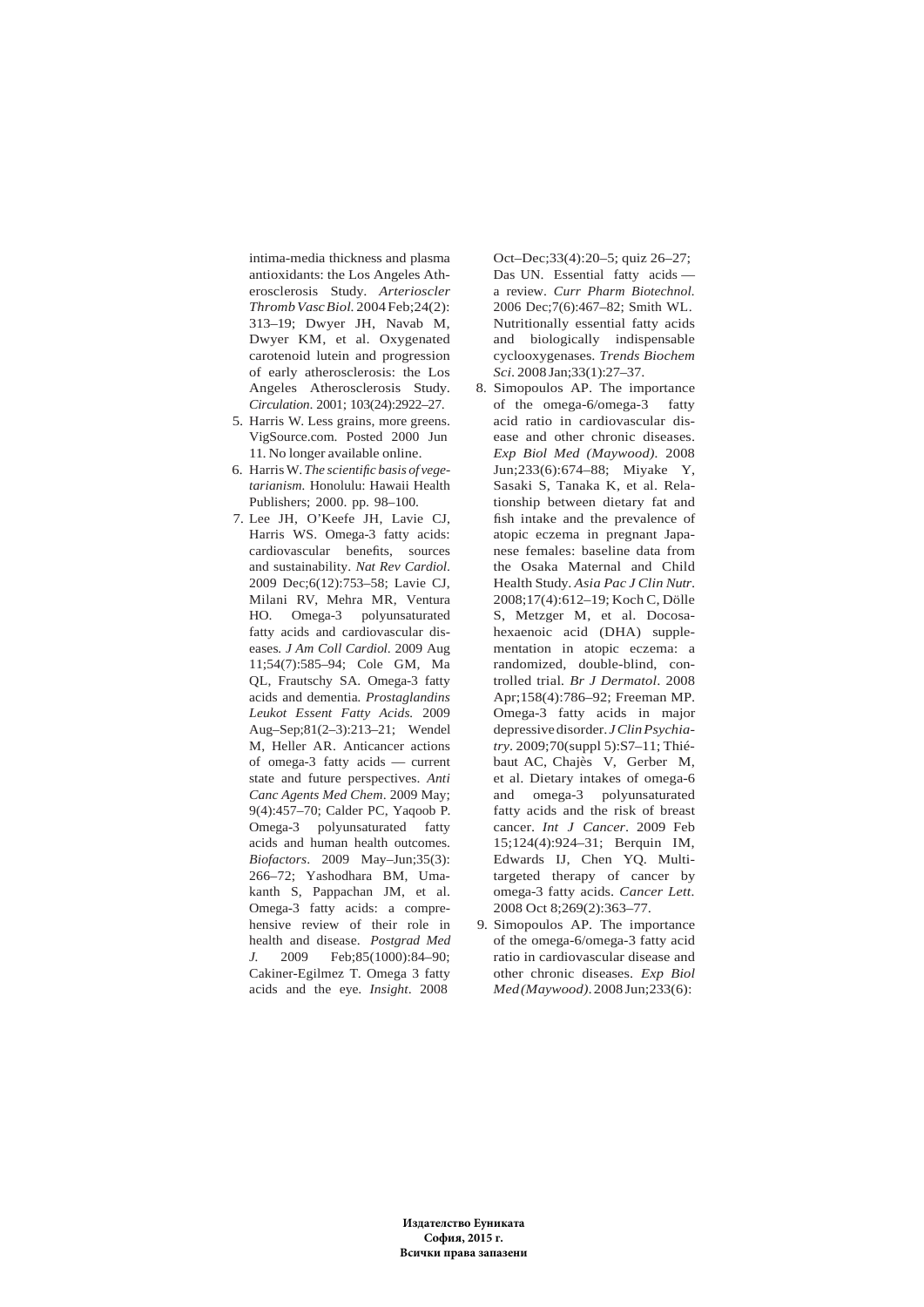674–88; Sartorelli DS, Damião R, Chaim R, et al. Dietary omega-3 fatty acid and omega-3: omega-6 fatty acid ratio predict improvement in glucose disturbances in Japanese Brazilians. *Nutrition*. 2010 Feb;26(2):184–91; Simopoulos AP. Essential fatty acids in health and chronic disease. *Am J Clin Nutr.* 1999;70(3): 560–69.

- 10. CBS News: Health-Lawsuit: Disclose PCB Levels in Fish Oil. March 2, 2010; http://www.cbsnews.com/stories/2010/03/02/ health/main6259938.shtml.
- 11. Waitzberg DL, Torrinhas RS. Fish oil lipid emulsions and immune response: what clinicians need to know. *Nutr Clin Pract*. 2009 Aug– Sep;24(4):487–99; Mori TA, Beilin LJ. Omega-3 fatty acids and inflammation. *Curr Atheroscler Rep.* 2004 Nov;6(6):461–67; Fernandes G. Progress in nutritional immunology. *Immunol Res.* 2008; 40(3):244–61. Huges DA, Pinder AC. N-3 polyunsaturated fatty acids inhibit the antigen-presenting function of human monocytes. *Am J Clin Nutr.* 2000;71(suppl 1): S357–60; Purasiri P, McKechnie A, Heys SD, Eremin O. Modulation in vitro of human natural cytotoxicity, lymphocyte proliferation response to mitogens and cytokine production by essential fatty acids. *Immunology.* 1997;92(2):166–72.
- 12. Sijben JW, Calder PC. Differential immunomodulation with longchain n-3 PUFA in health and chronic disease. *Proc Nutr Soc.* 2007 May;66(2):237–59; Simopoulos AP. Omega-3 fatty acids in inflammation and autoimmune diseases. *J Am Coll Nutr.* 2002 Dec; 21(6): 495 - 505.
- 13. Joseph A. Manifestations of coronary atherosclerosis in young trauma victims— an autopsy study*. J Am Coll Cardiol.* 1993;22:459.
- 14. Virtanen JK, Mozaffarian D, Chiuve SE, Rimm EB. Fish consumption and risk of major chronic disease in men. *Am J Clin Nutr.* 2008 Dec;88(6):1618–25; Harris WS, Kris-Etherton PM, Harris KA. Intakes of long-chain omega-3 fatty acid associated with reduced risk for death from coronary heart disease in healthy adults. *Curr Atheroscler Rep. 2008* Dec;10(6):503-9.
- 15. Vrablík M, Prusíková M, Snejdrlová M, Zlatohlávek L. Omega-3 fatty acids and cardiovascular disease risk: do we understand the relationship? *Physiol Res*. 2009;58 (suppl 1):S19–26; Lee JH, O'Keefe JH, Lavie CJ, Harris WS. Omega-3 fatty acids: cardiovascular benefits, sources and sustainability. *Nat Rev Cardiol*. 2009 Dec;6(12):753– 58; Lavie CJ, Milani RV, Mehra MR, Ventura HO. Omega-3 polyunsaturated fatty acids and cardiovascular diseases*. J Am Coll Cardiol*. 2009 Aug 11;54(7):585– 94; Holub BJ. Docosahexaenoic acid (DHA) and cardiovascular disease risk factors. *Prostaglandins Leukot Essent Fatty Acids*. 2009 Aug–Sep;81(2–3):199–204.
- 16. Siguel EN. Dietary sources of long-chain n-3 polyunsaturated fatty acids. *JAMA*. 1996;275:836.
- 17. Marangoni F, Colombo C, Martiello A, et al. Levels of the n-3 fatty acid eicosapentaenoic acid in addition to those of alpha linolenic acid are significantly raised in blood lipids by the intake of four walnuts a day in humans.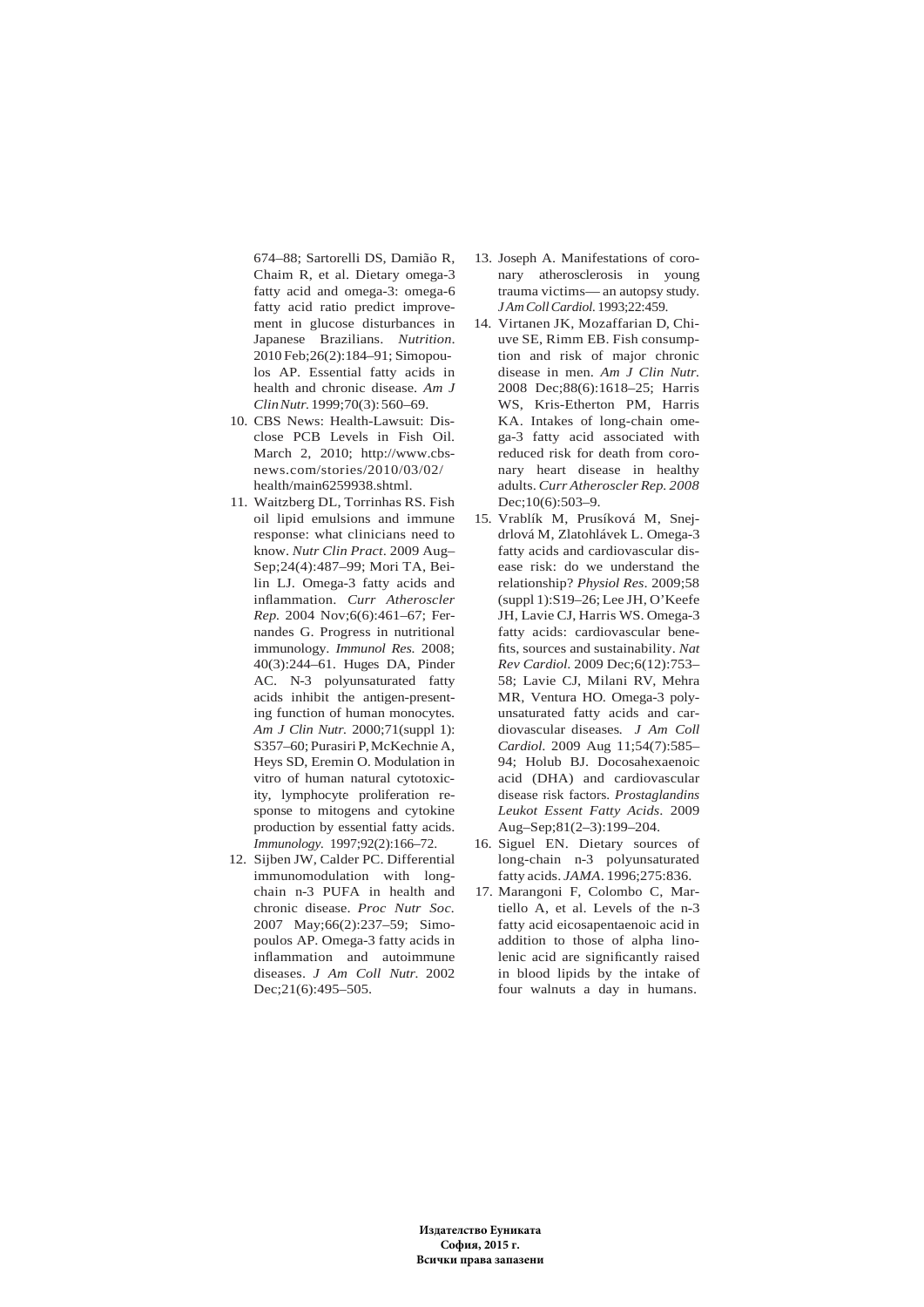*Nutr Metab Cardiovasc Dis*. 2007 Jul;17(6):457–61; Harnack K, Andersen G, Somoza V. Quantitation of alpha-linolenic acid elongation to eicosapentaenoic and docosahexaenoic acid as affected by the ratio of n6/n3 fatty acids. *Nutr Metab (Lond)*. 2009 Feb 19;6:8; Siguel EN, Macture M. Relative enzyme activity of unsaturated fatty acid metabolic pathways in humans. *Metabolism*. 1987; 36:664–69.

- 18. Mozaffarian D, Rimm EB. Fish intake, contaminants, and human health: evaluating the risks and the benefits. *JAMA.* 2006 Oct 18;296(15):1885–99; Salonen JT, Seppanen K, Nyyssonen K, et al. Intake of mercury from fish, lipid peroxidation, and the risk of myocardial infarction and coronary, cardiovascular, and any death in eastern Finnish men. *Circulation*. 1995;91:645–55.
- 19. Virtanen JK, Voutilainen S, Rissanen TH, et al. Mercury, fish oils, and risk of acute coronary events and cardiovascular disease, coronary heart disease, and all-cause mortality in men in eastern Finland. *Arterioscler Thromb Vasc Biol*. 2005 Jan;25(1):228–33; Ihanainen M, Salonen R, Seppanen R, Salonen JT. Nutrition data collection in the Kuopio Ischaemic Heart Disease Risk Factor Study: nutrient intake of middle-aged eastern Finnish men. *Nutr Res.* 1989;9:597–604; WHO Monica Project: assessing CHD mortality and morbidity. *Int J Epidemiol.* 1989;18(suppl):S38–45; Salonen JT, Seppanen K, Nyyssonen K, et al. Intake of mercury from fish, lipid peroxidation, and the risk of

myocardial infarction and coronary, cardiovascular, and any death in eastern Finnish men. *Circulation*. 1995;91:645–55.

- 20. Wiggers GA, Peçanha FM, Briones AM, et al. Low mercury concentrations cause oxidative stress and endothelial dysfunction in conductance and resistance arteries. *Am J Physiol Heart Circ Physiol.* 2008 Sep;295(3):H1033–43.
- 21. Black JJ, Bauman PC. Carcinogens and cancers in freshwater fishes. *Environ Health Perspec*.  $1991: 90:27 - 33$
- 22. Oken E, Bellinger DC. Fish consumption, methylmercury and child neurodevelopment. *Curr Opin Pediatr*. 2008 Apr;20(2):178–83; Murata K, Dakeishi M, Shimada M, et al. Assessment of intrauterine methylmercury exposure affecting child development: messages from the newborn. *Tohoku J Exp Med*. 2007 Nov;213(3):187–202; Jedrychowski W, Perera F, Jankowski J, et al. Fish consumption in pregnancy, cord blood mercury level and cognitive and psychomotor development of infants followed over the first three years of life: Krakow epidemiologic study. *Environ Int.* 2007 Nov;33(8):1057–62; Gilbertson M. Male cerebral palsy hospitalization as a potential indicator of neurological effects of methylmercury exposure in Great Lakes communities. *Environ Res.* 2004 Jul;95(3):375–84; Rylander L, Stromberg U, Hagmar L. Dietary intake of fish contaminated with persistent organochlorine compounds in relation to low birthweight. *Scand J Work Environ Health.* 1996;2(4):260–66; Does methylmercury have a role in causing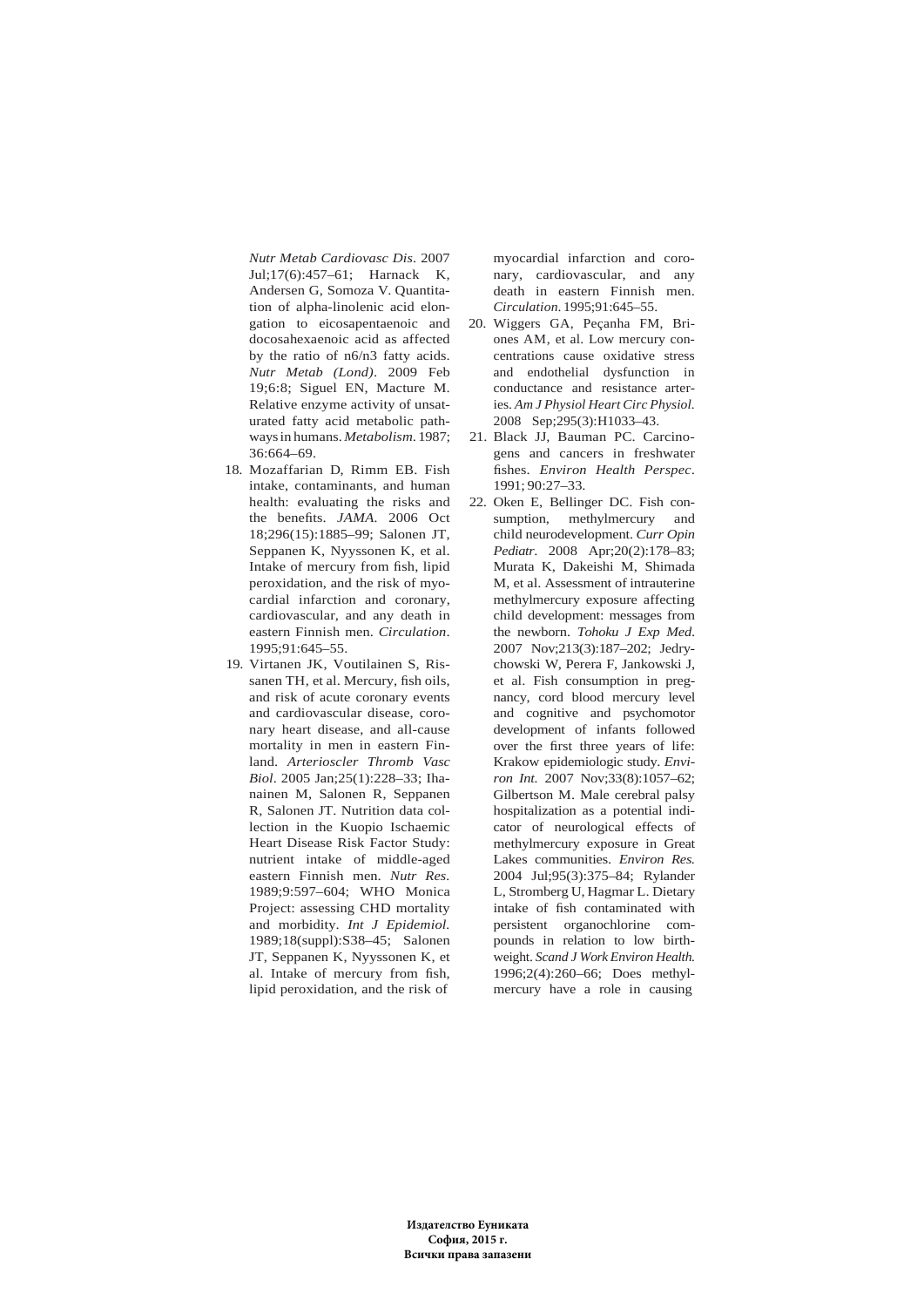developmental disabilities in children? *Environ Health Perspect.* 2000;108(suppl. 3):S413–20.

- 23. Clarkson TW. The toxicology of mercury. *Crit Rev Clin Lab Sci.* 1997;34(4):369–403.
- 24. Calder PC. Immunomodulation by omega-3 fatty acids. *Prostaglandins Leukot Essent Fatty Acids.* 2007 Nov–Dec;77(5–6):327–35; Wang H, Hao Q, Li QR, et al. Omega-3 polyunsaturated fatty acids affect lipopolysaccharide-induced maturation of dendritic cells through mitogen-activated protein kinases p38. *Nutrition.* 2007 Jun;23(6): 474–82; Meydani SN, Lichtenstein AH, Cornwall S, et al. Immunologic effects of national cholesterol education panel step-2 diets with and without fishderived n-3 fatty acid enrichment. *J Clin Invest.* 1993;92(1):105–13.
- 25. Roy J, Pallepati P, Bettaieb A, et al. Acrolein induces a cellular stress response and triggers mitochondrial apoptosis in A549 cells. *Chem Biol Interact*. 2009 Oct 7;181(2):154–67; Dung CH, Wu SC, Yen GC. Genotoxicity and oxidative stress of the mutagenic compounds formed in fumes of heated soybean oil, sunflower oil and lard. *Toxicol In Vitro.* 2006 Jun;20(4):439–47; Chiang TA, Wu PF, Wang LF, et al. Mutagenicity and polycyclic aromatic hydrocarbon content of fumes from heated cooking oils produced in Taiwan. *Mutat Res.* 1997;381(2): 157–61; Sheerin AN, Silwood C, Lynch E, Grootveld M. Production of lipid peroxidation products in culinary oils and fats during episodes of thermal stressing: a high field 1H NMR investigation.

*Biochem Soc Trans.* 1997;25(3) Supplement: 5495. Warner K. Impact of high-temperature food processing on fats and oils. *Adv Exp Med Biol.* 1999;459:67–77.

- 26. Kurth T, Moore SC, Gaziano JM, et al. Healthy lifestyle and the risk of stroke in women. *Arch Intern Med.* 2006 Jul 10;166(13):1403–9; Posner B, Cobb JL, Belanger A, et al. Dietary lipid predictors of coronary heart disease in men. *Arch Intern Med.* 1991;151:1181–87; Gillman MW, Cupples LA, Millen BE, et al. Inverse association of dietary fat with development of ischemic stroke in men. *JAMA.* 1997;278:2145–50; Iso H, Stampfer MJ. A study of fat and protein intake and risk of intraparenchymal hemorrhage in women. *Circulation*. 2001;103:856.
- 27. Dauchet L, Amollye P, Dallongeville J. Fruit and vegetable consumption and risk of stroke: a meta-analysis of cohort studies. *Neurology*. 2005 Oct 25;65(8): 1193–97; Mizrahi A, Knekt P, Montonen J, et al. Plant foods and the risk of cerebrovascular diseases: a potential protection of fruit consumption. *Br J Nutr*. 2009 Oct;102(7):1075–83; Nagura J, Iso H, Watanabe Y, et al. Fruit, vegetable and bean intake and mortality from cardiovascular disease among Japanese men and women: the JACC Study. *Br J Nutr.* 2009 Jul;102(2):285–92.
- 28. Woo D, Haverbusch M, Sekar P, et al. Effect of untreated hypertension on hemorrhagic stroke. *Stroke.* 2004 Jul;35(7):1703–8; Perry HM Jr., Davis BR, Price TR, et al. Effects of treating isolated systolic hypertension on the risk of developing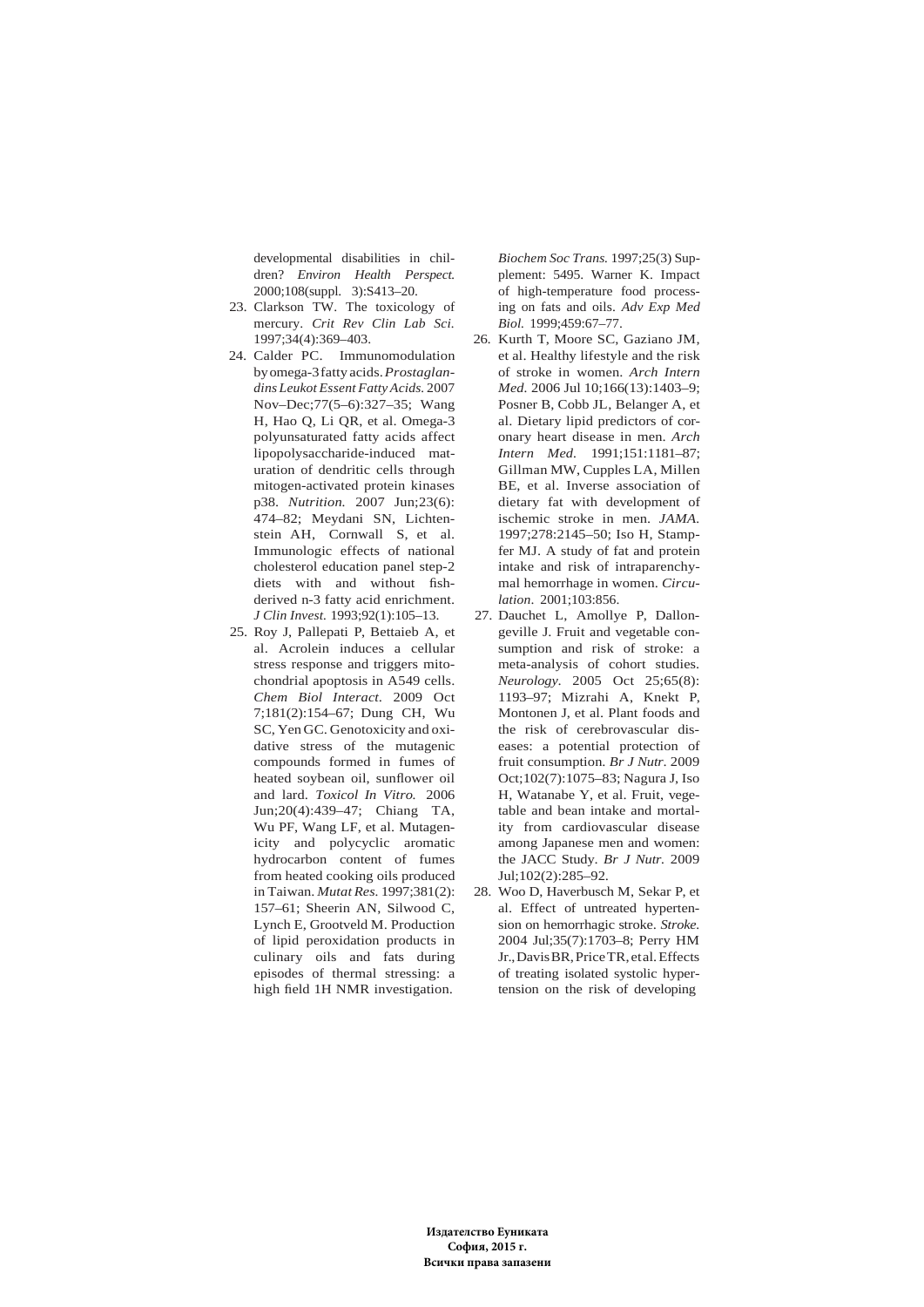various types and subtypes of stroke: the Systolic Hypertension in the Elderly Program (SHEP). *JAMA.* 2000;284(4): 465–71.

- 29. Park Y, Park S, Yi H, et al. Low level of n-3 polyunsaturated fatty acids in erythrocytes is a risk factor for both acute ischemic and hemorrhagic stroke in Koreans. *Nutr Res.* 2009 Dec;29(12):825– 30; Simon JA, Fong J, Bernert JT Jr., Browner WS. Serum fatty acids and the risk of stroke. *Stroke.* 1995;26:778–82; Shimokawa T, Moriuchi A, Hori T, et al. Effect of dietary alpha-linolenate/linoleate balance on mean survival time, incidence of stroke and blood pressure of spontaneously hypertensive rats. *Life Sci.* 1988;43: 2067–75.
- 30. Kurth T, Moore SC, Gaziano JM, et al. Healthy lifestyle and the risk of stroke in women. *Arch Intern Med.* 2006 Jul 10;166(13):1403–9; Sasaki S, Zhang XH, Kesteloot H. Dietary sodium, potassium, saturated fat, alcohol, and stroke mortality. *Stroke*. 1995;26(5):783–89.
- 31. Bos MB, de Vries JH, Feskens EJ, et al. Effect of a high monounsaturated fatty acids diet and a Mediterranean diet on serum lipids and insulin sensitivity in adults with mild abdominal obesity. *Nutr Metab Cardiovasc Dis.* 2009 Aug 17. [Epub ahead of print]; Rallidis LS, Lekakis J, Kolomvotsou A, et al. Close adherence to a Mediterranean diet improves endothelial function in subjects with abdominal obesity. *Am J Clin Nutr*. 2009 Aug;90(2):263–68; Perez-Jimenez F, Castro P, Lopez-Miranda J, et al. Circulating levels of endothelial function are

modulated by dietary monounsaturated fat. *Atherosclerosis* 1999; 145(2):351–58.

- 32. Nettleton JA, Polak JF, Tracy R, et al. Dietary patterns and incident cardiovascular disease in the Multi-Ethnic Study of Atherosclerosis. *Am J Clin Nutr*. 2009 Sep; 90(3):647–54; Sinha R, Cross AJ, Graubard BI, et al. Meat intake and mortality: a prospective study of over half a million people. *Arch Intern Med*. 2009 Mar 23;169(6): 562–71; Sabaté J, Ang Y. Nuts and health outcomes: new epidemiologic evidence. *Am J Clin Nutr*. 2009 May;89(5)(suppl):S1643–48; Ros E. Nuts and novel biomarkers of cardiovascular disease. *Am J Clin Nutr.* 2009 May; 89(5)(suppl): S1649–56; Nash SD, Nash DT. Nuts as part of a healthy cardiovascular diet. *Curr Atheroscler Rep*. 2008 Dec;10(6):529–35; Fraser GE. Association between diet and cancer, ischemic heart disease, and all-cause mortality in non-Hispanic white California Seventh-Day Adventists. *Am J Clin Nutr.* 1999; 70(supp. 3): S532–38.
- 33. Hu FB, Stampfer MJ. Nut consumption and risk of coronary heart disease: a review of epidemiologic evidence. *Curr Atheroscler Rep.* 1999 Nov;1(3):204–9.
- 34. Mukuddem-Petersen J, Oosthuizen W, Jerling JC. A systematic review of the effects of nuts on blood lipid profiles in humans. *J Nutr.* 2005;135(9):2082–89.
- 35. Lamarche B, Desroche S, Jenkins DJ, et al. Combined effects of a dietary portfolio of plant sterols, vegetable protein, viscous fiber and almonds on LDL particle size. *Br J Nutr.* 2004;92(4):654–63.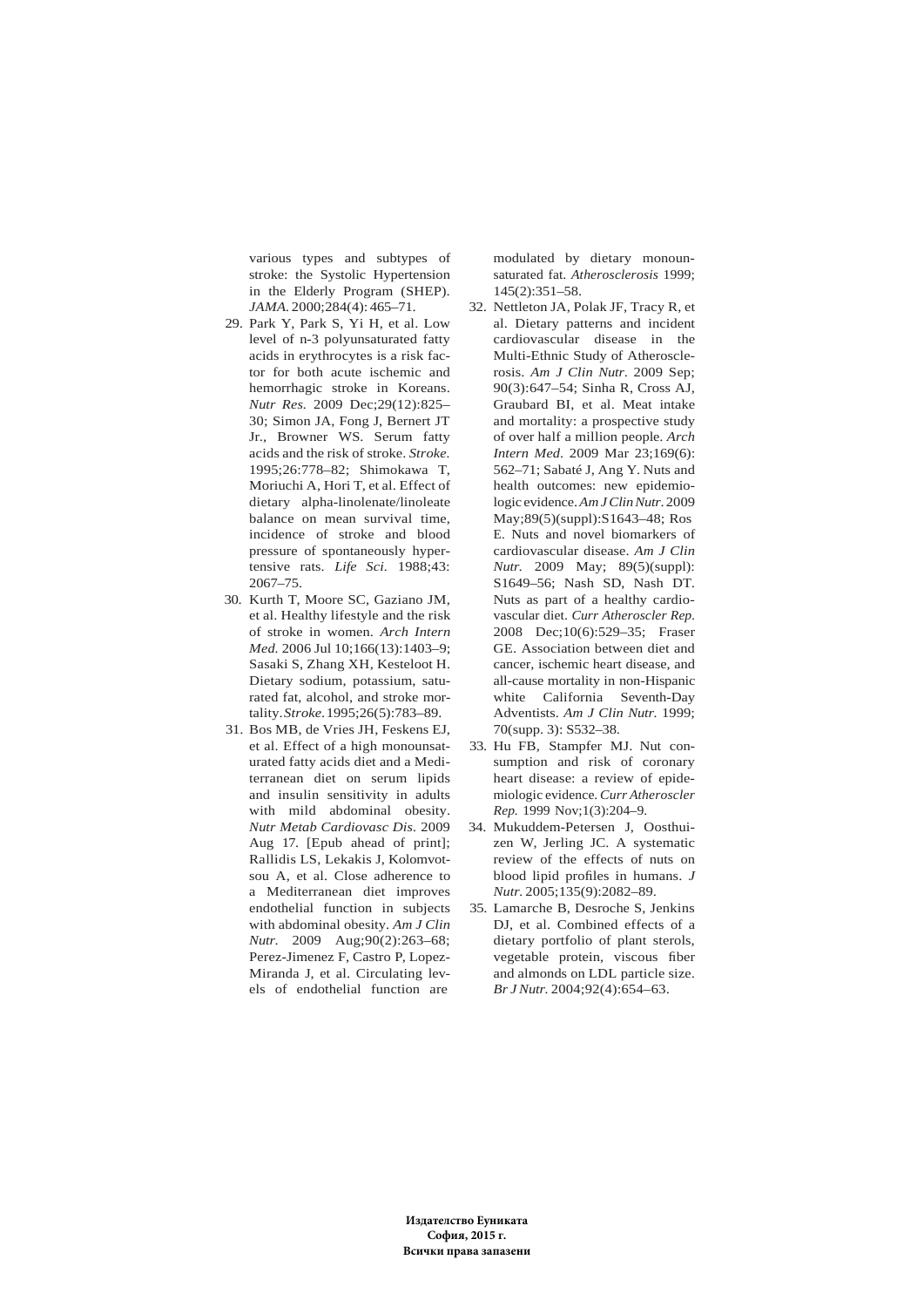- 36. Ellsworth JL, Kushi LH, Folsom AR. Frequent nut intake and risk of death from coronary heart disease and all causes in postmenopausal women: the Iowa Women's Health Study. *Nutr Metab Cardiovasc Dis.* 2001;11(6):372–77.
- 37. Yuen AW, Sander JW. Is omega-3 fatty acid deficiency a factor contributing to refractory seizures and SUDEP? A hypothesis. *Seizure.* 2004 Mar;13(2):104–7.
- 38. Coates AM, Howe PR. Edible nuts and metabolic health. *Curr Opin Lipidol.* 2007;18(1):25–30; Segura R, Javierre C, Lizarraga MA, Ros E. Other relevant components of nuts: phytosterols, folate and minerals. *Br J Nutr*. 2006:96 (suppl 2):S36–44.
- 39. Rajaram S, Sabat AJ. Nuts, body weight and insulin resistance. *Br J Nutr*. 2006;96 (suppl 2):S79–86; Sabat ÃJ. Nut consumption and body weight. *Am J Clin Nutr.* 2003;78(suppl 3):S647–50; Bes-Rastrollo M, Sabat ÃJ, Gamez-Gracia E, et al. Nut consumption and weight gain in a Mediterranean cohort: the SUN study. *Obesity*. 2007;15(1):107–16; Garca-Lorda P, Megias Rangil I, Salas-Salvada J. Nut consumption, body weight and insulin resistance. *Eur J Clin Nutr*. 2003;57 (suppl 1):S8– 11; Megas-Rangil I, Garca-Lorda P, Torres-Moreno M, et al. Nutrient content and health effects of nuts. *Arch Latinoam Nutr*. 2004; 54(2) (suppl 1):83–6.
- 40. Ascherio A, Willett WC. Health effects of trans fatty acids. *Am J Clin Nutr.* 1997;66(suppl 4):S1006–10.
- 41. Mozaffarian D, Aro A, Willett WC. Health effects of trans-fatty

acids: experimental and observational evidence. *Eur J Clin Nutr*. 2009 May;63 (suppl 2):S5–21.

- 42. Willett WC. Trans fatty acids and cardiovascular disease — epidemiological data. *Atheroscler Suppl.* 2006 May;7(2):5–8; de Roos NM, Bots ML, Katan MB. Replacement of dietary saturated fatty acids by trans fatty acids lowers serum HDL cholesterol and impairs endothelial function in healthy men and women. *Arterioscler Thromb Vasc Biol*. 2001 Jul;21(7): 1233–37.
- 43. Mozaffarian D, Aro A, Willett WC. Health effects of trans-fatty acids: experimental and observational evidence. *Eur J Clin Nutr*. 2009 May;63 (suppl 2):S5–21; Willett WC, Stampfer MJ, Manson JE, et al. Intake of trans fatty acids and risk of coronary heart disease among women. *Lancet*. 1993;341:581–85; Ascherio A, Hennekens CH, Buring JE, et al. Trans-fatty acids intake and risk of myocardial infarction. *Circulation.* 1994;89(1):94–101; Lichtenstein AH. Trans fatty acids and cardiovascular disease risk. *Curr Opin Lipidol.* 2000;11(1):37–42.
- 44. Chajès V, Thiébaut AC, Rotival M, et al. Association between serum trans-monounsaturated fatty acids and breast cancer risk in the E3N-EPIC Study. *Am J Epidemiol.* 2008 Jun 1;167(11):1312–20.
- 45. National Academy of Sciences, Food and Nutrition Board. Dietary Reference Intakes for Energy, Carbohydrates, Fiber, Fat, Protein and Amino Acids (Macronutrients). 2005:500–589.
- 46. Hegsted D. Minimum protein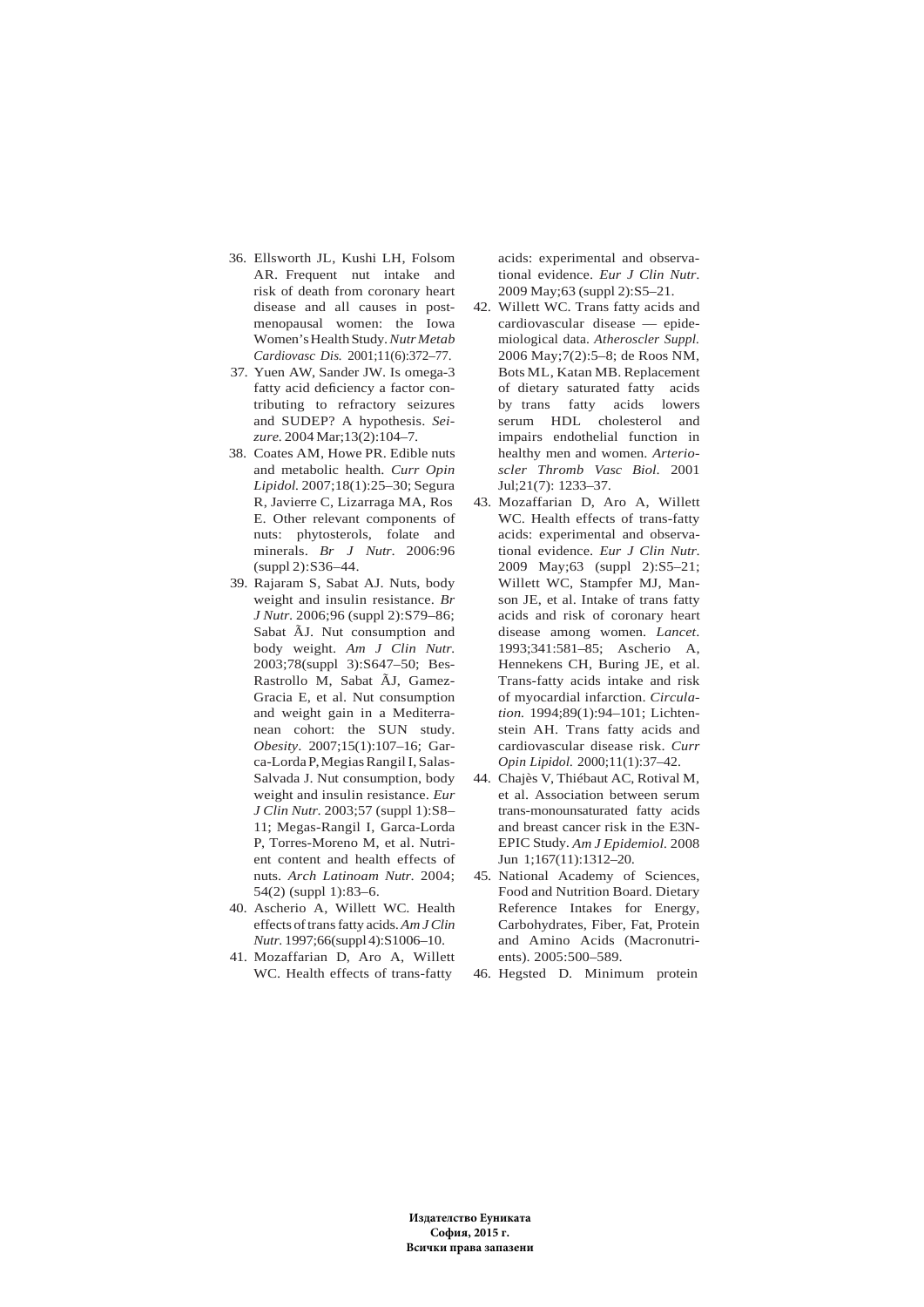requirements of adults. *Am J Clin Nutr.* 1968;21:3520.

47. Suárez López MM, Kizlansky A, López LB. [Assessment of protein quality in foods by calculating the amino acids score corrected by digestibility]. *Nutr Hosp*. 2006 Jan–Feb;21(1):47–51; Schaafsma G. The protein digestibility– corrected amino acid score. *J Nutr.* 2000 ;130 (7)(suppl): S1865 – 67; Henley EC, Kuster JM. Protein quality evaluation by protein digestibility corrected amino acid scoring. *Food Technol.* 1994; 48(4): 74–77.

# **Глава 6: КАК ДА СЕ ИЗБАВИТЕ ОТ ПРИСТРАСТЯВАНЕТО КЪМ ХРАНАТА**

- 1. Vives-Bauza C, Anand M, Shirazi AK, et al. The age lipid A2E and mitochondrial dysfunction synergistically impair phagocytosis by retinal pigment epithelial cells. *J Biol Chem.* 2008; 283(36): 24770– 80.
- 2. Chinmay P, Husam G, Shreyas R, et al. Prolonged reactive oxygen species generation and nuclear factor-B activation after a highfat, high-carbohydrate meal in the obese. *J Clin Endocrinol Metab.* 2007;92(11):4476–79.
- 3. Peairs AT, Rankin JW. Inflammatory response to a high-fat, lowcarbohydrate weight loss diet: effect of antioxidants. *Obesity* 2008; 16(7):1573–78.
- 4. Scanlan N. Compromised hepatic detoxification in companion animals and its correction via nutritional supplementation and modified fasting. *Altern Med Rev.* 2001;6(suppl):S24–37.
- 5. Bes-Rastrollo M, Sanchez-Villegas

A, Basterra-Gortari FJ. Prospective study of self-reported usual snacking and weight gain in a Mediterranean cohort: the SUN Project. *Clin Nutr.* 2010 Jun; 29(3): 323–30.

- 6. Mattson MP, Wan R. Beneficial effects of intermittent fasting and caloric restriction on the cardiovascular and cerebrovascular systems. *J Nutr Biochem*. 2005; 16(3): 129–37.
- 7. Preboth MA, Wright S. Quantum sufficit. *Am Fam Physician.* 1998:  $58(3)$ ;639
- 8. Mokdad, AH, Serdula MK, Dietz WH, et al. The spread of the obesity epidemic in the United States, 1991–1998. *JAMA*. 1999;282(16): 1519–22.
- 9. Food and Agriculture Organization and World Health Organization. *Human vitamin and mineral requirements.* Report 2002. Available online at http://www.fao. org/docrep/004/Y2809E/y2809 e08.htm#bm08.
- 10. Golay A, Guy-Grand B. Are diets fattening? *Ann Endocrinol.* 2002; 63(6):2.
- 11. Hernandez TL, Sutherland JP, Wolfe P, et al. Lack of suppression of circulating free fatty acids and hypercholesterolemia during weight loss on a high-fat, lowcarbohydrate diet. *Am J Clin Nutr.* 2010;91(3):578–85; Brinkworth GD, Noakes M, Buckley JD, et al. Long-term effects of a very-lowcarbohydrate weight loss diet compared with an isocaloric lowfat diet after 12 mo. *Am J Clin Nutr.* 2009;90(1):23–32; Wycherley TP, Brinkworth GD, Keogh JB, et al. Long-term effects of weight loss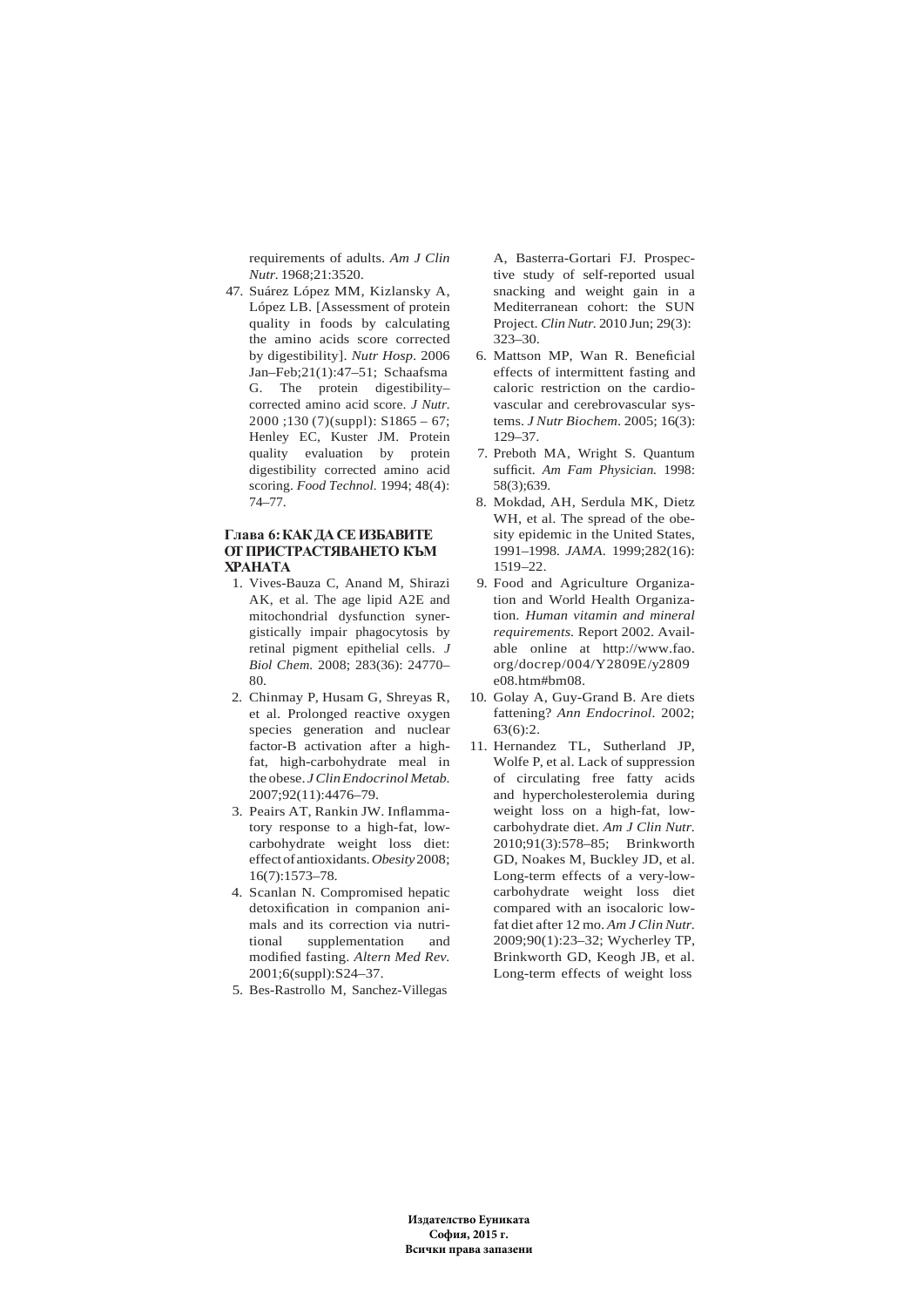with a very low carbohydrate and low fat diet on vascular function in overweight and obese patients. *J Intern Med.* 2010 May; 267(5): 452–61.

- 12. Key TJA, Thorogood M, Appleby PN, Burr ML. Dietary habits and mortality in 11,000 vegetarians and health conscious people: results of a 17-year follow up. *BMJ*. 1996;313:775–79.
- 13. Stevens A, Robinson DP, Turpin J, et al. Sudden cardiac death of an adolescent during [Atkins] dieting. *South Med J.* 2002:95:1047.
- 14. Zhang ZJ, Croft JB, Gilles WH, Mensah GA. Sudden cardiac death in the United States, 1989 to 1998. *Circulation*. 2001 Oct 30;104(18):2158–63.
- 15. Surawicz B, Waller BF. The enigma of sudden cardiac death related to diet. *Can J Cardiol.* 1995; 11(3):228–31.
- 16. Best TH, Franz DN, Gilbert DL, et al. Cardiac complications in pediatric patients on the ketogenic diet. *Neurology*. 2000;54(12): 2328–30.
- 17. De Stefani E, Fierro L, Mendilaharsu M, et al. Meat intake, "mate" drinking and renal cell cancer in Uruguay: a case-control study. *Br J Cancer.* 1998;78(9): 1239–43; Risch HA, Jain M, Marrett LD, Howe GR. Dietary fat intake and risk of epithelial ovarian cancer. *J Natl Cancer Inst.* 1994;86(18):1409–15; Pillow PC, Hursting SD, Duphorne CM, et al. Case-control assessment of diet and lung cancer risk in African Americans and Mexican Americans. *Nutr Cancer*. 1997;29(2): 169–73; Alavanja MC, Brown CC, Swanson C, Brownson RC. Satu-

rated fat intake and lung cancer risk among nonsmoking women in Missouri. *J Natl Cancer Inst.* 1993;85(23):1906–16.

- 18. Nöthlings U, Wilkens, LR, Murphy SP, et al. Meat and fat intake as risk factors for pancreatic cancer: the Multiethnic Cohort Study. *J Natl Cancer Inst.* 2005 Oct 5; 97(19):1458–65.
- 19. O'Keefe SJ, Kidd M, Espitalier NG, Owira P. Rarity of colon cancer in Africans is associated with low animal product consumption, not fiber. *Am J Gastroenterol.* 1999; 94(5):1373–80.
- 20. Brown LM, Swanson CA, Gridley G, et al. Dietary factors and the risk of squamous cell esophageal cancer among black and white men in the United States. *Cancer Causes Control.* 1998;9(5):467–74; Cheng KK, Day NE. Nutrition and esophageal cancer. *Cancer Causes Control.* 1996;7(1):33–40; Hirohata T, Kono S. Diet/nutrition and stomach cancer in Japan. *Int J Cancer*. 1997;(suppl 10):34–36; Kono S, Hirohata T. Nutrition and stomach cancer. *Cancer Causes Control.* 1996;7(1):41–45; Terry P, Nyren O, Yuen J. Protective effect of fruits and vegetables on stomach cancer in a cohort of Swedish twins. *Int J Cancer*. 1998; 76(1):35–37.
- 21. Willett WC, Trichopoulos D. Nutrition and cancer: a summary of the evidence. *Cancer Causes Control*. 7:178–80; La Vecchia C, Tavani A. Fruit and vegetables, and human cancer. *Eur J Cancer Prev.* 1998;7(1):3–8; Tavani A, La Vecchia C. Fruit and vegetable consumption and cancer risk in a Mediterranean population. *Am J*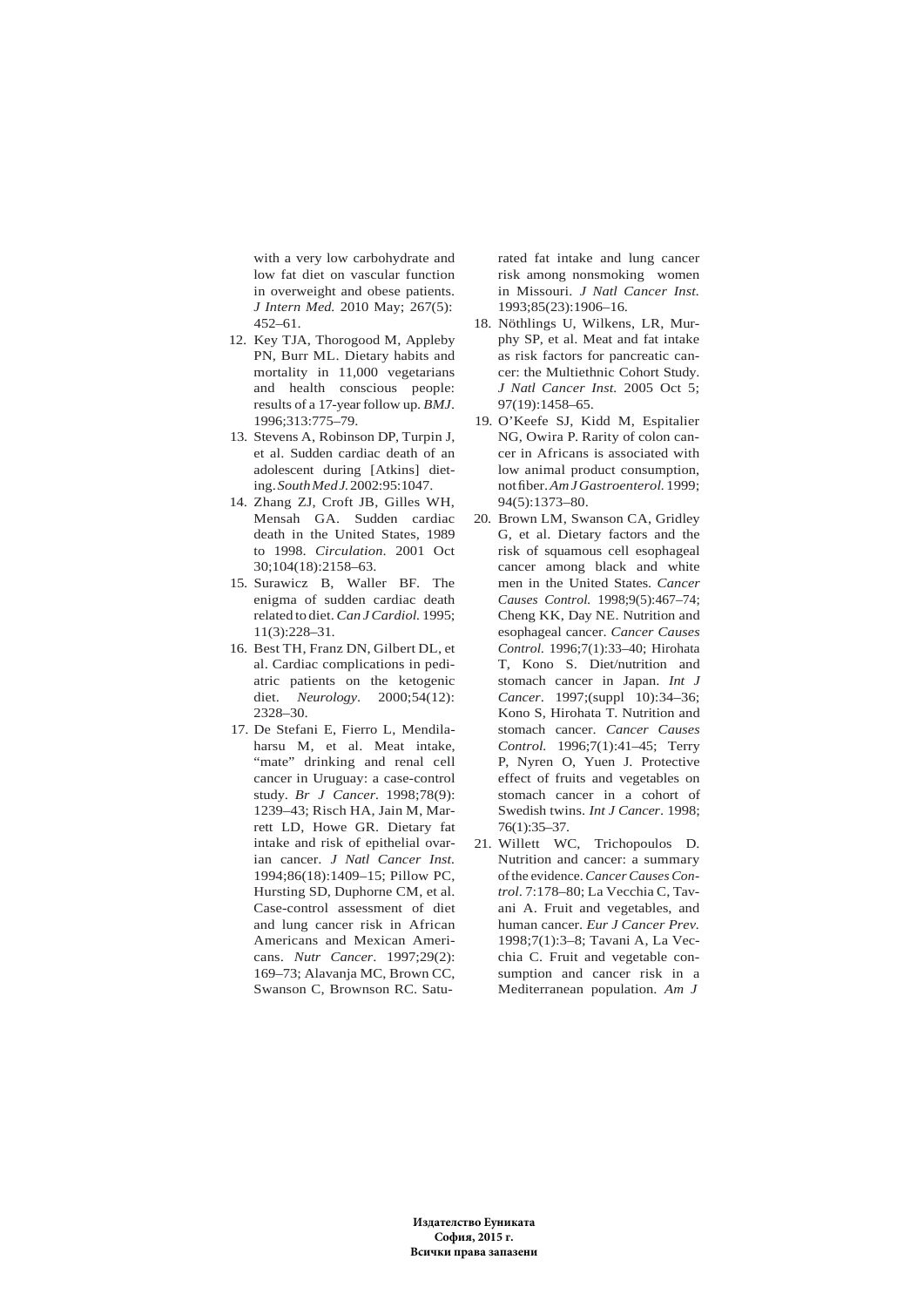*Clin Nutr.* 1995;61(6)(suppl): S1374–77.

- 22. Torosian MH. Effect of protein intake on tumor growth and cell cycle kinetics. *J Surg Res.* 1995; 59(2):225–28; Youngman LD, Park JY, Ames BN. Protein oxidation associated with aging is reduced by dietary restriction of protein or calories. *Proc Nat Acad Sci.* 1992;89(19):9112–16; Carroll KK. Hypercholesterolemia and atherosclerosis: effects of dietary protein. *Fed Proc.* 1982;41(11): 2792–96; Carroll KK. Dietary proteins and amino acids — their effects on cholesterol metabolism. In: Gibney MJ, Kritchevshy D, editors. *Animal and vegetable proteins in lipid metabolism and atherosclerosis.* New York: Liss; 1993. pp. 9–17; Willett WC. Nutrition and cancer. *Salud Publica Mex.* 1997; 39(4):298–309.
- 23. Tavani A, La Vecchia C, Gallus S, et al. Red meat and cancer risk: a study in Italy. *Int J Cancer*. 2000;86(3):425–28; Kuller LH. Dietary fat and chronic diseases: epidemiologic overview. *J Am Diet Assoc.* 1997;97(suppl 7):S9–15; Willett WC. Nutrition and cancer. *Salud Publica Mex.* 1997;39(4): 298–309; La Vecchia C. Cancer associated with high-fat diets. *J Natl Cancer Inst Monogr.* 1992; 12:79–85; Steinmetz KA, Potter JD. Vegetables, fruit, and cancer prevention: a review. *J Am Diet Assoc.* 1996;96(10):1027–39.
- 24. Fontana L, Weiss EP, Villareal DT, et al. Long-term effects of calorie or protein restriction on serum IGF-1 and IGFBP-3 concentration in humans. *Aging Cell*. 2008:7: 681–87.
- 25. Sherwood NE, Jeffery RW, French SA, et al. Predictors of weight gain in the Pound of Prevention study. *Int J Obes Relat Metab Disord.* 2000;24(4):395–403; Astrup A. Macronutrient balances and obesity: the role of diet and physical activity. *Public Health Nutr.* 1999;2(3A):341–47.
- 26. Kahn HS, Tatham LM, Rodriguez C, et al. Stable behaviors associated with adults' 10-year change in body mass index and likelihood of gain at the waist. *Am J Public Health*. 1997;87(5):747–57.
- 27. Kasiske BL, Lakatua JD, Ma JZ, Louis TA. A meta-analysis of the effects of dietary protein restriction on the rate of decline in renal function. *Am J Kidney Dis.* 1998;31(6): 954–61; Holm EA, Solling K. Dietary protein restriction and the progression of chronic renal insufficiency: a review of the literature. *J Intern Med.* 1996;239(2):99–104; Brenner BM, Meyer TW, Hostetter TH. Dietary protein intake and the progressive nature of kidney disease: the role of the hemodynamically mediated glomerular injury in the pathogenisis of progressive glomerular sclerosis in aging, renal ablation and intrinsic renal disease. *N Eng J Med.* 1982;307(11):652–59.
- 28. Licata AA, Bow E, Bartler FC, et al. Effect of dietary protein on urinary calcium in normal subjects and in patients with nephrolithiasis. *Metabolism*. 1979;28:895; Robertson WG, Heyburn J, Peacock M, et al. The effect of high animal protein intake on the risk of calcium stone formation in the urinary tract. *Clin Sci.* 1979; 57:285; Brokis JG, Levitt AS, Cruthers SM. The effects of vegetable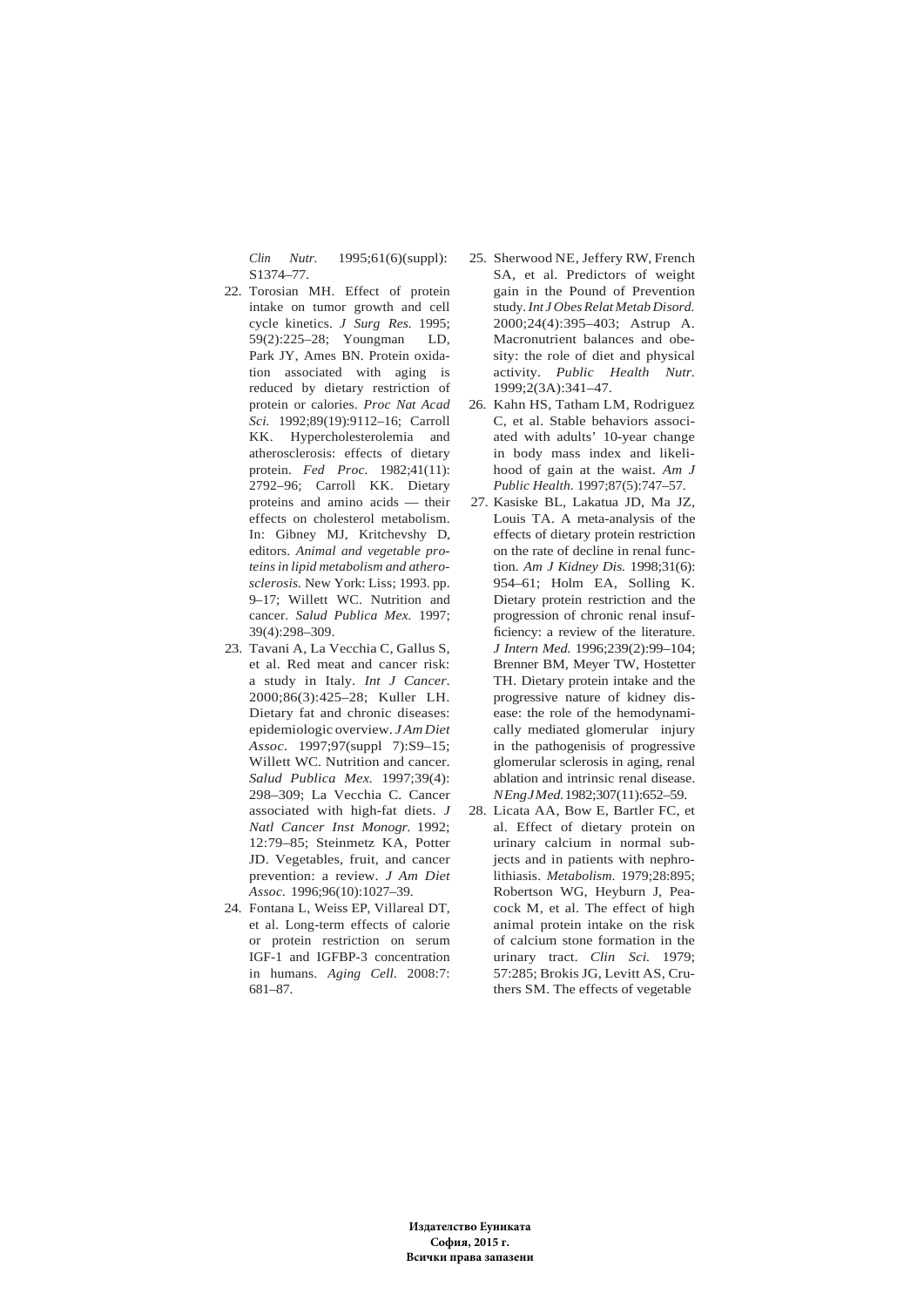and animal protein diets on calcium, urate and oxalate excretion. *Br J Urol.* 1982;54:590; Robertson WG, Peacock M, Heyburn PJ, et al. The risk of calcium stone formation in relation to affluence and dietary animal protein. In: Brokis JG, Finlayson B, editors. *Urinary calculus: International Urinary Stone Conference*. Littleton, Mass.: PSG Publishing; 1981. p. 3; Atkins diet raises concerns. *Cortland Forum* 2004 Apr:22.

- 29. Knight EL, Stampfer MJ, Hankinson SE, et al. The impact of protein on renal function decline in women with normal renal function or mild renal insufficiency. *Ann Int Med.* 2003:138:460–67.
- 30. Gin H, Rigalleau V, Aparicio M. Lipids, protein intake, and diabetic nephropathy. *Diabetes Metab.* 2000;26(suppl 4):S45–53.
- 31. Pedrini MT, Levey AS, Lau J, et al. The effect of dietary protein on the progression of diabetic and nondiabetic renal disease: a metaanalysis. *Ann Intern Med.* 1996; 124(7):627–32.
- 32. Jenkins DJ, Kendall CW, Popovich DG, et al. Effect of a veryhigh-fiber vegetable, fruit, and nut diet on serum lipids and colonic function. *Metabolism*. 2001 Apr; 50(4): 494-503.
- 33. Sarter B, Campbell TC, Fuhrman J. Effect of a high nutrient diet on long term weight loss: a retrospective chart review. *Altern Ther Health Med.* 2008;14(3):48–53; Foster GD, Wyatt HR, Hill JO, et al. Weight and metabolic outcomes after 2 years on a lowcarbohydrate versus low-fat diet: a randomized trial. *Ann Intern Med.* 2010 Aug 3;153(3):147–57.

Brinkworth GD, Noakes M, Buckley JD, et al. Long-term effects of a very-low-carbohydrate weight loss diet compared with an isocaloric low-fat diet after 12 mo. *Am J Clin Nutr.* 2009 Jul;90(1): 23–32. Sacks FM, Bray GA, Carey VJ, et al. Comparison of weightloss diets with different compositions of fat, protein, and carbohydrates. *N Eng J Med.* 2009 Feb 26;360(9):859–73. Jiménez-Cruz A, Jiménez AB, Pichardo-Osuna A, et al. Long term effect of Mediterranean diet on weight loss. *Nutr Hosp.* 2009 Nov-Dec; 24(6): 753-54.

### $\Gamma$ Лава 7: "ДАСЕ ХРАНИМ, ЗА ДА **ЖИВЕЕМ" ЛЕКУВА БОЛЕСТИ**

- 1. Allen S, Britton JR, Leonardi-Bee JA. Association between antioxidant vitamins and asthma outcome measures: systematic review and meta-analysis. *Thorax.* 2009 Jul;64(7):610–19; Wood LG, Gibson PG. Dietary factors lead to innate immune activation in asthma. *Pharmacol Ther.* 2009 Jul;123(1):37–53; Bacopoulou F, Veltsista A, Vassi I, et al. Can we be optimistic about asthma in childhood? A Greek cohort study. *J Asthma.* 2009 Mar;46(2):171– 47; Delgado J, Barranco P, Quirce S. Obesity and asthma. *J Investig Allergol Clin Immunol.* 2008;18(6): 420–52; Carnargro CA, Weiss DY, Zhang D, et al. Prospective study of body mass index, weight change, and risk of adult-onset asthma in women. *Arch Intern Med.* 1999;159: 2582–88.
- 2. American Heart Association. Heart Attack and Angina Statistics. 2006. http://www.american-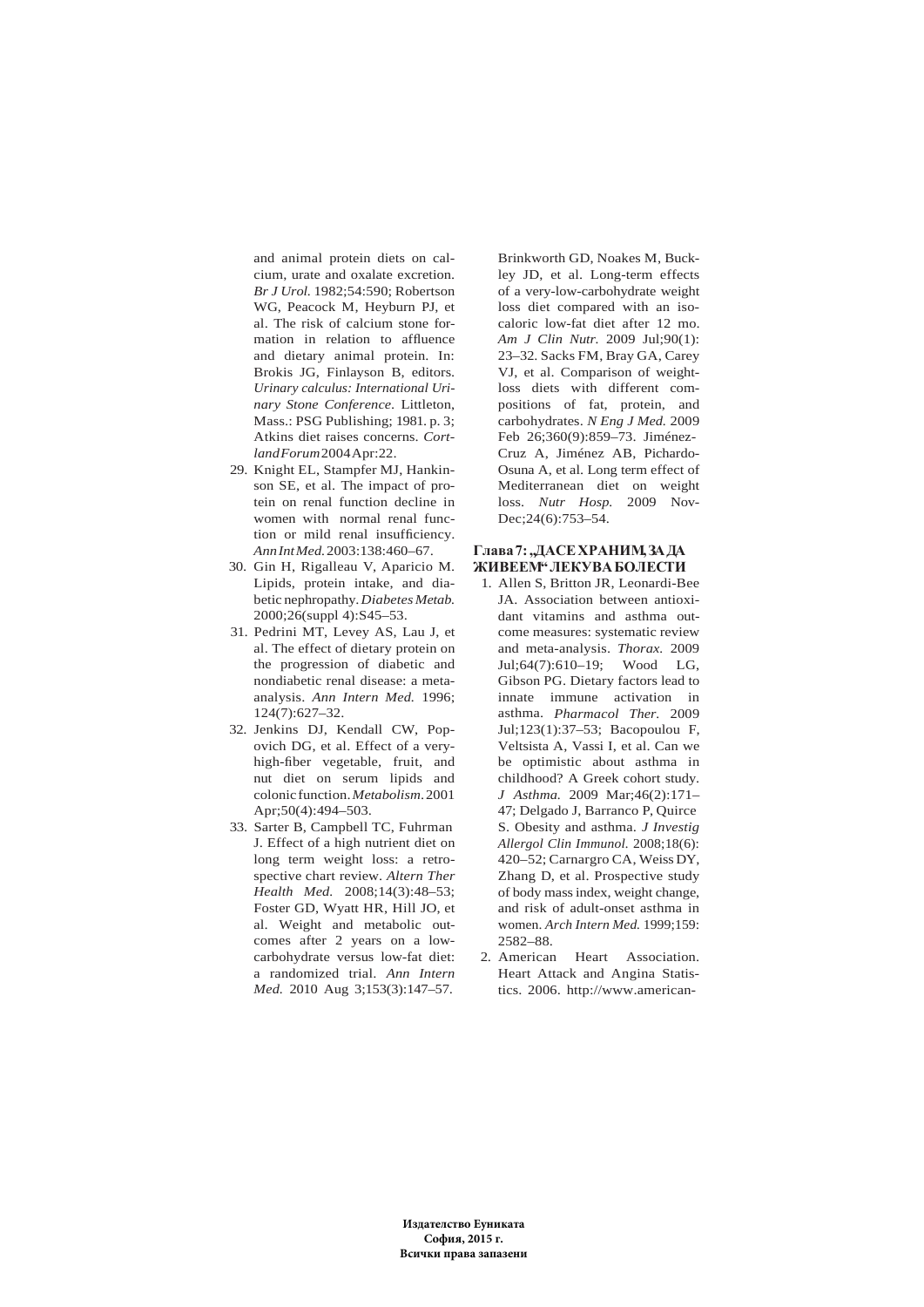he art. or g/presenter.jht m1? identifier= 4591.

- 3. Berenson GS, Wattigney WA, Bao W, Srinivasan SR, Radhakrishnamurthy B. Rationale to study the early natural history of heart disease: the Bogalusa Heart Study. *Am J Med Sci.* 1995;310(suppl): S22–28.
- 4. Marrugat J, Sala J, Masia R, et al. Mortality differences between men and women following first myocardial infarction. *JAMA.* 1998; 280:1405–9.
- 5. Hanekamp C, Koolen J, Bonnier H, et al. Randomized comparison of balloon angioplasty versus silicon carbon-coated stent implantation for de novo lesions in small coronary arteries. *Am J Cardiol.* 2004 May 15;93(10): 1233– 37.
- 6. Ramsey LE, Yeo WW, Jackson PR. Dietary reduction of serum cholesterol concentration: time to think again. *BMJ.* 1991;303:953–57.
- 7. Ferdowsian HR, Barnard ND. Effects of plant-based diets on plasma lipids. *Am J Cardiol.* 2009 Oct 1;104(7):947–56; Dod HS, Bhardwaj R, Sajja V, et al. Effect of intensive lifestyle changes on endothelial function and on inflammatory markers of atherosclerosis. *Am J Cardiol.* 2010 Feb 1;105(3):362–76; Frattaroli J, Weidner G, Merritt-Worden TA, et al. Angina pectoris and atherosclerotic risk factors in the multisite cardiac lifestyle intervention program. *Am J Cardiol.* 2008 Apr 1;101(7):911–18; Ornish D, Brown SE, Scherwitz LW, et al. Can lifestyle changes reverse coronary heart disease? *Lancet.* 1990; 336(8708):129–33; Ellis F. Angina

and vegan diet. *Am Heart J.* 1997;93(6):803–5.

- 8. Davidson MH, Hunninghake D, Maki KC, et al. Comparison of the effects of lean red meat vs. lean white meat on serum lipid levels among free-living persons with hypercholesterolemia: a long-term, randomized clinical trial. *Arch Intern Med.* 1999;159(12):1331–38.
- 9. Fraser GE. Association between diet and cancer, ischemic heart disease, and all-cause mortality in non-Hispanic white California Seventh-Day Adventists. *Am J Clin Nutr.* 1999; 70(suppl 3):S532–38.
- 10. Ros E. Nuts and novel biomarkers of cardiovascular disease. *Am J Clin Nutr.* 2009 May;89(5)(suppl): S1649–56; Nash SD, Nash DT. Nuts as part of a healthy cardiovascular diet. *Curr Atheroscler Rep.* 2008 Dec;10(6):529–35; Gebauer SK, West SG, Kay CD, et al. Effects of pistachios on cardiovascular disease risk factors and potential mechanisms of action: a doseresponse study. *Am J Clin Nutr.* 2008 Sep;88(3):651–59; Ma Y, Njike VY, Millet J, et al. Effects of walnut consumption on endothelial function in type 2 diabetic subjects: a randomized controlled crossover trial. *Diabetes Care.* 2010 Feb;33(2):227–32; Banel DK, Hu FB. Effects of walnut consumption on blood lipids and other cardiovascular risk factors: a metaanalysis and systematic review. *Am J Clin Nutr.* 2009 Jul;90(1): 56–63; Spaccarotella KJ, Kris-Etherton PM, Stone WL, et al. The effect of walnut intake on factors related to prostate and vascular health in older men. *Nutr J.* 2008 May 2;7:13; Ros E, Mataix J.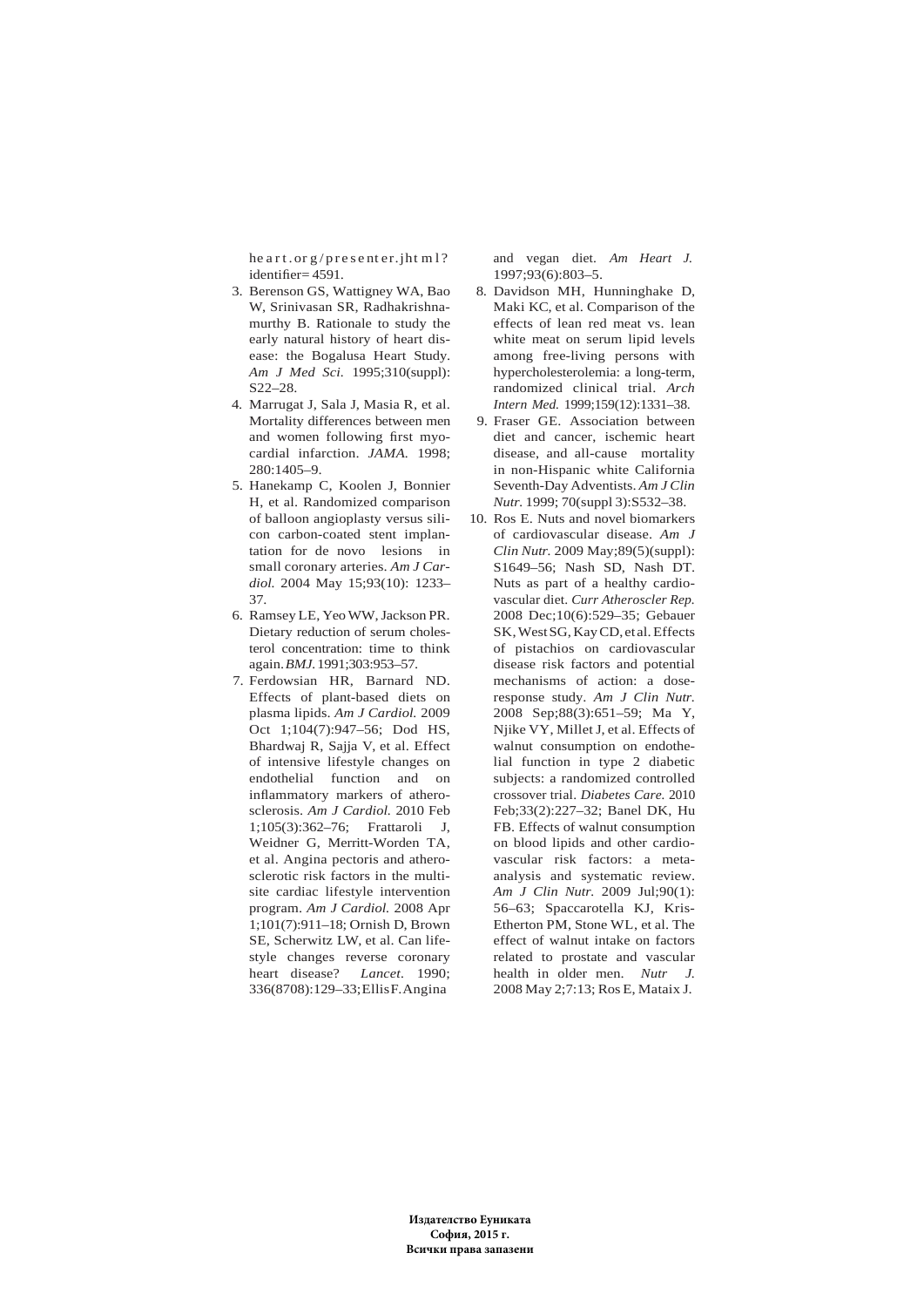Fatty acid composition of nuts implications for cardiovascular health. *Br J Nutr.* 2006 Nov; 96(suppl 2):S29–35.

- 11. Mozaffarian D. Does alphalinolenic acid intake reduce the risk of coronary heart disease? A review of the evidence. *Altern Ther Health Med.* 2005 May– Jun;11(3):24–30; quiz 31, 79.
- 12. Stefanick ML, Mackey S, Sheehan M, et al. Effects of diet and exercise in men and postmenopausal women with low levels of HDL cholesterol and high levels of LDL cholesterol. *N Eng J Med.* 339:12–20.
- 13. Kodama S, Saito K, Tanaka S, et al. Influence of fat and carbohydrate proportions on the metabolic profile in patients with type 2 diabetes: a meta-analysis. *Diabetes Care.* 2009 May;32(5):959– 65; Lichtenstein AH, Van Horn L. Very low fat diets. *Circulation.* 1998 Sep 1;98(9):935–39.
- 14. McKeown NM, Meigs JB, Liu S, et al. Dietary carbohydrates and cardiovascular disease risk factors in the Framingham offspring cohort. *J Am Coll Nutr.* 2009 Apr; 28(2):150–58; Siri-Tarino PW, Sun Q, Hu FB, Krauss RM. Saturated fat, carbohydrate, and cardiovascular disease. *Am J Clin Nutr.* 2010 Mar;91(3):502–9.
- 15. De Natale C, Annuzzi G, Bozzetto L, et al. Effects of a plant-based high-carbohydrate/high-fiberdiet versus high-monounsaturated fat/ low-carbohydrate diet on postprandial lipids in type 2 diabetic patients. *Diabetes Care.* 2009 Dec;32(12):2168–73; Anderson JW. Dietary fiber prevents carbohydrate-induced hypertri-

glyceridemia. *Curr Atheroscler Rep.* 2000 Nov;2(6):536–41; Turley ML, Skeaff CM, Mann JI, Cox B. The effect of low-fat, high-carbohydrate diet on serum high density lipoprotein cholesterol and triglycerides. *Eur J Clin Nutr.* 1998; 52(10):728–32.

- 16. Jenkins DJ, Kendall CW, Popovich DG. Effects of a very-highfiber vegetable, fruit, and nut diet on serum lipids and colonic function. *Metabolism.* 2001;50 (4): 494–503.
- 17. Lichtenstein AH, Van Horn L. Very low fat diets. *Circulation.* 1998 Sep 1;98(9):935–39.
- 18. Ivanov AN, Medkova IL, Mosiakina LI. The effect of antiatherogenic vegetarian diet on the clinico-hemodynamic and biochemical indices in elderly patients with ischemic heart disease. *Ter Arkh.* 1999;71(2):75–78.
- 19. Ishikawa T. Postprandial lipemia as an atherosclerotic risk factor and fat tolerance test. *Nippon Rinsho* 1999;57(12):2668–72.
- 20. Koeford BC, Gullov AL, Peterson P. Cerebral complications of surgery using cardiopulmonary bypass. *Ugeskr Laeger.* 1995;157(6)728–34.
- 21. Joshi B, Brady K, Lee J, et al. Impaired autoregulation of cerebral blood flow during rewarming from hypothermic cardiopulmonary bypass and its potential association with stroke. *Anesth Analg.* 2010 Feb;110(2):321–28; Chauhan S. Brain, cardiopulmonary bypass and temperature: what should we be doing? *Ann Card Anaesth.* 2009 Jul–Dec;12(2):104– 6; Brain damage and open-heart surgery. *Lancet.* 1989 Aug 12; 2(8659):364–66.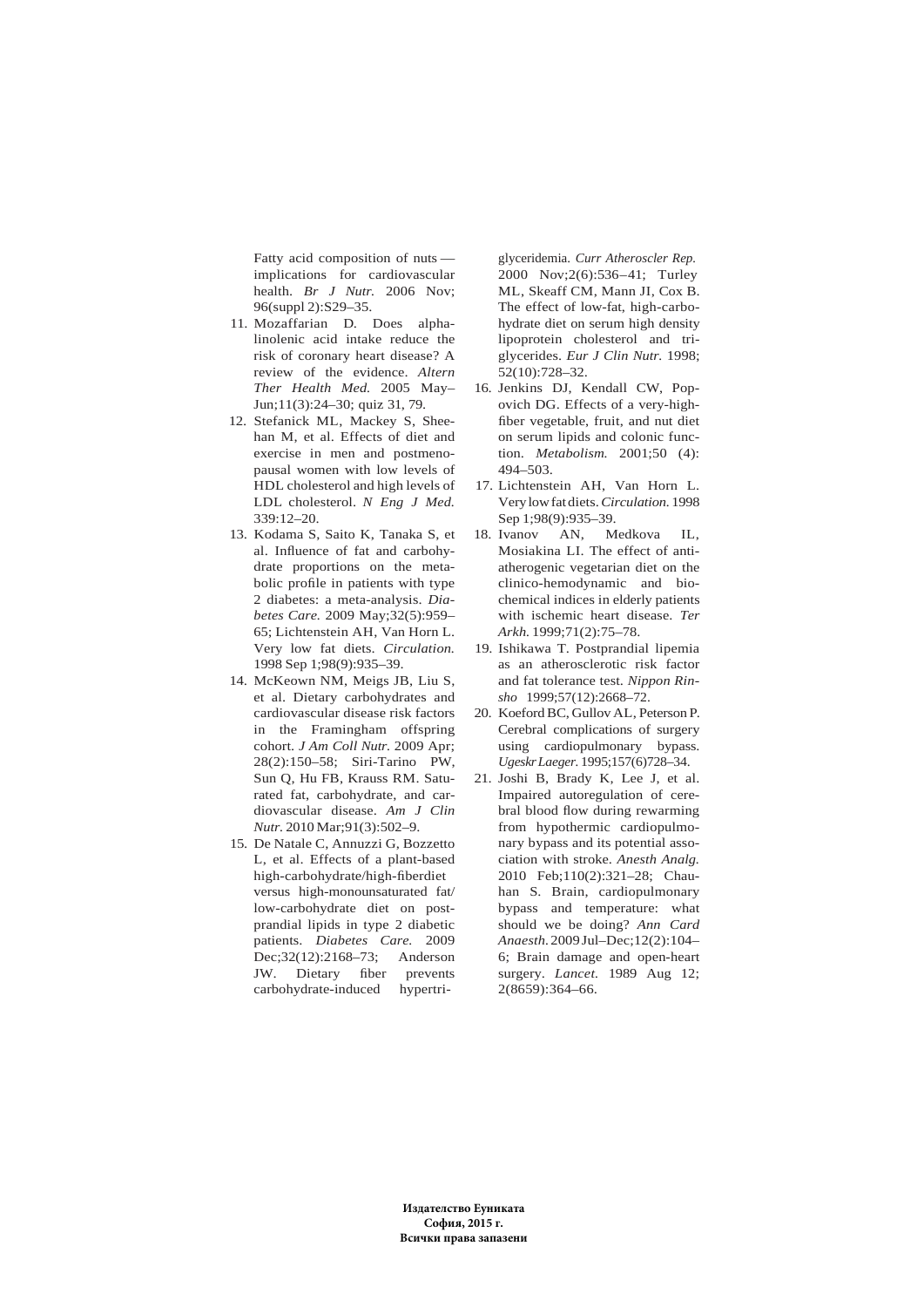- 22. Hanekamp C, Koolen J, Bonnier H, et al. Randomized comparison of balloon angioplasty versus silicon carbon-coated stent implantation for de novo lesions in small coronary arteries. *Am J Cardiol.* 2004 May 15;93(10):1233–37.
- 23. Agostoni P, Valgimigli M, Biondi-Zoccai GG, et al. Clinical effectiveness of bare-metal stenting compared with balloon angioplasty in total coronary occlusions: insights from a systematic overview of randomized trials in light of the drug-eluting stent era. *Am Heart J.* 2006 Mar;151(3): 682–89.
- 24. Stähli BE, Camici GG, Tanner FC. Drug-eluting stent thrombosis. *Ther Adv Cardiovasc Dis.* 2009 Feb;3(1):45–52; Lüscher TF, Steffel J, Eberli FR, et al. Drug-eluting stent and coronary thrombosis: biological mechanisms and clinical implications. *Circulation.* 2007 Feb 27;115(8):1051–58.
- 25. Bates B. Angiograms miss most atheromas. *Family Practice News.* 2001 Jul 15;31(14):1, 4.
- 26. Nissen SE. Pathobiology, not angiography, should guide management in acute coronary syndrome/non-ST-segment elevation myocardial infarction: the noninterventionist's perspective. *J Am Coll Cardiol.* 2003 Feb 19;41(4) (suppl S):S103–12; Schoenhagen P, Ziada KM, Vince DG, Nissen SE, Tuzcu EM. Arterial remodeling and coronary artery disease: the concept of "dilated" versus "obstructive" coronary atherosclerosis. *J Am Coll Cardiol.* 2001 Aug;38(2)297–306.
- 27. Shrihari JS, Roy A, Prabhakaran D, Reddy KS. Role of EDTA chela-

tion therapy in cardiovascular diseases. *Natl Med J India.* 2006 Jan–Feb;19(1):24–26; Seely DM, Wu P, Mills EJ. EDTA chelation therapy for cardiovascular disease: a systematic review. *BMC Cardiovasc Disord.* 2005 Nov  $1:5:32$ .

- 28. Gould KL. New concepts and paradigms in cardiovascular medicine: the noninvasive management of coronary artery disease. *Am J Med.*  $1998$ ;  $104(6A)$ (suppl):  $S2-17$ ; Franklin BA, Kahn JK. Delayed progression or regression of coronary atherosclerosis with intensive risk factor modification: effects of diet, drugs, and exercise. *Sports Med.* 1996;22(5):306–20.
- 29. Kannel WB. Range of serum cholesterol values in the population developing coronary artery disease. *Am J Cardiol.* 1995;76(9): 69c–77c; Castelli WP, Anderson K, Wilson PW, Levy D. Lipids and the risk of coronary heart disease: the Framingham Study. *Ann Epidemiol.* 1992;2(1–2):23–28.
- 30. Cooper R, Rotimi C, Ataman S, et al. The prevalence of hypertension in seven populations of west African origin. *Am J Public Health.* 1997 Feb;87(2):160–8. He J, Klag MJ, Whelton PK, et al. Body mass and blood pressure in a lean population in southwestern China. *Am J Epidemiol.* 1994 Feb 15;139(4):380–9.
- 31. Fogari R, Zoppi A, Corradi L, et al. Effect of body weight loss and normalization on blood pressure in overweight non-obese patients with stage 1 hypertension. *Hypertens Res.* 2010 Mar;33(3):236–42; Sacks FM, Svetkey LP, Vollmer WM, et al. Effects on blood pressure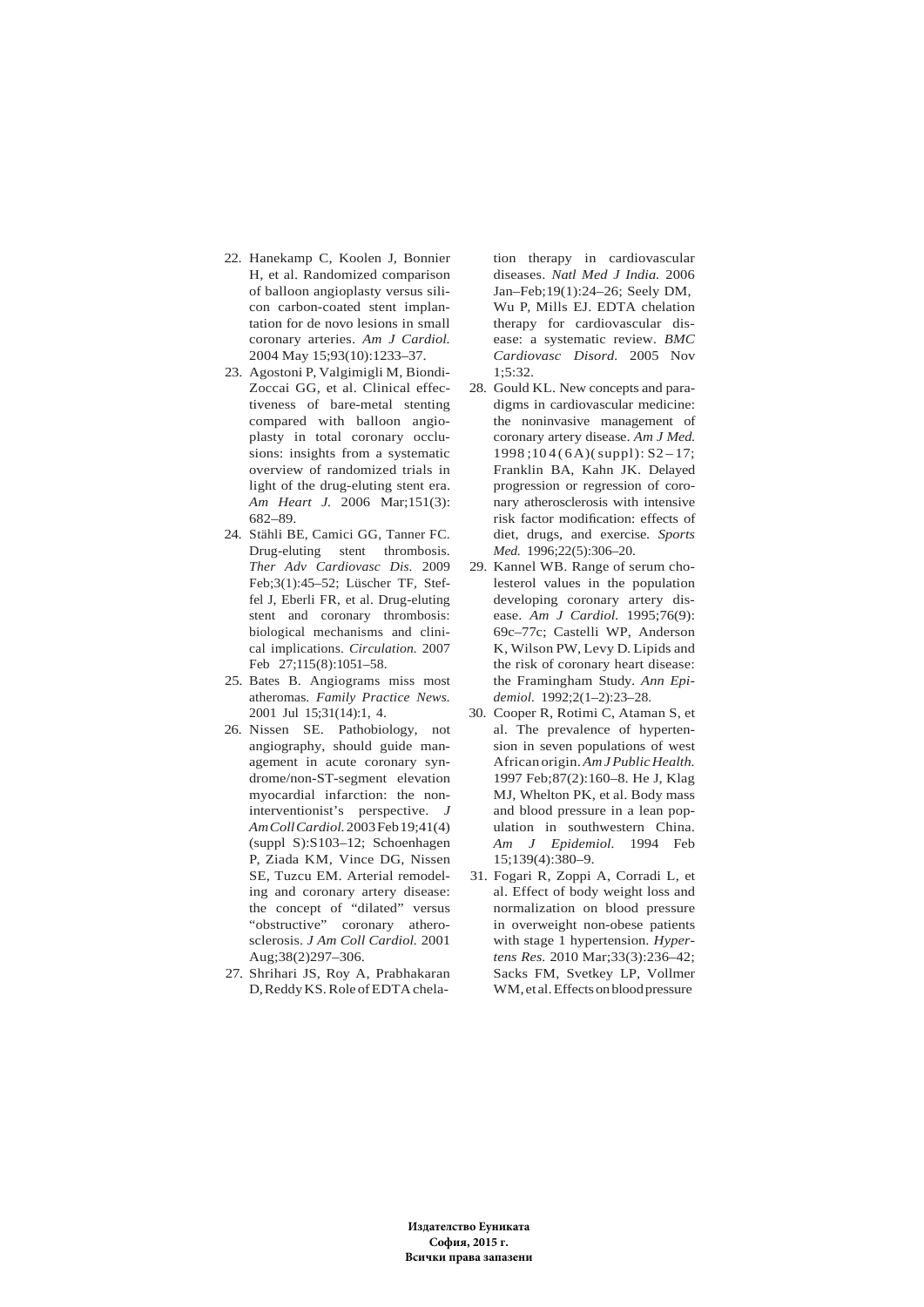of reduced dietary sodium and the Dietary Approaches to Stop Hypertension (DASH) diet. *N Eng J Med.* 2001 Jan 4;344(1):3–10; Haddy FJ, Vanhoutte PM, Feletou M. Role of potassium in regulating blood flow and blood pressure. *Am J Physiol Regul Integr Comp Physiol.* 2006 Mar;290(3):R546– 52; Wu G, Tian H, Han K, et al. Potassium magnesium supplementation for four weeks improves small distal artery compliance and reduces blood pressure in patients with essential hypertension. *Clin Exp Hypertens.* 2006 Jul;28(5): 489–97; Houston MC, Harper KJ. Potassium, magnesium, and calcium: their role in both the cause and treatment of hypertension. *J Clin Hypertens (Greenwich).* 2008 Jul;10(7)(suppl) 2):S3–11; Sesso HD, Cook NR, Buring JE, et al. Alcohol consumption and the risk of hypertension in women and men. *Hypertension.* 2008 Apr; 51(4):1080–7; Beilin LJ, Puddey IB. Alcohol and hypertension: an update. *Hypertension.* 2006 Jun; 47(6):1035–38; Uiterwaal CS, Verschuren WM, Bueno-de-Mesquita HB, et al. Coffee intake and incidence of hypertension. *Am J Clin Nutr.* 2007 Mar;85(3):718–23; Winkelmayer WC, Stampfer MJ, Willett WC, et al. Habitual caffeine intake and the risk of hypertension in women. *JAMA.* 2005 Nov 9;294(18):2330–35; Flint AJ, Hu FB, Glynn RJ, et al. Whole grains and incident hypertension in men. *Am J Clin Nutr.* 2009 Sep;90(3):493–98; Utsugi MT, Ohkubo T, Kikuya M, et al. Fruit and vegetable consumption and the risk of hypertension deter-

mined by self measurement of blood pressure at home: the Ohasama study. *Hypertens Res.* 2008 Jul;31(7):1435–43; Owen A, Wiles J, Swaine I. Effect of isometric exercise on resting blood pressure: a meta analysis. *J Hum Hypertens.* 2010 Feb 25. [Epub ahead of print]; Chen YL, Liu YF, Huang CY, et al. Normalization effect of sports training on blood pressure in hypertensives. *J Sports Sci.* 2010 Feb;19:1–7.

- 32. Jablonski KL, Gates PE, Pierce GL, Seals DR. Low dietary sodium intake is associated with enhanced vascular endothelial function in middle-aged and older adults with elevated systolic blood pressure. *Ther Adv Cardiovasc Dis.* 2009 Oct;3(5): 347–56; Padiyar A. Nonpharmacologic management of hypertension in the elderly. *Clin Geriatr Med.* 2009 May;25(2):213–19; Whelton PK, Appel LI, Espeland MA, et al. Sodium reduction and weight loss in the treatment of hypertension in older persons: a randomized controlled trial of nonpharmacologic interventions in the elderly. *JAMA.* 1998;279:839–46.
- 33. Stafford RS, Blumenthal D. Specialty differences in cardiovascular disease prevention practices. *J Am Coll Cardiol.* 1998; 32(5): 1238–43.
- 34. American Diabetes Association: Diabetes Statistics. http://www .diabetes.org/diabetes- basics/ diabetes-statistics.
- 35. American Diabetes Association. Diabetes Statistics. http://www .diabetes.org/diabetes- basics/ diabetes-statistics/.
- 36. Eppens MC, Craig ME, Cusumano J, et al. Prevalence of diabetes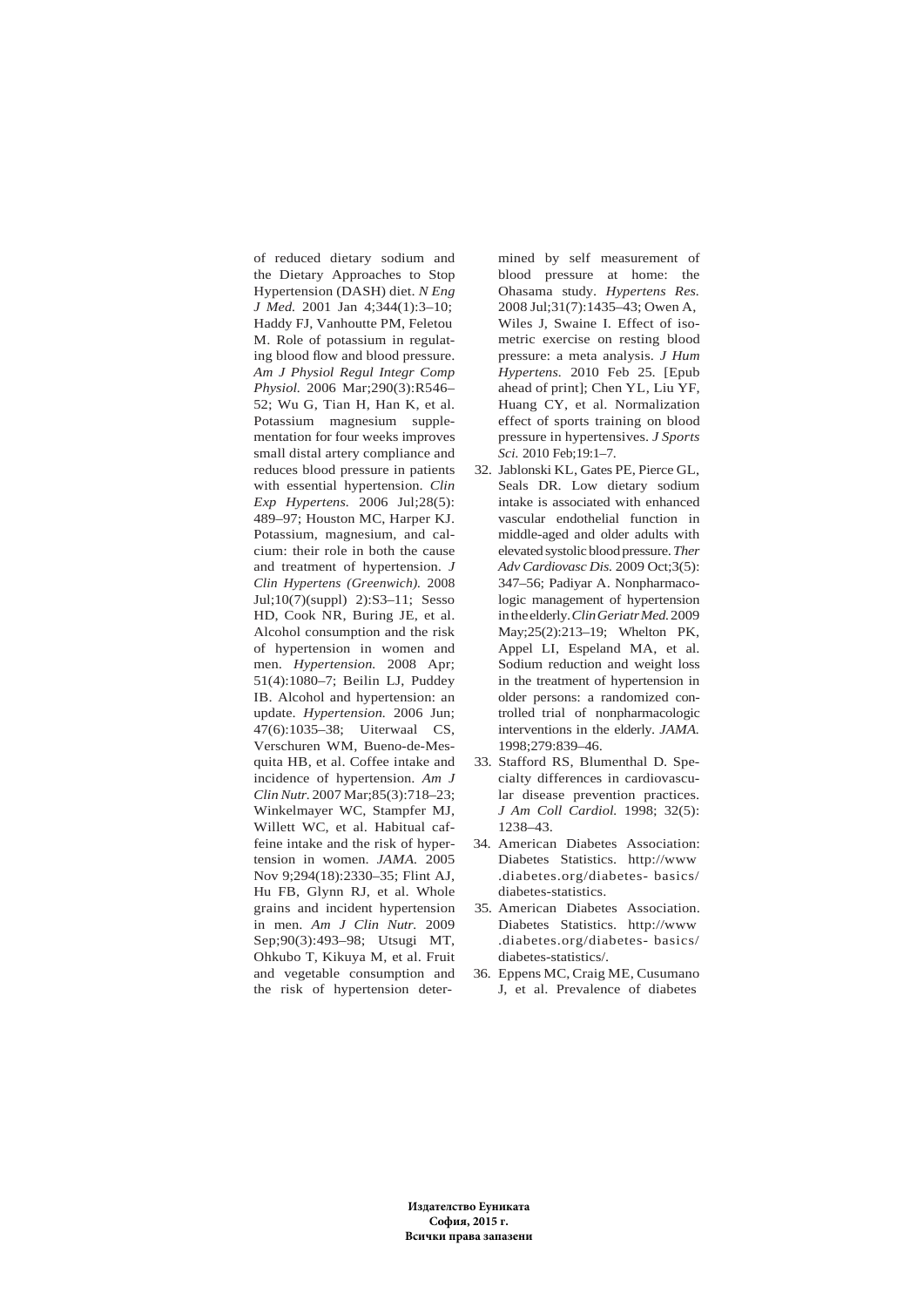complications in adolescents with type 2 compared with type 1 diabetes. *Diabetes Care.* 2006. Jun 29:1300–6; Gaster B, Hirsh IB. The effects of improved glucose control on complications in type 2 diabetes. *Arch Intern Med.* 1998; 158:34–40.

- 37. Ioacara S, Lichiardopol R, Ionescu-Tirgoviste C, et al. Improvements in life expectancy in type 1 diabetes patients in the last six decades. *Diabetes Res Clin Pract.* 2009 Nov;86(2):146–51; Barr EL, Zimmet PZ, Welborn TA, et al. Risk of cardiovascular and allcause mortality in individuals with diabetes mellitus, impaired fasting glucose, and impaired glucose tolerance: the Australian Diabetes, Obesity, and Lifestyle Study (AusDiab). *Circulation.* 2007 Jul 10;116(2):151–57; Siscovick DS, Sotoodehnia N, Rea TD, et al. Type 2 diabetes mellitus and the risk of sudden cardiac arrest in the community. *Rev Endocr Metab Disord.* 2010 Mar;11(1):53–59; Stamler J, Stamler O, Vaccaro JD. Diabetes, other risk factors, and 12-year cardiovascular mortality for men screened in the multiple risk factor intervention trial. *Diabetes Care.* 1993;16:434–44; Haffner SM, Lehto S, Ronnemaa T, et al. Mortality from coronary heart disease in subjects with type 2 diabetes and in nondiabetic subjects with and without prior myocardial infarction. *N Eng J Med.* 1998;339(4):229–34; Janka HU. Increased cardiovascular morbidity and mortality in diabetes mellitus: identification of the high risk patient. *Diabetes Res Clin Pract.* 1996;30(suppl):585–88.
- 38. Crane M. Regression of diabetic neuropathy with total vegetarian (vegan) diet. *J Nutr Med.* 1994; 4:431.
- 39. Rector RS, Warner SO, Liu Y, et al. Exercise and diet induced weight loss improves measures of oxidative stress and insulin sensitivity in adults with characteristics of the metabolic syndrome. *Am J Physiol Endocrinol Metab.* 2007 Aug;293(2):E500–6; Dengel DR, Kelly AS, Olson TP, et al. Effects of weight loss on insulin sensitivity and arterial stiffness in overweight adults. *Metabolism.* 2006 Jul;55(7):907–11; Rosenfalck AM, Almdal T, Viggers L, et al. A low-fat diet improves peripheral insulin sensitivity in patients with type 1 diabetes. *Diabetic Med.* 2006 Apr;23(4):384–92.
- 40. Williamson DF, Thompson TJ, Thun M, et al. Intentional weight loss and mortality among overweight individuals with diabetes. *Diabetes Care.* 2000;23(10): 1499–1504; Fujioka K. Benefits of moderate weight loss in patients with type 2 diabetes. *Diabetes Obes Metab.* 2010 Mar;12(3):186–94.
- 41. Hinton EC, Parkinson JA, Holland AJ, Arana FS, Roberts AC, Owen AM. Neural contributions to the motivational control of appetite in humans. *Eur J Neurosci.* 2004 Sep;20(5):1411–18; Tataranni, PA, Gautier JF, Chen K, et al. Neuroanatomical correlates of hunger and satiation in humans using positron emission tomography. *Proc Natl Acad Sci. U S A.* 1999;96(8): 4569–74; Friedman MI, Ulrich P, Mattes RD. A figurative measure of subjective hunger sensations. *Appetite* 1999;32(3):395–404.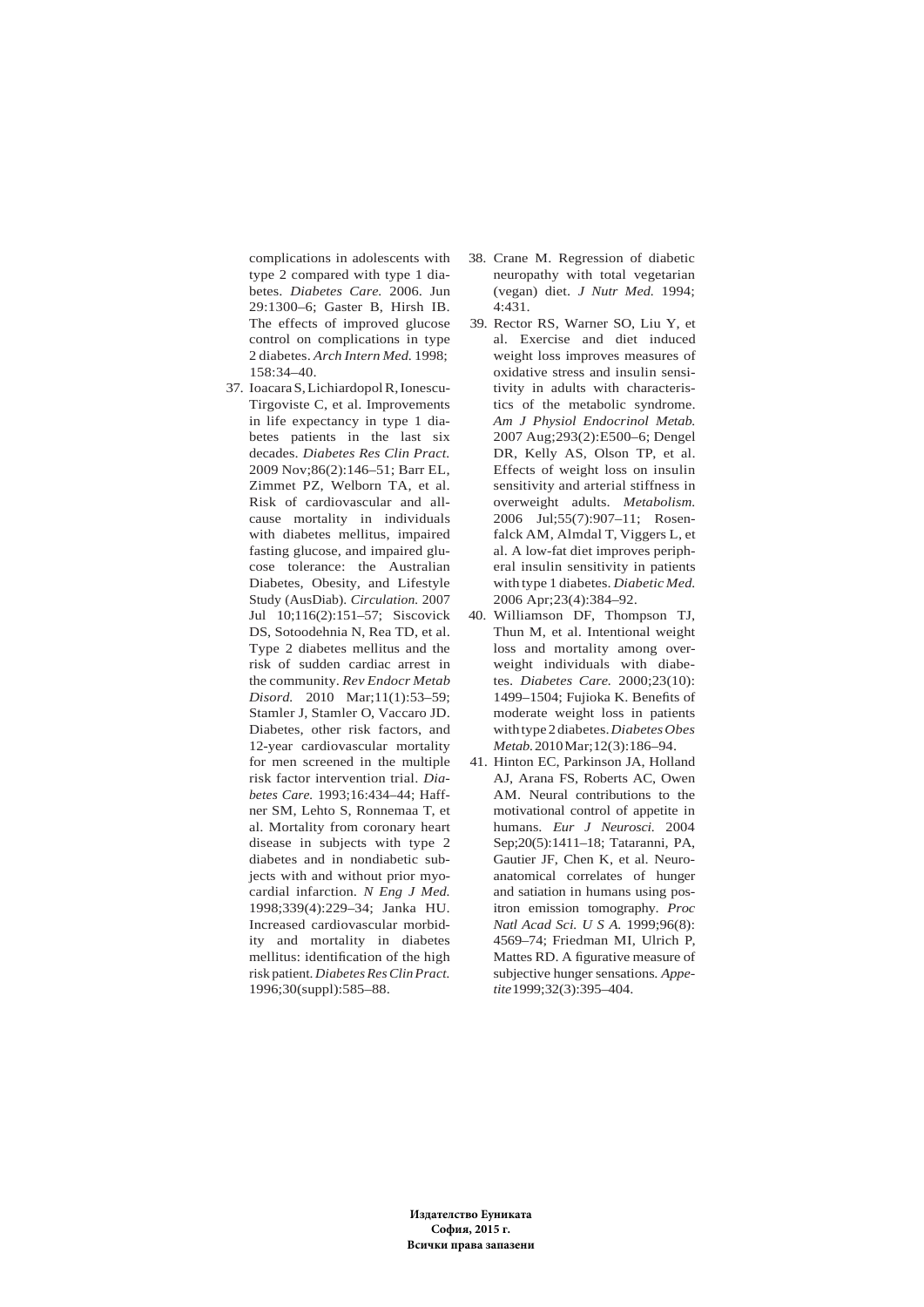- 42. Fukui PT, Gonçalves TR, Strabelli CG, et al. Trigger factors in migraine patients. *Arq Neuropsiquiatr.* 2008 Sep;66(3A):494– 99; Millichap JG, Yee MM. The diet factor in pediatric and adolescent migraine. *Pediatr Neurol.* 2003 Jan;28(1):9–15; Diamond S. Migraine headache: recognizing its peculiarities, precipitants, and prodromes. *Consultant.* 1995 Aug; 1190–95.
- 43. Fuhrman, J. *Fasting and eating for health: a medical doctor's program for conquering disease.* New York: St. Martin's Press; 1995.
- 44. Katsarava Z, Holle D, Diener HC. Medication overuse headache. *Curr Neurol Neurosci Rep.* 2009 Mar;9(2):115–19; Stephenson, J. Detox is crucial in chronic daily headache. *Family Practice News.* 1993 Jul:1, 2.
- 45. Hagen KB, Byfuglien MG, Falzon L, et al. Dietary interventions for rheumatoid arthritis. *Cochrane Database Syst Rev.* 2009 Jan 21; (1):CD006400; Proudman SM, Cleland LG, James MJ. Dietary omega-3 fats for treatment of inflammatory joint disease: efficacy and utility. *Rheum Dis Clin North Am.* 2008 May;34(2):469– 79; Calder PC, Albers R, Antoine JM, et al. Inflammatory disease processes and interactions with nutrition. *Br J Nutr.* 2009 May; 101(suppl 1):S1–45; O'Sullivan M. Symposium on "The challenge of translating nutrition research into public health nutrition." Session 3: Joint Nutrition Society and Irish Nutrition and Dietetic Institute Symposium on "Nutrition and autoimmune disease." Nutrition in Crohn's disease. *Proc Nutr*

*Soc.* 2009 May;68(2):127–34; Calder PC. Session 3: Joint Nutrition Society and Irish Nutrition and Dietetic Institute Symposium on "Nutrition and autoimmune disease." PUFA, inflammatory processes and rheumatoid arthritis. *Proc Nutr Soc.* 2008 Nov;67(4): 409–18; Fujita A, Hashimoto Y, Nakahara K, et al. Effects of a low-calorie vegan diet on disease activity and general condition in patients with rheumatoid arthritis. *Rinsho Byori* 1999;47(6):554– 60; Haugen MA, Kjeldsen-Kragh J, Bjerve KS, et al. Changes in plasma phospholipid fatty acids and their relationship to disease activity in rheumatoid arthritis patients treated with a vegetarian diet. *Br J Nutr.* 1994;72(4):555–66; Peltonen R, Nenonen M, Helve T, et al. Faecal microbial flora and disease activity in rheumatoid arthritis during a vegan diet. *Br J Rheumatol.* 1997; 36(1):64–68; Kjeldsen-Kragh J. Rheumatoid arthritis treated with vegetarian diets. *Am JClin Nutr.* 1999;70(suppl 3):S594–600; Haddad EH, Berk LS, Kettering JD, et al. Dietary intake and biochemical, hematologic, and immune status of vegans compared with nonvegetarians. *Am J Clin Nutr.* 1999;70(suppl 3): S586–93.

46. Stapel SO, Asero R, Ballmer-Weber BK, et al. EAACI Task Force. Testing for IgG4 against foods is not recommended as a diagnostic tool: EAACI Task Force report. *Allergy* 2008 Jul;63(7):793–96; Kurowski K, Boxer RW. Food allergies: detection and management. *Am Fam Physician.* 2008 Jun 15;77(12): 1678–86; Kjeldsen-Kragh J, Hva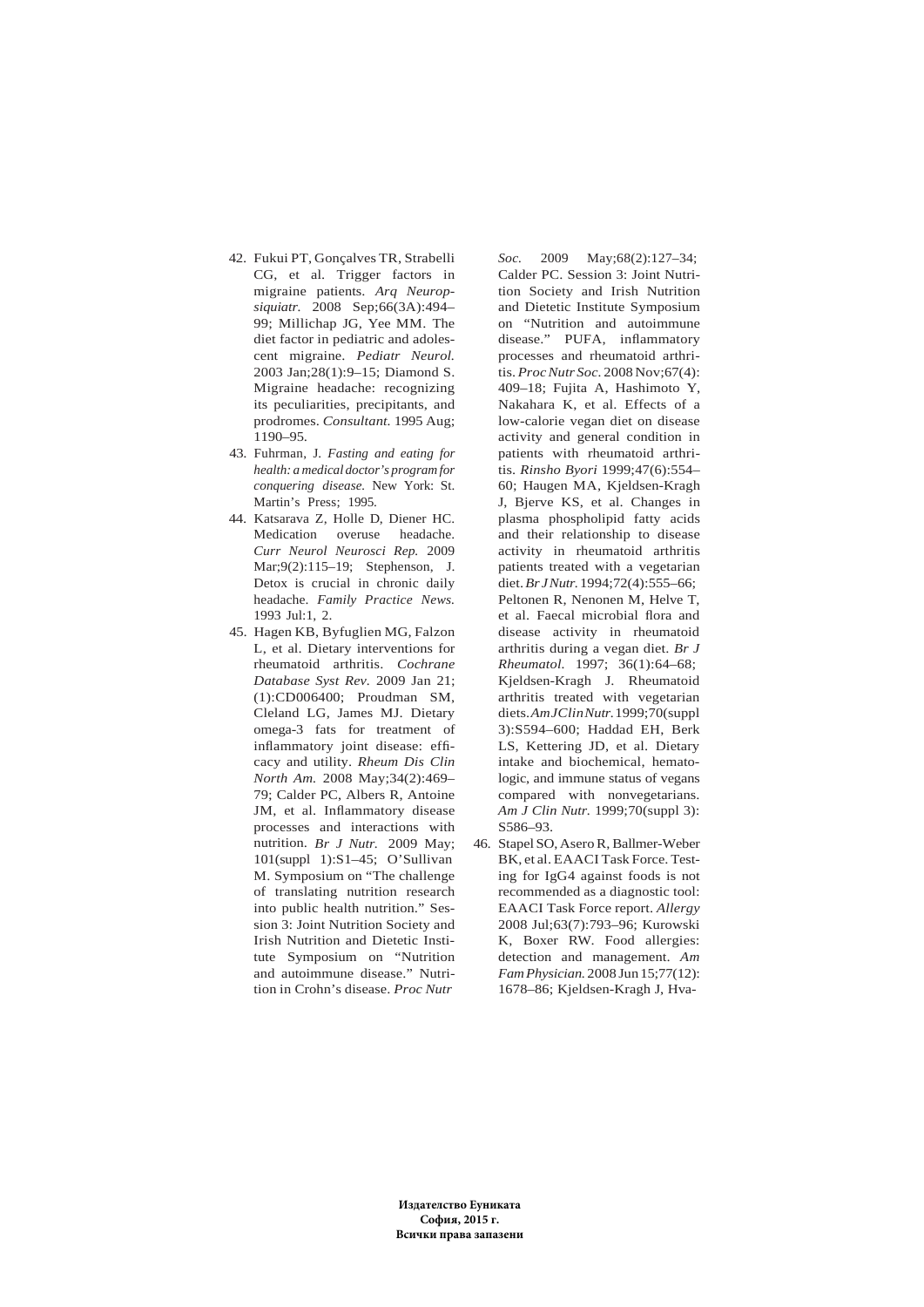tum M, Haugen, et al. Antibodies against dietary antigens in rheumatoid arthritis patients treated with fasting and a one-year vegetarian diet. *Clin Exp Rheumatol.* 1995; 13(2):167–72.

- 47. Scott D, Symmons DP, Coulton BL, Popert AJ. Long-term outcome of treating rheumatoid arthritis: results after 20 years. *Lancet.* 1987;1(8542):1108–11.
- 48. Jones M, Symmons D, Finn J, Wolfe F. Does exposure to immunosuppressive therapy increase the 10-year malignancy and mortality risk? *Br J Rheum.* 1996;35(8): 738–45.
- 49. Barnard, ND, Scialli AR, Hurlock D, Berton P. Diet and sex-hormone binding globulin, dysmenorrhea, and premenstrual symptoms. *Obstet Gynecol.* 2000; 92(2):245–50.
- 50. Does what you eat cause IBS? Common foods, including chicken, eggs, milk and wheat, may be the culprits. *Health News.* 2005 Dec; 11(12):7–8; King TS, Elia M, Hunter JO. Abnormal colonic fermentation in irritable bowel syndrome. *Lancet.* 1998; 352(9135): 1187–89.

# **Глава 8: ВАШИЯТ ПЛАН ЗА ЗНАЧИТЕЛНО ОТСЛАБВАНЕ**

- 1. Gustafsson K, Asp NG, Hagander B, et al. Influence of processing and cooking of carrots in mixed meals on satiety, glucose and hormonal reponse. *Int J Food Sci Nutr.* 1995;46(1):3–12.
- 2. Blackberry I, Kouris-Blazos A, Wahlqvist ML, et al. Legumes: the most important dietary predictor of survival in older people of different ethnicities. *Asia Pac J Clin Nutr.* 2004;13(suppl):S126.
- 3. Abdelrahaman SM, Elmaki HB, Idris WH, et al. Antinutritional factor content and hydrochloric acid extractability of minerals in pearl millet cultivars as affected by germination. *Int J Food Sci Nutr.* 2007 Feb;58(1):6–17; Kariluoto S, Liukkonen KH, Myllymäki O, et al. Effect of germination and thermal treatments on folates in rye. *J Agricult Food Chem.* 2006 Dec 13;54(25):9522–28; Xu JG, Tian CR, Hu QP, et al. Dynamic changes in phenolic compounds and antioxidant activity in oats (Avena nuda L.) during steeping and germination. *J Agricult Food Chem.* 2009 Nov 11;57(21):10392– 98; Lintschinger J, Fuchs N, Moser H, et al. Uptake of various trace elements during germination of wheat, buckwheat and quinoa. *Plant Foods Hum Nutr.* 1997;50(3):223–37.
- 4. Wang L, Huang H, Wei Y, et al. Characterization and anti-tumor activities of sulfated polysaccharide SRBPS2a obtained from defatted rice bran. *Int J Biol Macromol.* 2009 Nov 1;45(4):427– 31; Phutthaphadoong S, Yamada Y, Hirata A, et al. Chemopreventive effects of fermented brown rice and rice bran against  $4-$  (methylnitrosamino) - 1-3-pyridyl)-1-butanone-induced lung tumorigenesis in female A/J mice. *Oncol Rep.* 2009 Feb; 21(2):321–27; Kannan A, Hettiarachchy N, Johnson MG, Nannapaneni R. Human colon and liver cancer cell proliferation inhibition by peptide hydrolysates derived from heat-stabilized defatted rice bran. *J Agricult Food Chem.* 2008 Dec 24;56(24):11643–37; Hudson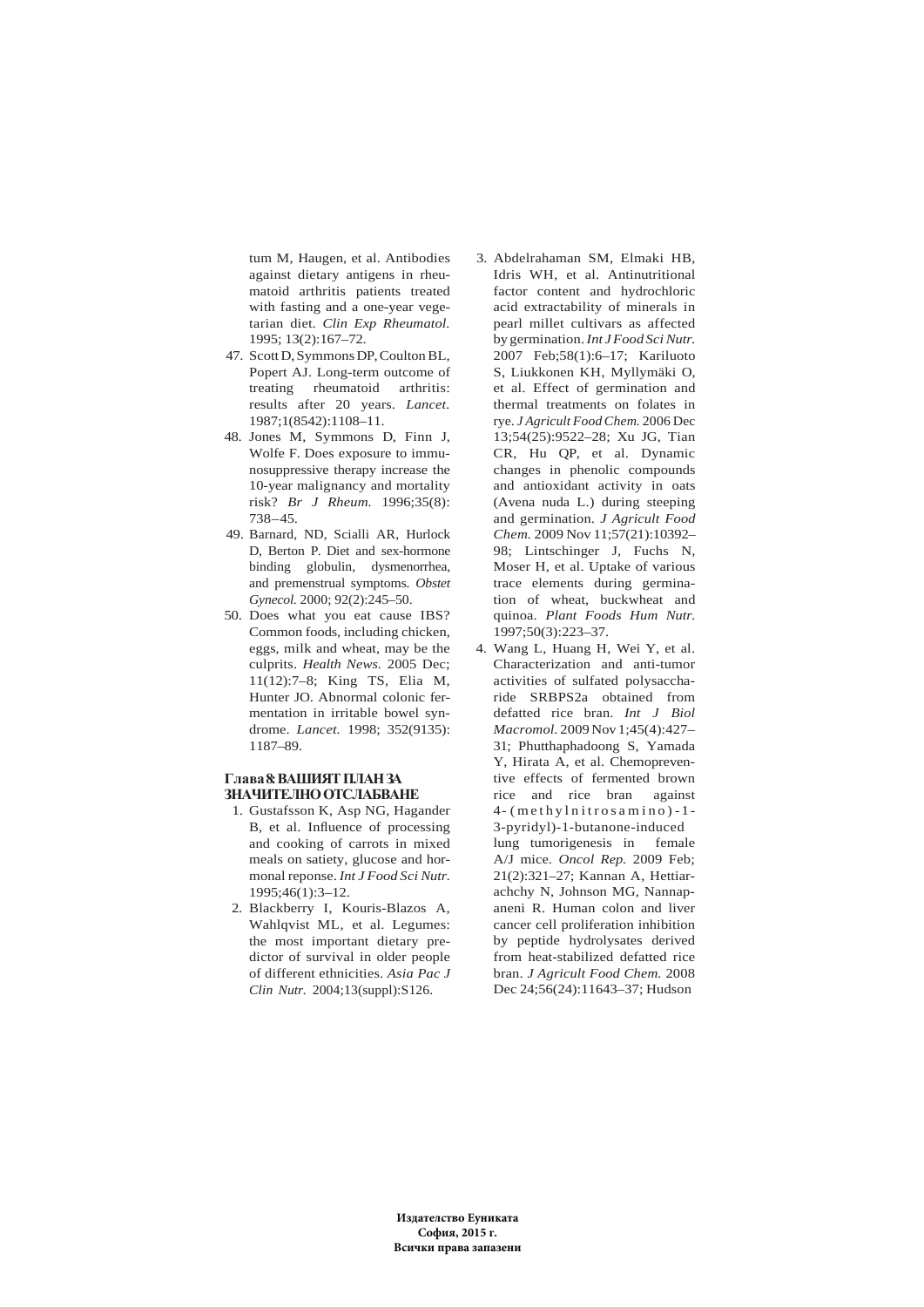EA, Dinh PA, Kokubun T, et al. Characterization of potentially chemopreventive phenols in extracts of brown rice that inhibit the growth of human breast and colon cancer cells. *Cancer Epidemiol. Biomarkers Prevent.* 2000;9(11): 1163–70.

- 5. Flood JE, Rolls BJ. Soup preloads in a variety of forms reduce meal energy intake. *Appetite.* 2007 Nov;49(3):626–34; Jordan HA, Levitz LS, Utgoff KL, et al. Role of food characteristics in behavioral change and weight loss. *J Am Diet Assoc.* 1981;79:24; Foreyt JP, Reeves RS, Darnell LS, et al. Soup consumption as a behavioral weight-loss strategy. *J Am Diet Assoc.* 1986;86:524–26.
- 6. Yashodhara BM, Umakanth S, Pappanchan JM, et al. Omega-3 fatty acids: a comprehensive review of their role in health and disease. *Postgrad Med J.* 2009 Feb; 85(1000):84–90.
- 7. Sabaté J, Ang Y. Nuts and health outcomes: new epidemiologic evidence. *Am J Clin Nutr.* 2009 May;89(5)(suppl):S1643–48; Ros E. Nuts and novel biomarkers of cardiovascular disease. *Am J Clin Nutr.* 2009 May;89(5)(suppl): S1649–56.
- 8. Jedrychowski W, Maugeri U, Popieta T, et al. Case-control study on beneficial effect of regular consumption of apples on colorectal cancer risk in a population with relatively low intake of fruits and vegetables. *Eur J Cancer Prev.* 2010 Jan;19(1):42–47; Foschi R, Pelucchi C, Dal Maso L, et al. Citrus fruit and cancer risk in a network of case-control studies. *Cancer Causes Control*. 2010 Feb;21(2):

237–42; van Duijnhoven FJ Buenn-de-Plesquita HB, Ferrori P, et al. Fruit, vegetables, and colorectal cancer risk: the European Prospective Investigation into Cancer and Nutrition. *Am J Clin Nutr.* 2009 May;89(5):1441–52; Maynard M, Gunnell D, Emmett P, et al. Fruit, vegetables and antioxidants in childhood and risk of cancer: the Boyd Orr cohort*. J Epidimiol Community Health.* 2003; 57:219–25.

9. National Heart, Lung, and Blood Institute. National Institute of Diabetes and Digestive and Kidney Diseases. *Clinical guidelines on the identification, evaluation, and treatment of overweight and obesity in adults.* National Heart, Lung, and Blood Institute reprint. Bethesda, Md.: National Institutes of Health. http://www.nhlbi.nih.gov/guidelines/obesity/ob\_gdlns.htm.

## **Глава 10: ЧЕСТО ЗАДАВАНИ ВЪПРОСИ**

- 1. Ginde AA, Lill MC, Camargo CA Jr. Demographic differences and trends of vitamin D insufficiency in the US population, 1988–2004. *Arch Intern Med.* 2009;169(6): 626–32.
- 2. Oregon State University. Linus Pauling Institute. Micronutrient Information Center. Vitamin D. http:1pi.oregonstate.edu/infocenter/vitamins/vitaminD.
- 3. Chen P, Hup, Xie D, Qin Y, Wang F, Wang H. Meta-analysis of vitamin D, calcium and the prevention of breast cancer. *Breast Cancer Res Treat.* 2009 Oct 23. [Epub ahead of print]
- 4. Zhou G, Stoitzfus J, Swan BA. Optimizing vitamin D status to reduce colorectal cancer risk: an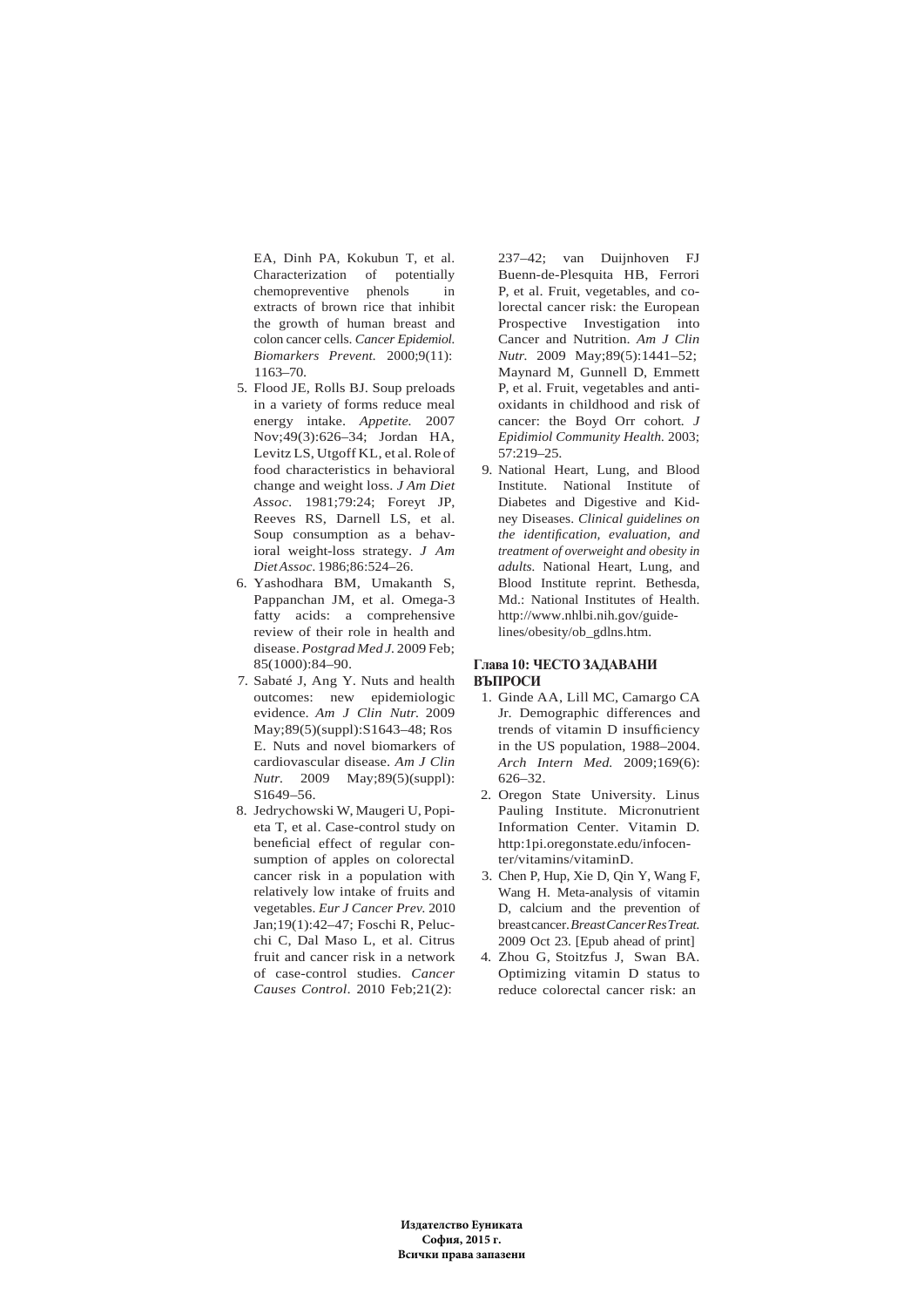evidentiary review. *Clin J Oncol Nurs.* 2009 Aug;13(4):E3–17.

- 5. National Institutes of Health. Office of Dietary Supplements. Dietary Supplement Fact Sheet: Vitamin  $B_{12}$ . 2010.
- 6. Mayne ST. Beta-carotene, carotenoids, and disease prevention in humans. *FASEB J.* 1996;10(7): 690–701; Goodman GE. Prevention of lung cancer. *Curr Opin Oncol.* 1998;10(2):122–26; Kolata G. Studies find beta carotene, taken by millions, can't forestall cancer or heart disease. *New York Times*. 1996 Jan 19. Omenn GS, Goodman GE, Thornquist MD, et al. Effects of a combination of beta carotene and vitamin A on lung cancer and cardiovascular disease. *N Eng J Med.* 1996;334(18);1150–55; Hennekens CH, Buring JE, Manson JE, et al. Lack of effect of long-term supplementation with beta carotene on the incidence of malignant neoplasms and cardiovascular disease. *N Eng J Med.* 1996;334(18):1145– 49; Albanes D, Heinonen OP, Taylor PR, et al. Alpha-tocopherol and beta-carotene supplements and lung cancer incidence in the alphatocopherol, beta-carotene cancer prevention study: effects of baseline characteristics and study compliance. *J Natl Cancer Inst.* 1996; 88(21):1560–70; Rapola JM, Virtamo J, Ripatti S, et al. Randomized trial of alpha-tocopherol and betacarotene supplements on incidence of major coronary events in men with previous myocardial infarction. *Lancet.* 1997;349(9067): 1715–20; Bjelakovic G, Nikolova D, Gluud LL, et al. Antioxidant supplements for prevention of mortality in healthy participants and

patients with various diseases. *Cochrane Database Syst Rev.* 2008 Adr 16;(2):CD007176.

- 7. Harvard School of Public Health. The Nutrition Source. Keep the Multi, Skip the Heavily Fortified Foods. http://www.hsph.harvard  $.edu/nut$  rition source/whatshould-you-eat/folic-acid/.
- 8. Yi K. Does a high folate intake increase the risk of breast cancer? *Nutr Rev.* 2006; 64(10 Pt 1): 468– 75; Cole B, Baron J, Sandler R, et al. Folic acid for the prevention of colorectal adenomas. *JAMA.* 2007; 297(21):2351–59; Stolzenberg-Solomon R, Chang S, Leitzman M. Folate intake, alcohol use and postmenopausal breast cancer risk in the Prostate, Lung, Colorectal and Ovarian Cancer Screening Trial. *Am J Clin Nutr.* 2006;83:895–904; Smith AD, Kim Y, Refsuh H. Is folic acid good for everyone? *Am J Clin Nutr*. 2008;87(3):517; Kim Y. Role of folate in colon cancer development and progression. *J Nutr.* 2003;133(11) (suppl 1):S3731–39; Guelpen BV, Hultdin J, Johansson I, et al. Low folate levels may protect against colorectal cancer. *Gut.* 2006;55:1461–66.
- 9. Heymsfield SB, Allison DB, Vasselli JR, et al. Garcinia cambogia (hydroxycitric acid) as a potential antiobesity agent. *JAMA.* 1998; 280(18):1596–1600.
- 10. Jull AB, Ni Mhurchu C, Bennett DA, et al. Chitosan for overweight or obesity. *Cochrane Database Syst Rev.* 2008 Jul 16;(3):CD003892.
- 11. Andraws R, Chawla P, Brown DL. Cardiovascular effects of ephedra alkaloids: a comprehensive review. *Prog Cardiovasc Dis.* 2005 Jan–Feb; 47(4):217–25.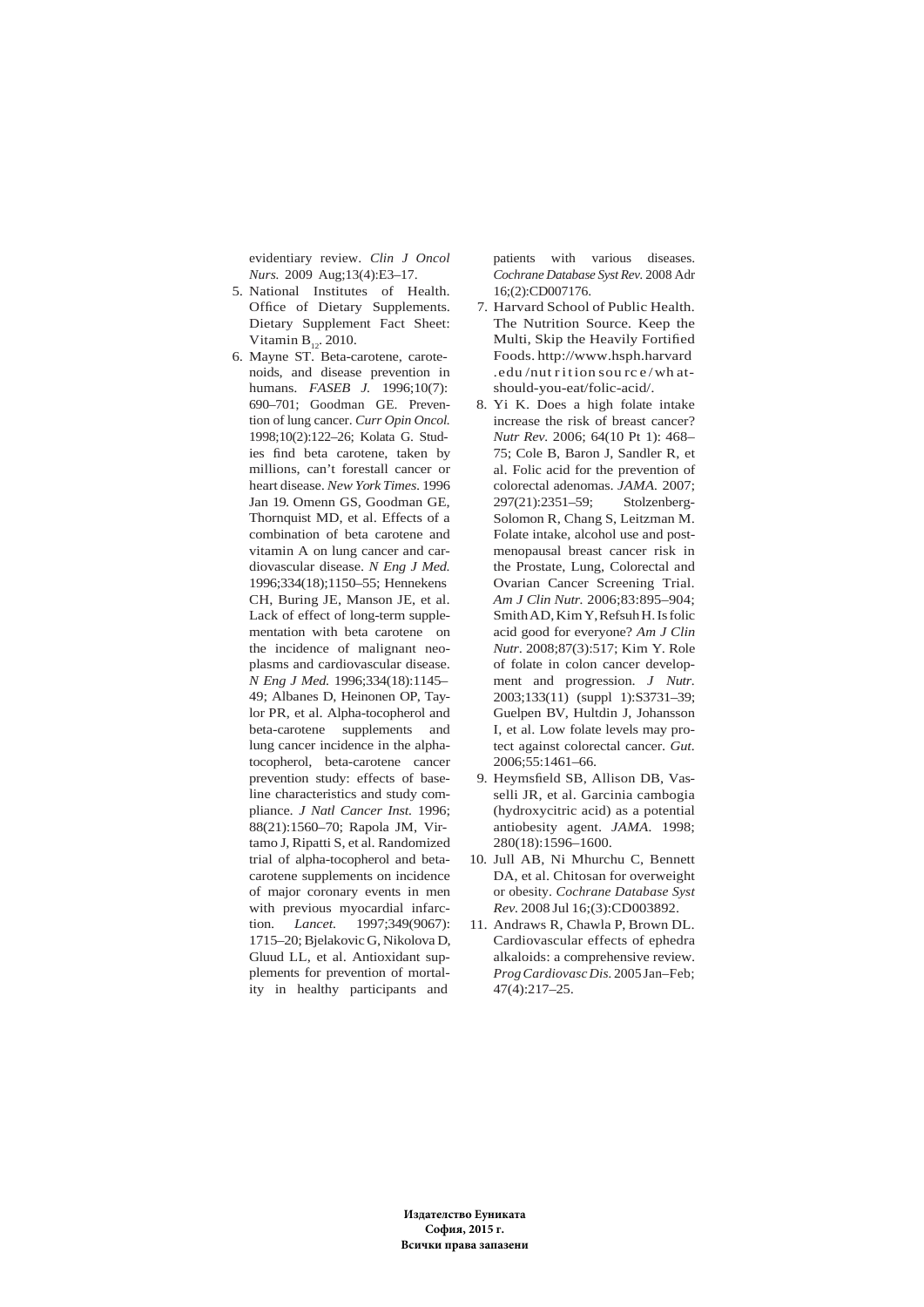- 12. Robinson JR, Niswender KD. What are the risks and the benefits of current and emerging weight-loss medications? *Curr Diab Rep.* 2009 Oct;9(5):368–75; Bray GA. Medications for obesity: mechanisms and applications. *Clin Chest Med.* 2009 Sep;30(3): 525–38, ix.
- 13. Chiesa A, Serretti A. Mindfulnessbased stress reduction for stress management in healthy people: a review and meta-analysis*. J Altern Complement Med*. 2009 May;15(5): 593–600; Walton KG, Schneider RH, Nidich S. Review of controlled research on the transcendental meditation program and cardiovascular disease. Risk factors, morbidity, and mortality. *Cardiol Rev.* 2004 Sep–Oct; 12(5):262– 66; Everly GS. *A clinical guide to the treatment of the human stress response.* New York: Plenum Press; 1989.
- 14. Butryn ML, Phelan S, Hill JO, Wing RR. Consistent self-monitoring of weight: a key component of successful weight loss maintenance. *Obesity (Silver Spring).* 2007 Dec; 15(12):3091–96; Boutelle, KN, Kirschenbaum DS Further support for consistent self-monitoring as a vital component of successful weight control. *Obes Res*. 1998;6: 219–24.
- 15. Mangat I. Do vegetarians have to eat fish for optimal cardiovascular protection? *Am J Clin Nutr.* 2009 May; 89(5)(suppl): S1597–1601; Davis BC, Kris-Etherton PM. Achieving optimal essential fatty acid status in vegetarians: current knowledge and practical implications*. Am J Clin Nutr.* 2003 Sep;78(Suppl 3):S640-46; Pau-

letto P, Puato, M Caroli MG, et al. Blood pressure and atherogenic lipoprotein profiles of fish-diet and vegetarian villagers in Tanzania: the Lugaiawa Study. *Lancet* 1996; 348: 784–88; Key TJ, Fraser GE, Thorogood M, et al. Mortality in vegetarians and nonvegetarians: detailed findings from a collaborative analysis of 5 prospective studies. *Am J Clin Nutr.* 1999; 70(3)(suppl):S516–24.

- 16. Steenland K, Bertazzi P, Baccarelli A, Kogevinas M. Dioxin revisited: developments since the 1997 IARC classification of dioxin as a human carcinogen. *Environ Health Perspect*. 2004 Sep;112(13): 1265–68; EPA report ratchets up dioxin peril. *Washington Post.* 2000 May 17.
- 17. Environmental Working Group. Shopper's Guide to Pesticides. http://www.foodnews.org/walletguide.php.
- 18. Bjelakovic G, Nikolova D, Gluud LL, et al. Antioxidant supplements for prevention of mortality in healthy participants and patients with various diseases. *Cochrane Database Syst Rev* 2008 Apr 16;(2): CD007176.
- 19. Report from Loma Linda University's Carbophobia Conference. *Vegetarian Nutrition and Health Letter,* 2000;3(5):4.
- 20. Lichtenstein AH, Ausman LM, Jalbert SM, Schaefer EJ. Effects of different forms of dietary hydrogenated fats on serum lipoprotein cholesterol levels. *N Eng J Med.* 1999;340:1933–40.
- 21. Lee S, Xiao-Ou S, Honglan L, et al. Adolescent and adult soy food intake and breast cancer risk: results from the Shanghai Wom-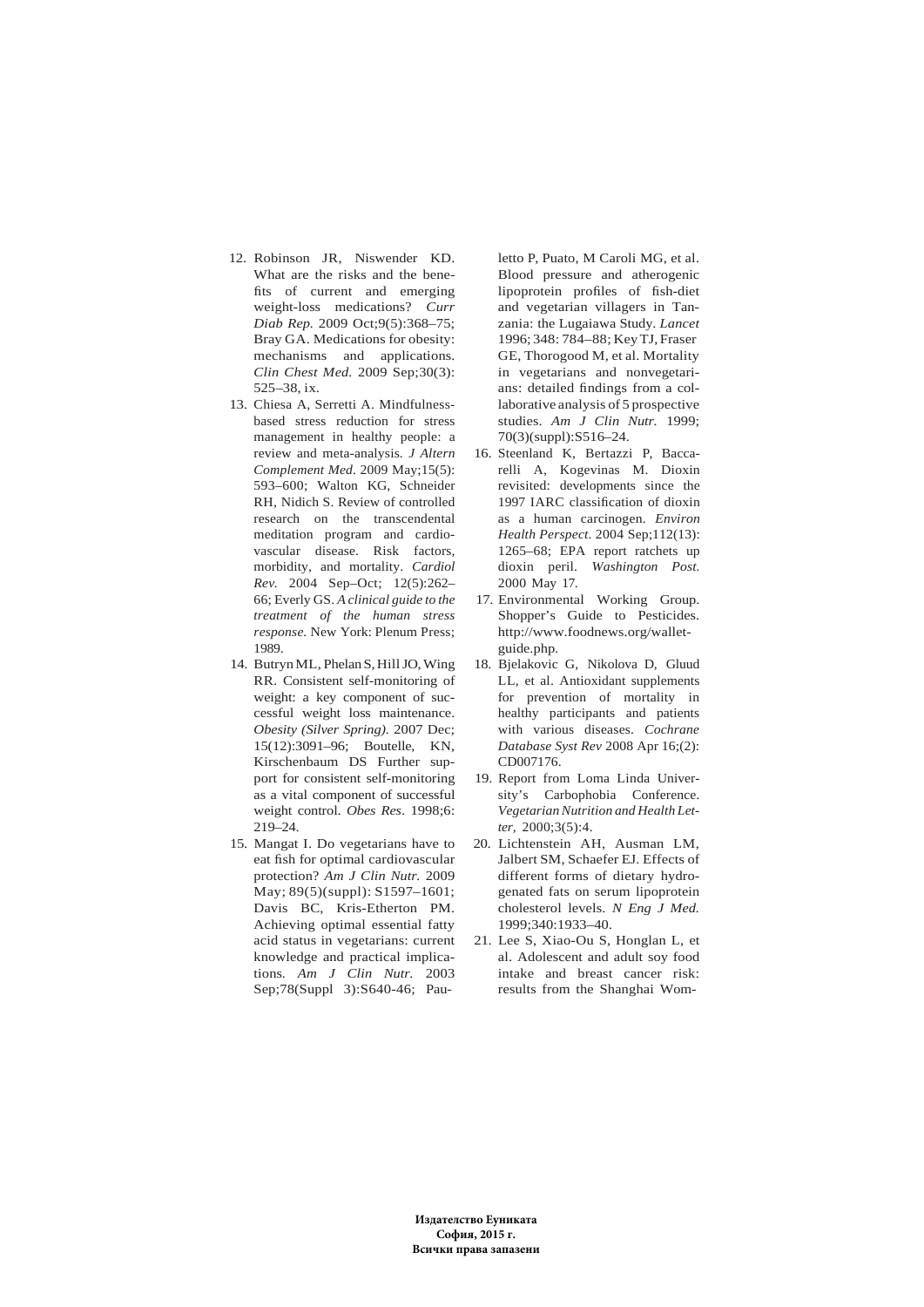en's Health Study. *Am J Clin Nutr.* 2009;89:1920–26.

- 22. Tsugane S, Sasazuki S. Diet and the risk of gastric cancer. Gastric Cancer 2007;10(2):75–83; Strazzullo P, D'Elia L, Ngianga-Bakwin K, Cappucio FP. Salt intake, stroke, and cardiovascular disease: meta-analysis of prospective studies *BMJ.* 2009;339:b4567
- 23. Obarzanek E, Sacks FM, Moore TJ, et al. Dietary approaches to stop hypertension (DASH) — sodium trial. Paper. American Society of Hypertension, New York, May 17, 2000.
- 24. Nowson CA, Patchett A, Wattanapenpaiboon N. The effects of a low-sodium base-producing diet including red meat compared with a high-carbohydrate, low-fat diet on bone turnover markers in women aged 45–75 years. *Br J Nutr.* 2009 Oct;102(8):1161–70; Itoh R, Suyama Y. Sodium excretion in relation to calcium and hydroxyproline excretion in a healthy Japanese population. *Am J Clin Nutr.* 1996;63(5):735–40.
- 25. Tuomilehto J, Jousilahti P, Rastenyte D, et al. Urinary sodium excretion and cardiovascular mortality in Finland: a prospective study. *Lancet.* 2001;357(9259): 848–51.
- 26. Mehta A, Jain AC, Mehta MC, Billie M. Caffeine and cardiac arrhythmias: an experimental study in dogs with review of literature. *Acta Cardiol.* 1997;52(3): 273–83.
- 27. Riksen NP, Rongen GA, Smits P. Acute and long-term cardiovascular effects of coffee: implications for coronary heart disease. *Pharmacol Ther.* 2009 Feb;121(2):

185–91; Nurminen ML, Niittymen L, Korpela R, Vapaatalo H. Coffee, caffeine and blood pressure: a critical review. *Eur J Clin Nutr.* 1999;53(11):831–39; Christensen B, Mosdol A, Retterstol L, et al. Abstention from filtered coffee reduces the concentration of plasma homocysteine and serum cholesterol — a randomized controlled trial. *Am J Clin Nutr.* 2001;74(3):302–7.

- 28. Van Cauter E, Spiegel K, Tasali E, Leproult R. Metabolic consequences of sleep and sleep loss. *Sleep Med*. 2008 Sep;9 (Suppl 1): S23–28.
- 29. Ferreira MG, Valente JG, Gonçalves-Silva RM, Sichieri R. Alcohol consumption and abdominal fat in blood donors. *Rev Saude Publica*. 2008 Dec;42(6):1067–73; Sesso HD, Cook NR, Buring JE, et al. Alcohol consumption and the risk of hypertension in women and men. *Hypertension.* 2008 Apr; 51(4):1080–7.
- 30. Singletary KW, Gapstur SM. Alcohol and breast cancer: review of epidemiologic and experimental evidence and potential mechanisms. *JAMA.* 2001 Nov 7;286(17): 2143–51; George A, Figueredo VM. Alcohol and arrhythmias: a comprehensive review. *J Cardiovasc Med (Hagerstown).* 2010 Apr;11(4):  $221 - 28$
- 31. Lavin JH, French SJ, Read NW. The effect of sucrose- and aspartame-sweetened drinks on energy intake, hunger and food choice of female, moderately restrained eaters. *Int J Obes Relat Metab Disord.* 1997;21(1):37–42.
- 32. Swithers SE, Martin AA, Davidson TL. High-intensity sweeteners